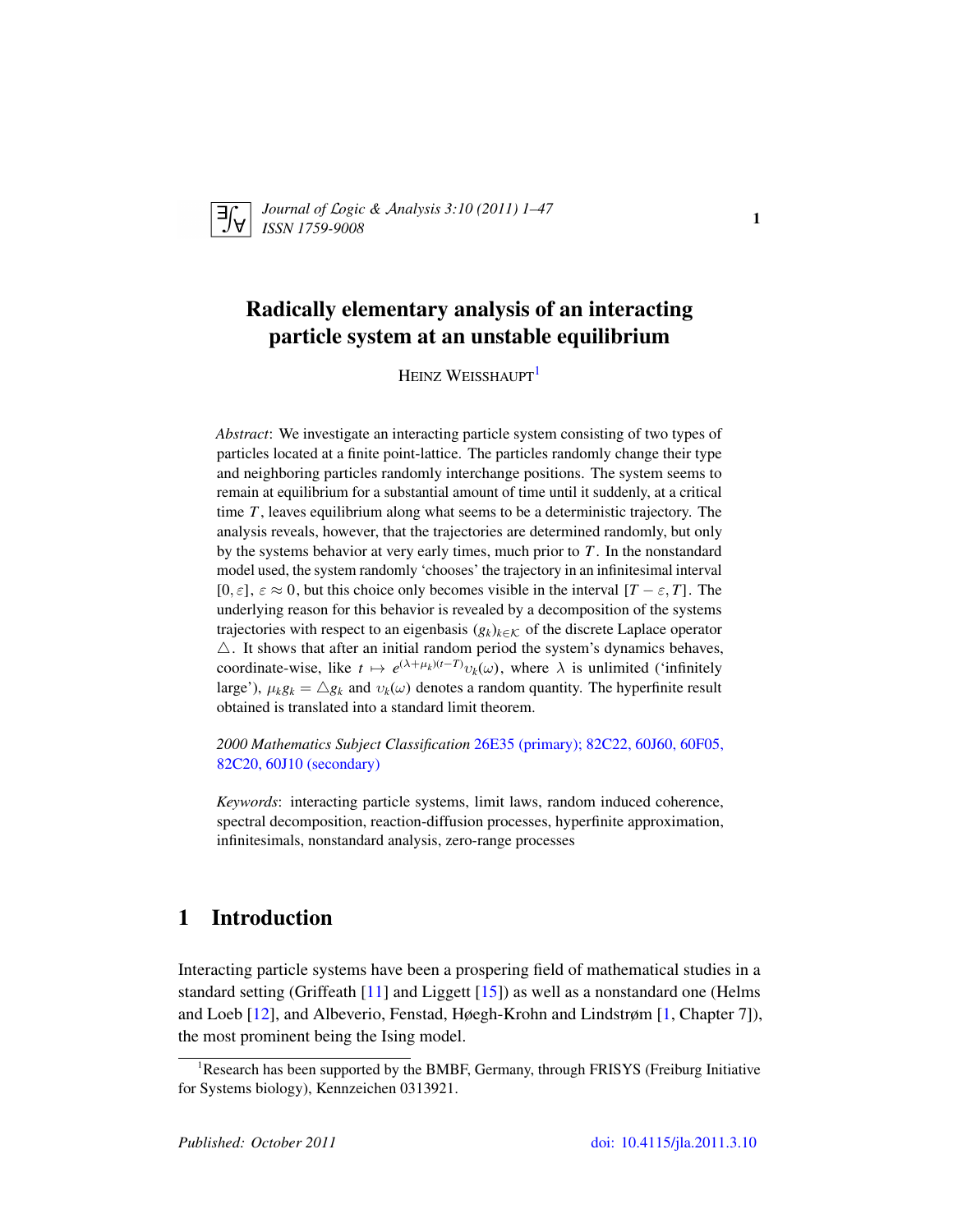The model under consideration is presented within a nonstandard setting. It shares with the Ising model the property of being a Markovian lattice model and that there exist two states for each particle, or equivalently that there are two particle types, or particles and holes. It differs, however, in that a large number of particles occupies one position at a time. In this regard, it possesses similarities with discrete-time zero-range processes (in the sense of Evans and Hanney [\[10\]](#page-45-3)) or reaction diffusion processes (in the sense of Chen [\[7,](#page-44-1) Section 13.2]).

The system's dynamics is at first defined only if particles of both types are present at any position.

We investigate the evolution starting in the unique unstable equilibrium of a corresponding deterministic system (briefly discussed in Remark [5.5\)](#page-19-0). We are only interested in the way the system leaves this equilibrium. This can equally well be investigated within any extension of the original system. Thus we extend the system's dynamics in a mathematically appropriate way to arbitrary (negative, real valued) quantities of particles. For the sake of simplicity, we describe the extended dynamics by the deviation of the pointwise particle concentration from the equilibrium.

The system's evolution can be divided into three periods. The first and the third period are very short compared to the second one. During the first and second period the system stays infinitesimally close to the unstable equilibrium, and during the third period it drives with high velocity away from this initial state.

In the first period the system's evolution is particularly governed by stochasticity. In the second and third one each path of the system stays infinitesimally close to a deterministic trajectory.<sup>[2](#page-1-0)</sup> Thus the system's behavior in periods two and three is approximately described by a probability distribution on a family of deterministic trajectories. The effect of stochasticity in periods two and three, therefore, originates approximately from a random choice of a deterministic trajectory made during period one, while the additional influence of randomness during periods two and three is rather negligible.

To obtain an intuition for the system's behavior, suppose that we are unable to recognize infinitesimal differences. Then the system seems to stay in equilibrium during periods one and two. In period three we observe that the system drives away from the unstable equilibrium along a randomly chosen, but deterministic trajectory. We know, however, that the system has already come to the random decision for this particular trajectory during period one.

<span id="page-1-0"></span><sup>2</sup>We use the terms trajectory and path in the sense of time-indexed families of states/configurations, i.e., trajectories and path are functions from time into the state space of our dynamical system.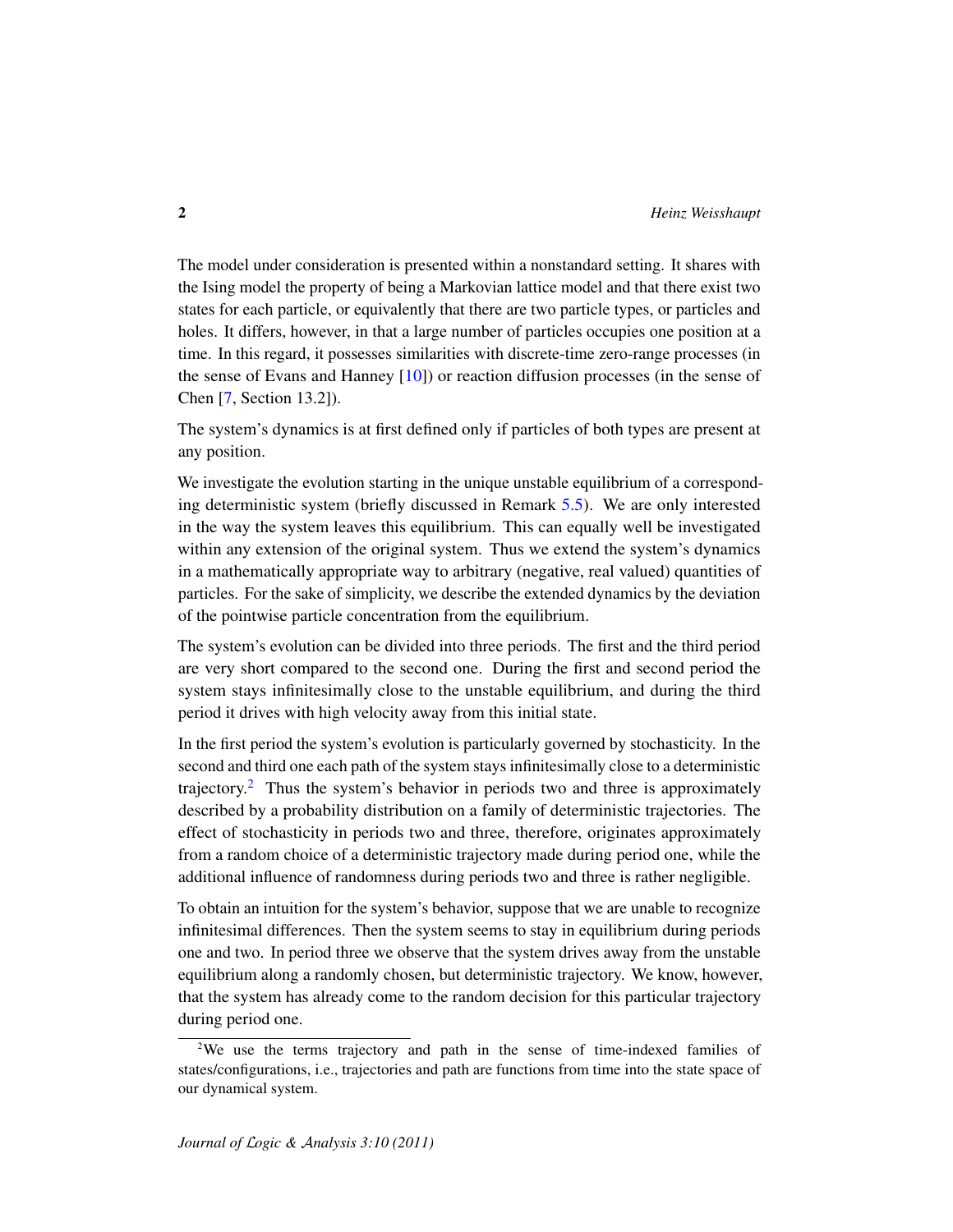The deterministic trajectories associated with the system are solutions of a linear system of first order infinitesimal difference equations  $y_{t+\delta t} = Ly_t$ , where the linear transformation *L* is diagonalizable with respect to an eigenbasis of the discrete Laplace operator. Stochastically the system shows a Gaussian behavior: Projections of the system's random-state onto orthogonal eigenvectors of the Laplacian are approximately independent, approximately normally distributed random variables. The variances of these variables increase geometrically with time. The velocity of the increase depends on the corresponding eigenvalues of the Laplacian. This leads to a preference of low frequencies and represents a certain degree of coherence induced by stochasticity, although the term 'stochastic coherence' seems usually to be associated only with nonlinear systems (e.g. Sagues, Sancho and Garcia-Ojalvo [\[23\]](#page-45-4)).

We are interested in the system's behavior for large numbers of particles. This is within standard mathematics expressed by limit theorems. Largeness can however be directly expressed within a nonstandard framework. In such a setting hyperfinite collections are large compared to standard finite ones. It is further possible to obtain from results concerning the hyperfinite situation corresponding limit results in standard mathematical terms. In this way Lindeberg type limit theorems have been proved in Weisshaupt [\[28\]](#page-46-0). Following this idea we characterize the system's dynamics for hyperfinite particle-collections first (Theorem [6.5\)](#page-25-0), and apply afterward transfer and the permanence principle to obtain a corresponding standard limit result (Theorem [7.9\)](#page-34-0). The article follows Nelson's axiomatic approach IST [\[18\]](#page-45-5) to nonstandard analysis. It is radically elementary in the sense that it is based on (hyper)-finite probability spaces and the IST-axioms of idealization and transfer, while the IST-axiom of standardization is not used in the whole article. Only in the formulation of Corollary [7.11](#page-35-0) do we make use of uncountable probability spaces, since the standard limit object involved can not be defined on a finite probability space. For this reason we also included appendix [B](#page-41-0) that connects our internal concepts to standard measure theoretic ones. Note however, that appendix  $\bf{B}$  $\bf{B}$  $\bf{B}$  is still radically elementary in the sense that it only uses idealization and transfer to establish this connection.

### 2 Organization of the Article

In Section [3](#page-4-0) we describe the basic dynamics of the interacting particle system and indicate how this dynamics relates to the extended dynamics defined in Section [5.](#page-17-0) We further outline the main result and discuss the outline in some detail. We briefly indicate how our simple interacting particle systems may relate to more complex systems in chemical reaction kinetics. Finally we discuss the main proof-steps.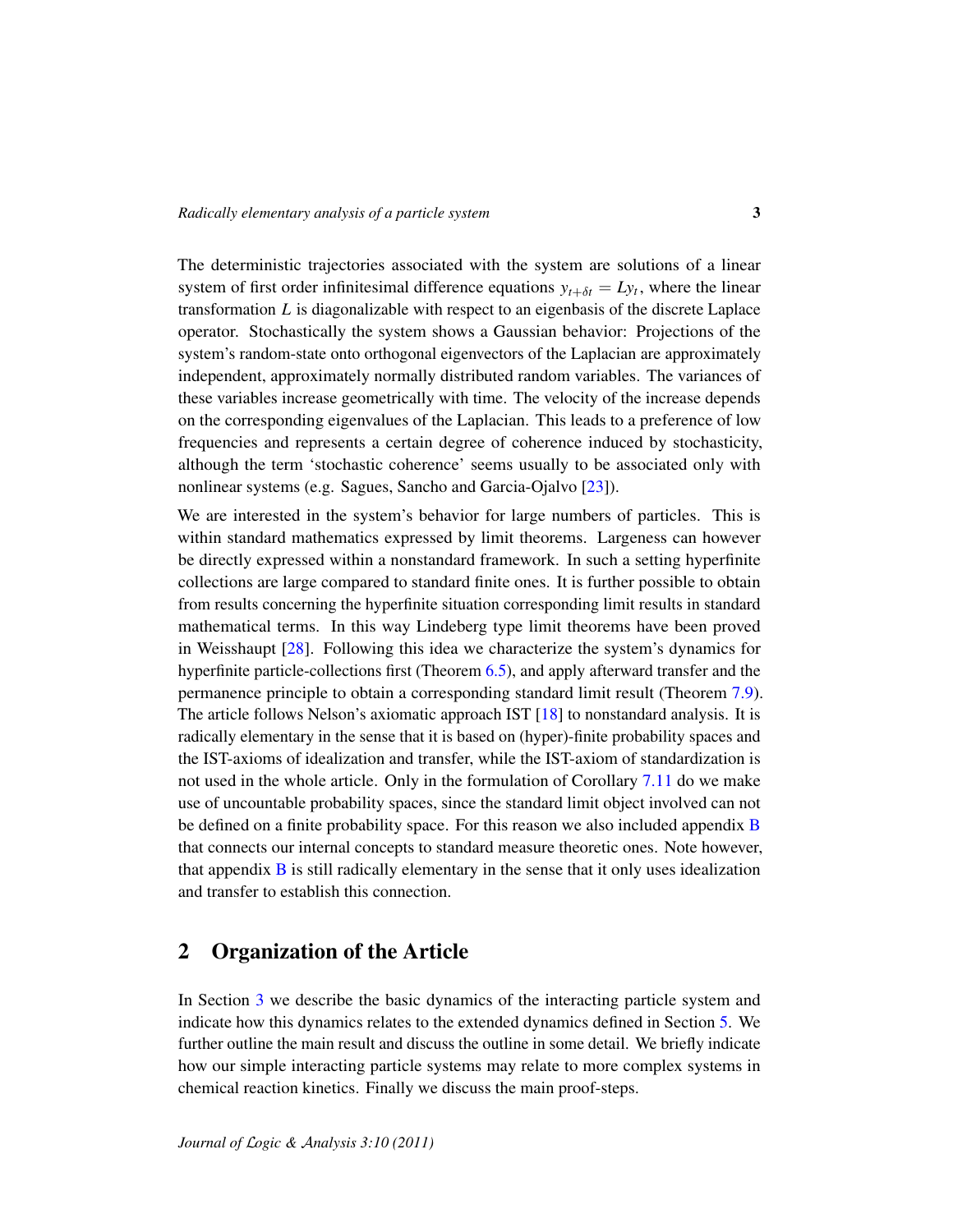Section [4](#page-11-0) introduces some fundamental notions and results in nonstandard analysis like infinitesimals, uniform S-continuity, near intervals and the symbol  $\oslash$ . We further introduce the discrete Laplace operator and its eigenbasis, which becomes in Section [5](#page-17-0) the fundamental tool for the investigation of the extended dynamics. Finally the concepts of conditional probability, partially defined random variable, stochastic process and approximately normally distributed variable are introduced.

In Section [5](#page-17-0) we introduce the extended model in a mathematically self contained way not relying on Section [3,](#page-4-0) however without the motivation and explanation already given before. The main purpose of Section [5](#page-17-0) is to obtain a description of the extended dynamics in coordinates with respect to the eigenbasis of the discrete Laplacian introduced in Section [4.](#page-11-0)

In Section [6](#page-24-0) we prove the main results of this article in their internal form (Theorem [6.5](#page-25-0) and Theorem [6.9\)](#page-27-0). Both theorems describe the coordinate-wise deviation (with respect to the eigenbasis of the discrete Laplace operator) of the system from deterministic trajectories. While Theorem [6.5](#page-25-0) deals with the case of a small (standard finite) number of available particle-positions, the Theorem [6.9](#page-27-0) is concerned with the hyperfinite case. The proof of Theorem [6.5](#page-25-0) is based on Theorem [A.7,](#page-40-0) the description of the system's dynamics obtained in Section [5](#page-17-0) and the Doob inequality (stated as Proposition [C.3\)](#page-44-2). Theorem [6.9](#page-27-0) is a consequence of Theorem [6.5](#page-25-0) and the axion of idealization.

Section [7](#page-32-0) finally turns Theorem [6.5](#page-25-0) into the standard limit Theorem [7.9.](#page-34-0) For this purpose the mathematical objects in the preceding sections have to be replaced by standard sequences. The relations fulfilled by the nonstandard elements of these sequences coincide with the relations fulfilled by the objects of the preceding sections. To obtain standard limit theorems we translate these relations into assertions concerning the limits of these sequences. It turns out that this is possible without the use of the standardization-axiom.

Appendix [A](#page-36-0) is concerned with the internal central limit theorems [A.5](#page-39-0) and [A.7.](#page-40-0) Under the hypotheses of these theorems the concatenation of a group homomorphism into the real numbers with the final state of certain Markov chains (on abelian groups) is approximately normally distributed. The proof of Theorem [A.5](#page-39-0) exploits the relationship between infinitesimal diffusion processes and the diffusion equation in analogy with Weisshaupt [\[28\]](#page-46-0), while Theorem [A.7](#page-40-0) is just a modification of Theorem [A.5](#page-39-0) obtained by a time transform. We regard these theorems—as well as their proofs—as interesting in their own right.

Appendix [B](#page-41-0) relates our external concept of an 'approximately *N*(0, *id*) distributed random variable' (Definition [4.22\)](#page-16-0) via the Cramer-Wold device to the standard concept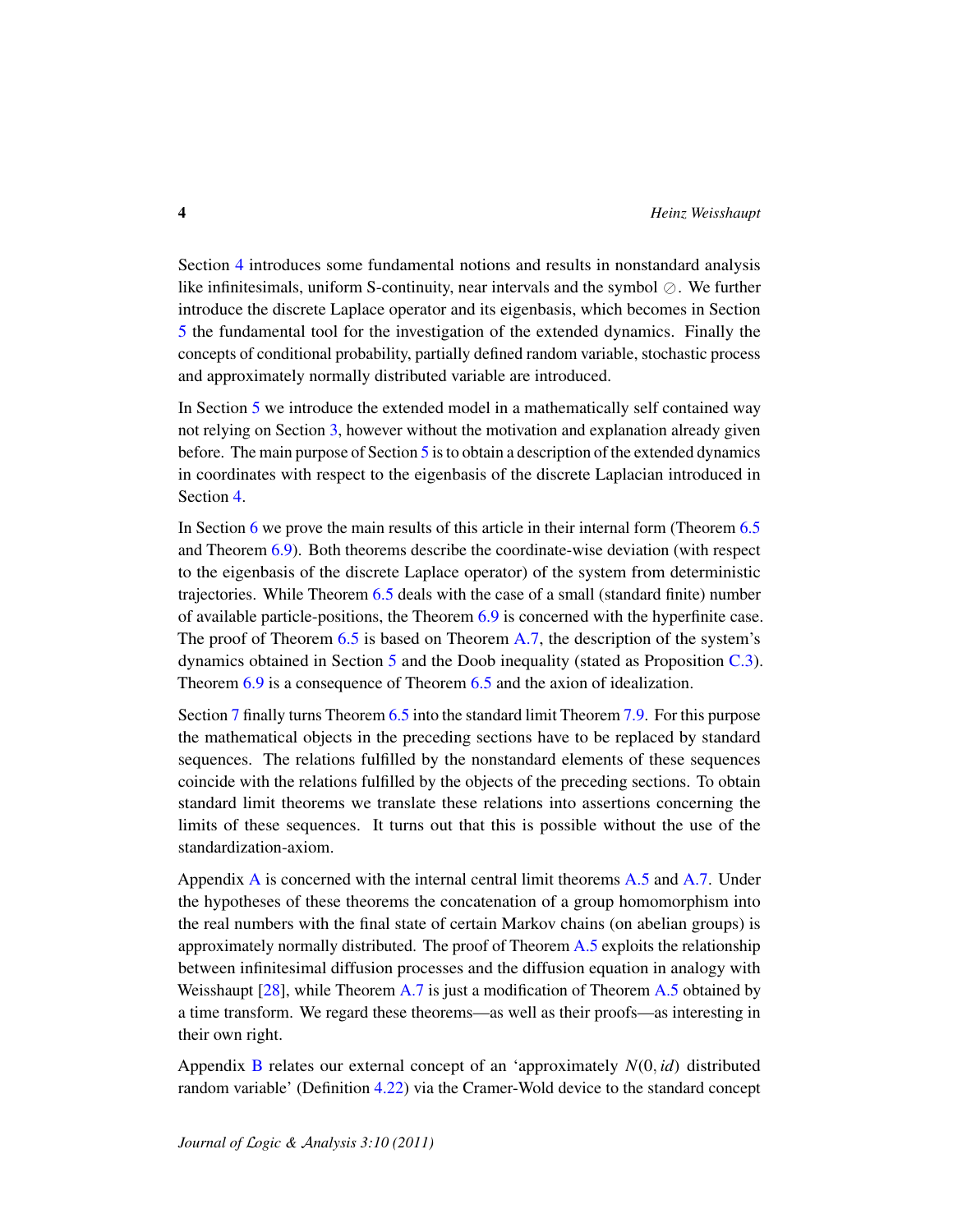of 'convergence toward a *N*(0, *id*) distributed random variable', while Appendix [C](#page-43-0) collects miscellaneous results.

The article is largely self-contained. It only makes use of some very elementary results from nonstandard analysis (Remark [4.3\)](#page-12-0), elementary facts concerning discrete Fourier analysis and the discrete Laplacian (also collected in Section [4\)](#page-11-0), the well-known Doob inequality (displayed for the readers convenience at the end of Appendix [C\)](#page-43-0) and a consequence (Proposition  $B.4$ ) of the Cramer-Wold device. We do not make use of other auxiliary results. We especially state and prove in Appendix [A](#page-36-0) a central limit theorem along the lines of [\[28\]](#page-46-0) that is fundamental for the proof of our main results. Note however that it would have been possible to apply the martingale central limit theorem (Bhattacharya and Majumdar [\[4,](#page-44-3) Section 5.4, Proposition 4.1]) to prove our main results instead.

## <span id="page-4-0"></span>3 Description of the basic dynamics

The particle systems under consideration consist of a constant finite number *N* of particles described by their position and their type. At a given time-point *t* a particle possesses a position *x* in the finite point lattice  $\mathcal{H} := h\mathbb{Z}/\mathbb{Z}$  with  $1/h \in \mathbb{N}$  and is either of type *A* or of type *B*.

We suppose for arbitrary  $x \in \mathcal{H}$  that the number of particles located at *x* is independent of time and equals  $hN \in \mathbb{N}$ . We further assume that particles of the same type are only distinguished by their position, but are otherwise indistinguishable. Thus at any time *t* the system is completely described by the spatial distribution of type-*A* or type-*B* particles.

Using a nonstandard framework it is convenient to model time by near intervals  $[0 \dots T]$ , i.e., hyperfinite—and thus discrete—subsets of [0, *T*] introduced in Definition [4.4,](#page-12-1) and to denote small time steps corresponding to the spacings of points in near intervals by δ*t*.

In a small piece of time  $\delta t$ , one particle may change its type and two neighboring particles may interchange their position. Which particles interchange and if there is any interchange at all is a uniformly distributed pure random event independent of the particle-configuration. The probability that a particular particle at position x changes its type also depends on the configuration, at position x. The influence of randomness on the system is expressed by random elements  $\omega$  in some hyperfinite space  $\Omega$ .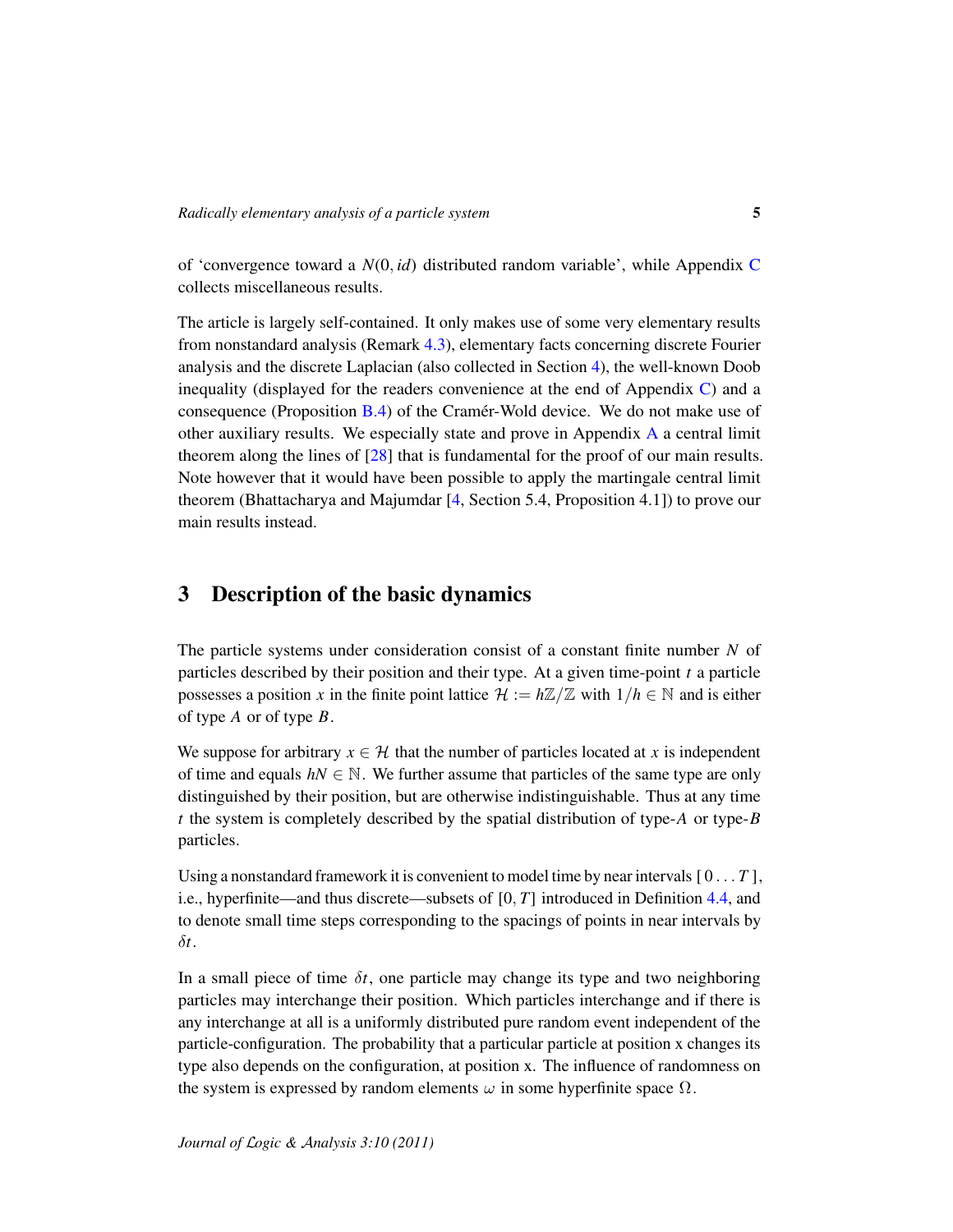We describe the random evolution of our particle system by consecutive reaction and diffusion steps. We suppose that the reaction steps take place in the time intervals  $(t, t + \delta t/2)$  while the diffusion steps follow in  $(t + \delta t/2, t + \delta t)$ , with the time-points *t* being elements of the discrete set  $[0...T]$ . Instead of  $t + \delta t/2$  we write  $t^+$ . In a reaction step a particle may change its type, while in a diffusion step two particles may interchange. It is sufficient to describe the interchange of particles of different types in the diffusion step, since we are unable to observe the interchange of particles of the same type.

Let  $N_{A,t}(\omega) \in \{0, \ldots, hN\}^{\mathcal{H}}$  denote the number of type-A particles at time *t* under the random influence  $\omega$  at different positions  $x \in \mathcal{H}$  before the reaction step. Let further  $N_{A,t^+}(\omega) \in \{0, \ldots, hN\}^{\mathcal{H}}$  denote the number of type-A particles at time  $t^+$  under the random influence  $\omega$  at different positions  $x \in \mathcal{H}$  before the diffusion step. The evolution of the system can be described by the functions  $t \mapsto N_{A,t}$  and  $t \mapsto N_{A,t^+}$ , with  $t \in [0...T]$ . We note that the evolution of the system can equivalently be described by the number of type-B particles given by  $hN - N_{A,t}$  and  $hN - N_{A,t+}$ . We further let  $\epsilon_{i,k} = 1$  if  $j = k$  and  $\epsilon_{i,k} = 0$  for  $j \neq k$  and define functions  $e_x : \mathcal{H} \to \{0, 1\}$  by  $e_x(y) := \epsilon_{x,y}$  and  $\mathbb{I}_\mathcal{K} : \mathbb{Z} \to \{0,1\}$  by  $\mathbb{I}_\mathcal{K}(x) := \sup_{k \in \mathcal{K}} \epsilon_{k,x}$ .

Considering particles of type *A* only and regarding particles of type *B* as holes (free space that may be occupied by particles of type *A*), our dynamical system is described by hopping of particles to neighboring positions<sup>[3](#page-5-0)</sup> (instead of an interchange of particles) and the overall particle number is not conserved any more. It shares these properties with discrete-time zero-range processes with non-conservation of particle numbers in the sense of  $[10]$  or reaction-diffusion processes in the sense of  $[7,$  Section 13.2]. Fluid limits of reaction-diffusion processes have been considered in [\[7,](#page-44-1) Chapter 16] and Boldrighini, De Masi and Pellegrinotti [\[6\]](#page-44-4). Condensation phenomena for zero-range process with non-conservation of particle numbers have been investigated in Angel, Evans, Levine and Mukamel [\[3\]](#page-44-5). The dynamics considered in all these instances differ from ours in at least three points: Unstable equilibria (similar to ours) are not investigated (and thus obtained results are entirely different), hopping rates of particles do not depend on the occupation number at a neighboring site and reaction-rates are not 'infinitely' large compared to diffusion-rates.

We describe the reaction and the diffusion steps in more detail:

<span id="page-5-0"></span><sup>&</sup>lt;sup>3</sup>Note that in such a description the hopping rates of particles in our dynamical system do depend on particle concentration at neighboring sites.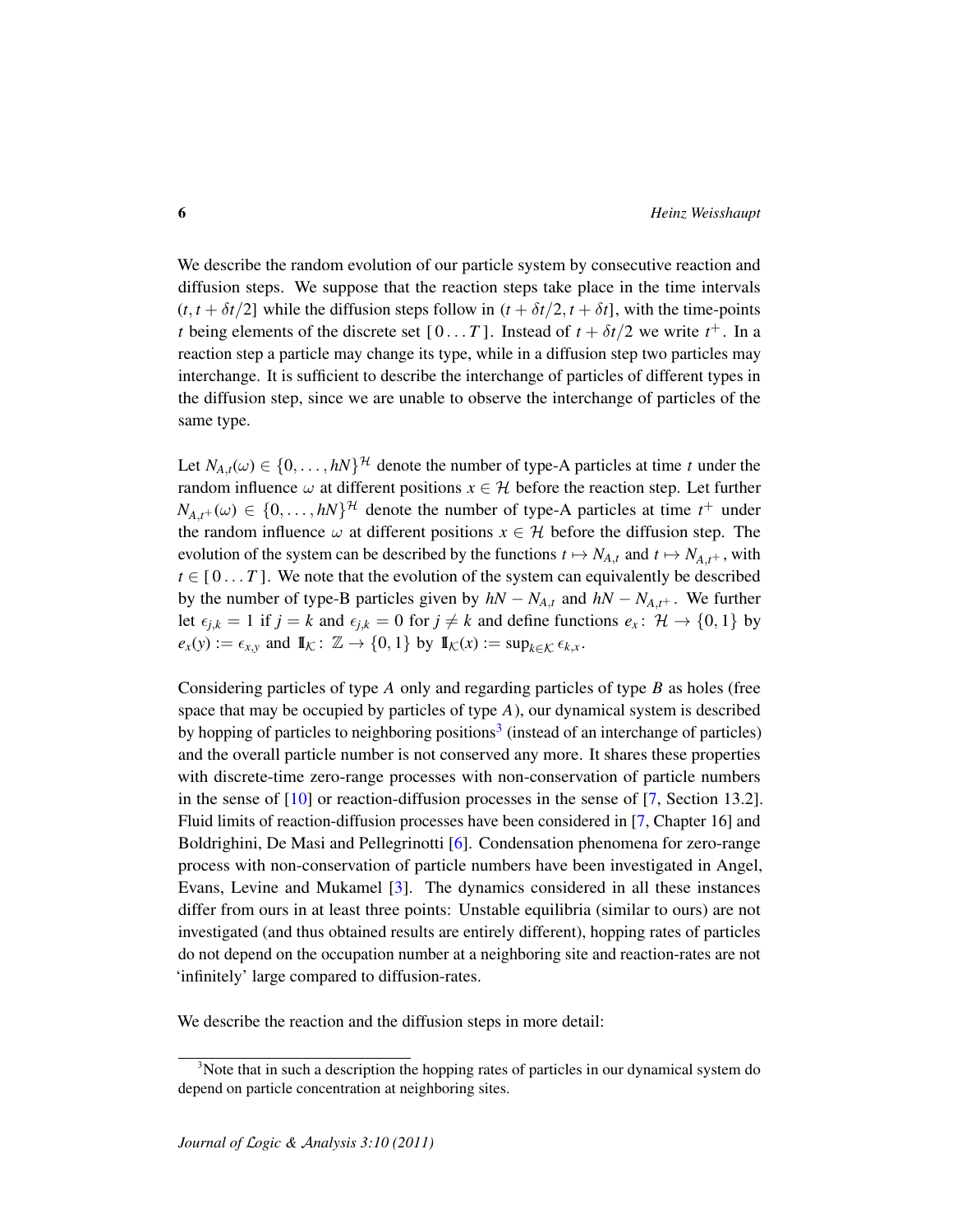*Radically elementary analysis of a particle system* 7

#### Reaction step:

For  $N_{A,t}(\omega) = n_{A,t} \in \{1, ..., hN - 1\}^{\mathcal{H}}$  we let

(1) 
$$
N_{A,t^+}(\omega) := N_{A,t}(\omega) + Q_{A,t}(\omega) \text{ with}
$$

(2) 
$$
Q_{A,t}(\omega) \in \{0\} \cup \bigcup_{x \in \mathcal{H}} \{-e_x, e_x\}
$$

i.e., the number of type-A particles remains unchanged or changes at exactly one position by  $\pm 1$ . This formalizes the fact that in one reaction step at most one particle in the system reacts, i.e., changes its type.

The conditional probabilities (Definition [4.15\)](#page-15-0) for these reactions/changes are given by:

<span id="page-6-0"></span>(3) 
$$
\mathbb{P}(Q_{A,t} = e_x | N_{A,t} = n_{A,t}) := \delta t \frac{\lambda}{2} n_{A,t}(x),
$$

<span id="page-6-1"></span>(4) 
$$
\mathbb{P}(Q_{A,t} = -e_x | N_{A,t} = n_{A,t}) := \delta t \frac{\lambda}{2} (hN - n_{A,t}(x))
$$

By equation  $(3)$  the probability that one of the type-B particles located at position  $x$ reacts to a type-A particle is proportional to the number of type A particles located at *x*, while by equation [\(4\)](#page-6-1) the same statement holds true with the particle-types interchanged.

#### Diffusion step:

For  $N_{A,t^+}(\omega) = n_{A,t^+} \in \{1, ..., hN - 1\}^{\mathcal{H}}$  we let

(5) 
$$
N_{A,t+\delta t}(\omega) := N_{A,t^+}(\omega) + Q_{A,t^+}(\omega) \text{ with}
$$

(6) 
$$
Q_{A,t^+}(\omega) \in \{0\} \cup \bigcup_{x \in \mathcal{H}} \{-e_x + e_{x-h}, -e_x + e_{x+h}\},
$$

i.e., the system remains unchanged or the number of type-A particles at some position *x* decreases by 1 while the number of type-A particles at position  $x - h$  or  $x + h$  increases by 1. This formalizes the interchange of a type-A particle at some position *x* with a type-B particle at a neighboring position.

The probabilities for this interchange of particles are given by:

<span id="page-6-2"></span>
$$
(7) \quad \mathbb{P}(Q_{A,t^{+}} = -e_x + e_{x \pm h} | N_{A,t^{+}} = n_{A,t^{+}}) := \frac{\delta t}{h^2} n_{A,t^{+}}(x) \left( 1 - \frac{n_{A,t^{+}}(x \pm h)}{hN} \right)
$$

i.e., the probability that one of the type A particles located at position *x* interchanges with a type B particle at a neighboring position is proportional to the number of type A particles located at *x* and proportional to the concentration of type *B* particles located at the neighboring position.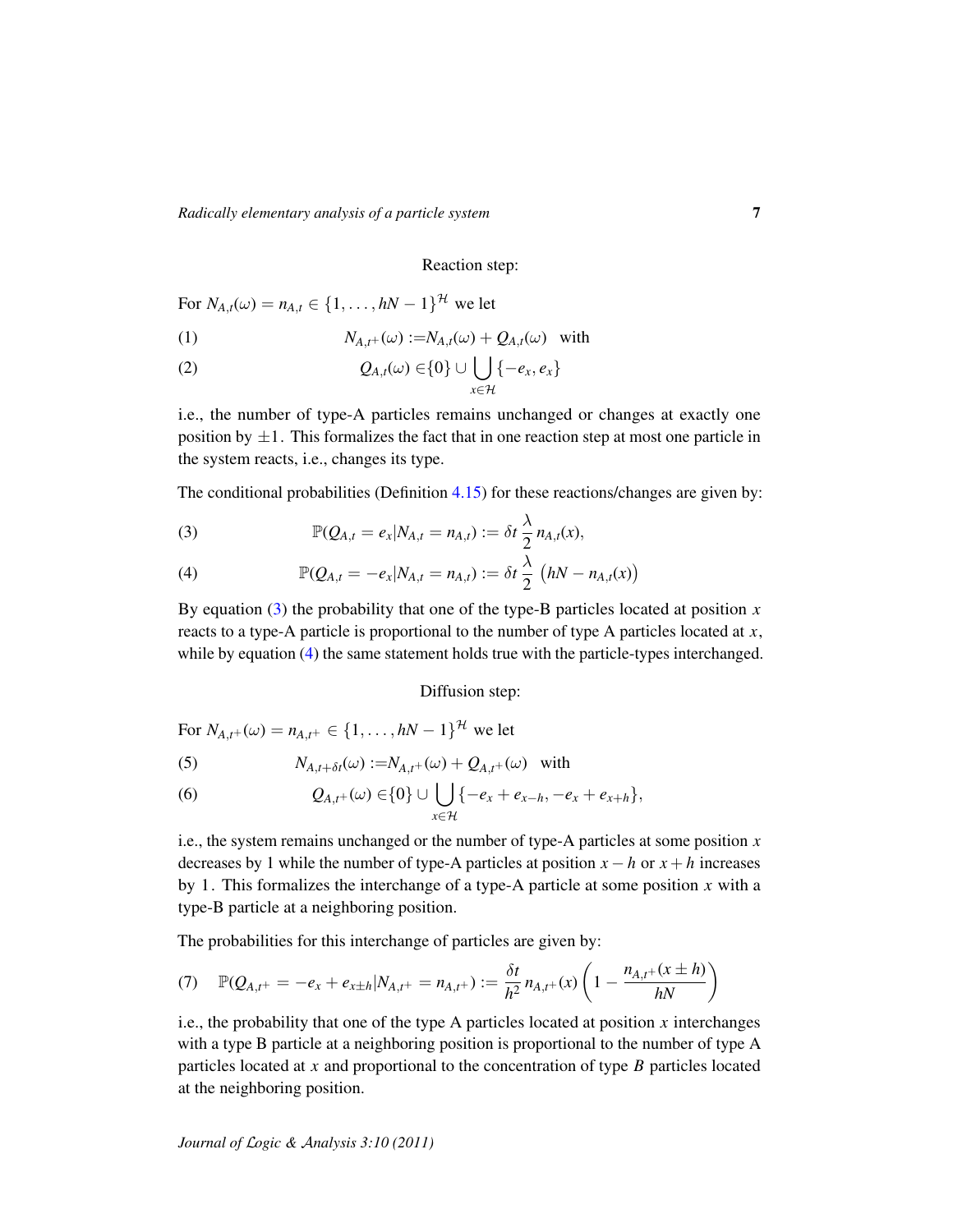We are interested in the system's dynamics when the reaction rate  $\lambda$  in equations [\(3\)](#page-6-0) and [\(4\)](#page-6-1) is large compared to 1, i.e., we are interested in situations when reactions occur much more frequently than interchanges of particles.

#### Extended dynamics

Note that the reaction and diffusion steps have till now only been defined if

$$
N_{A,t}(\omega), N_{A,t^+}(\omega) \in \{1, \ldots, hN-1\}^{\mathcal{H}}.
$$

An extension of this system's dynamics is introduced in Section [5.](#page-17-0) It is based on random variables  $\Xi_t$  and  $\Xi_{t+}$  that fulfill  $\Xi_t(\omega) = \frac{N_{A,t}(\omega)}{hN} - \frac{1}{2}$  $\frac{1}{2}$  and  $\Xi_{t+}(\omega) = \frac{N_{A,t+}(\omega)}{hN} - \frac{1}{2}$  $\frac{1}{2}$  as long as  $N_{A,t}(\omega)$ ,  $N_{A,t+1}(\omega)$  are defined. Note that the random variables  $\Xi_t$  and  $\Xi_{t+1}$  model the deviations of generalized concentrations of type-A particles from 1/2. They may take on arbitrary values in  $\mathbb{R}^{\mathcal{H}}$ . Some of these values do not correspond to actual particle numbers and can not be interpreted as actual particle concentrations. However, up to the random time

$$
\tau_{\omega} := \max\{t \in [0 \dots T] | \min_{x \in \mathcal{H}} [N_{A,t}(\omega)](x) \ge 2 \text{ and } \max_{x \in \mathcal{H}} [N_{A,t}(\omega)](x) \le hN - 2\}
$$

the original and the extended system are indistinguishable. The fact that the effects we are interested in are caused while  $t \leq \tau_{\omega}$  ensures that the extended dynamics captures the behavior of the particle system.

#### Outline of the main result

We now outline the main result of the paper. A stronger coordinate-wise version is provided by Theorem [6.5.](#page-25-0) The following outline as well as Theorem [6.5](#page-25-0) are formulated within a nonstandard setting. A corresponding formulation as a limit theorem is provided by Theorem [7.9.](#page-34-0)

<span id="page-7-1"></span>**3.1 Theorem** Suppose that the particle number N is hyperfinite<sup>[4](#page-7-0)</sup> and that h and thus  $\mathcal{H} = h\mathbb{Z}/\mathbb{Z}$  is standard. Let the reaction rate  $\lambda$  be such that

<span id="page-7-2"></span>(8) 
$$
e^{2\lambda T} = 4hN \text{ for some limited } T \in (0, \infty).
$$

Let the length of the time steps  $\delta t$  be a constant  $\delta$  independent of t and sufficiently small. Suppose that the initial state of the system is given by  $\Xi_0 = 0$  and that the evolution of the dynamical system is governed by Definition [5.3.](#page-17-1) Then there exists an approximately  $N(0, id)$  distributed random variable  $\Gamma_T: \Omega \to \mathbb{R}^{\mathcal{H}}$  and a jointly diagonalizable family  $(\Phi_{-t})_{t \in [0...T]}$  of linear mappings  $\Phi_{-t}$ :  $\mathbb{R}^{\mathcal{H}} \to \mathbb{R}^{\mathcal{H}}$  (Definition

<span id="page-7-0"></span><sup>4</sup>For a definition of the terms 'hyperfinite', 'limited' and 'appreciable' see Notation [4.1.](#page-12-2)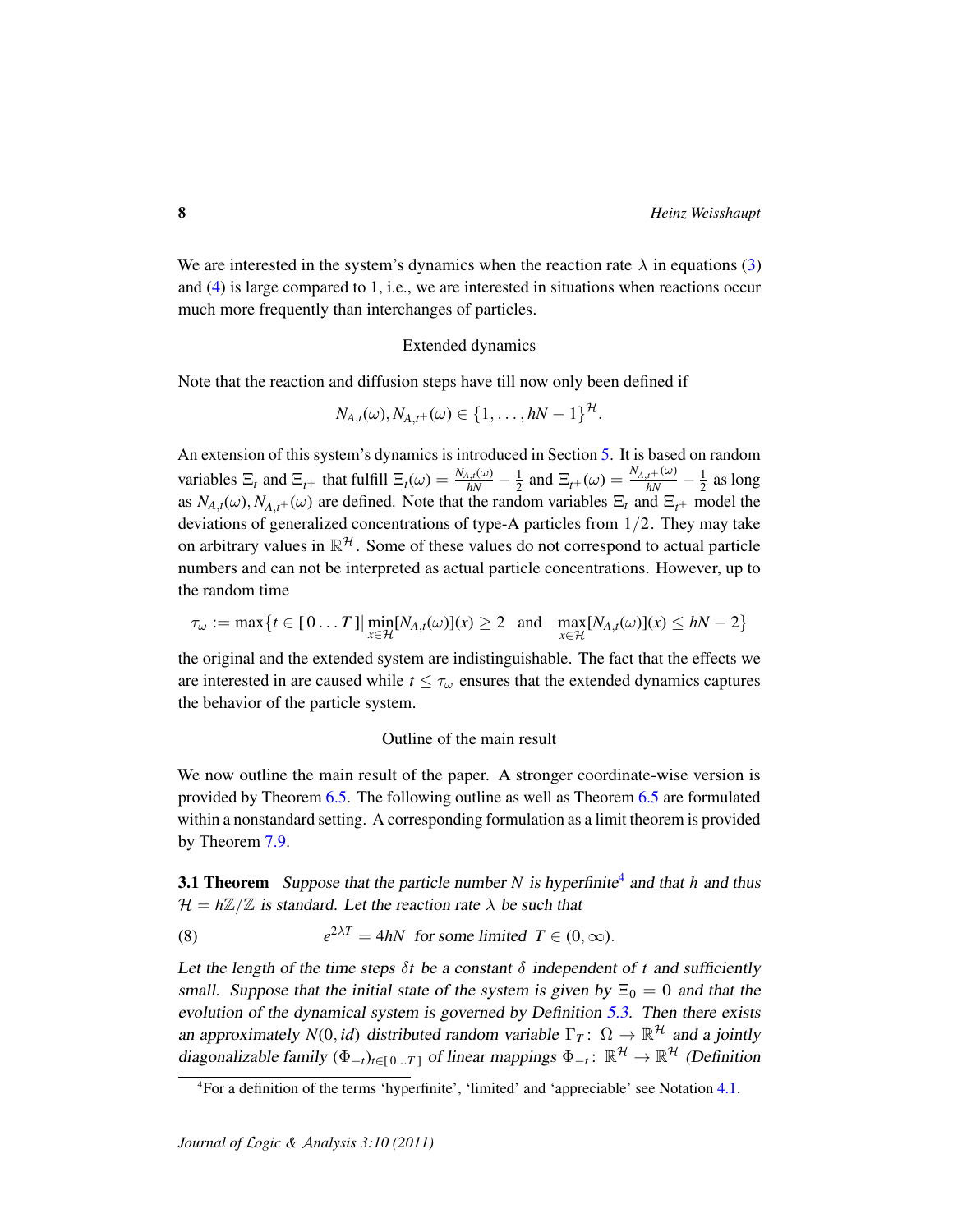[6.2\)](#page-24-1) such that for any unlimited  $\nu \in (0, \infty)$  with  $\nu/\lambda \in (0...T)$  infinitesimal, such that  $T - \nu/\lambda \in (\nu/\lambda ... T)$  and any standard  $\varepsilon > 0$ 

<span id="page-8-1"></span>
$$
(9) \qquad \mathbb{P}\left(\Gamma_T \neq 0 \quad \wedge \quad \max_{t \in [\nu/\lambda \dots T]} \frac{\|\Xi_t(\omega) - [\Phi_{-t} \circ \Gamma_T](\omega)\|_2^2}{\|\Phi_{-t} \circ \Gamma_T(\omega)\|_2^2} \geq e^{-\nu(1-\varepsilon)}\right) \leq \varepsilon.
$$

Further for any standard  $\varepsilon > 0$ 

<span id="page-8-0"></span>(10) 
$$
\mathbb{P}\left(\max_{t\in[0...T-\nu/\lambda]}||\Xi_t||_2^2\geq e^{-\nu}h^{-1}\right)\leq e^{-\nu}(h^{-1}+\varepsilon).
$$

**3.2 Remark** Theorem [3.1](#page-7-1) is a consequence of Theorem [6.5](#page-25-0) and Corollary [6.7.](#page-26-0) A proof is given in Section [6.](#page-24-0)

#### Discussion

Equation [\(8\)](#page-7-2) relates the reaction rate  $\lambda$ , the overall particle-number *N*, the number of available positions  $1/h$  and the approximate time T it takes till an effect becomes visible. If  $\ln(1/h)$  is small compared to  $\ln(N)$  (as it is under the hypothesis that h is standard and *N* is hyperfinite), then *T* equals approximately  $\ln(N)/2\lambda$  and the influence of *h* on *T* is negligible. For times smaller than  $T - \nu/\lambda$  the system stays by [\(10\)](#page-8-0) infinitesimally close to 0, while for times larger than  $\nu/\lambda$  it shows by [\(9\)](#page-8-1) already an approximately deterministic behavior. The system 'approximately decides' in the first time period  $[0 \dots \nu/\lambda)$  for some deterministic trajectory  $(y_t(\omega))_{t \in [\nu/\lambda \dots T]} :=$  $((\Phi_{-t} \circ \Gamma_T](\omega))_{t \in [\nu/\lambda...T]}$ . It will follow  $(y_t(\omega))_{t \in [\nu/\lambda...T]}$  during the second time period  $[\nu/\lambda \dots T - \nu/\lambda)$ , when it stays infinitesimally close to 0, and during the third time period  $[T - \nu/\lambda \dots T]$ , when it takes on appreciable values.

By Remark [6.6](#page-26-1) the deterministic trajectory  $(y_t(\omega))_{t \in [\nu/\lambda \dots T]}$  fulfills  $y_{t+\delta t} = Ly_t$  with *L* the linear transformation given by  $Lg_k = (1 + \mu_k \delta t)(1 + \lambda \delta t)g_k$ , where  $(g_k)_{k \in \mathcal{K}}$ denotes an eigenbasis of the discrete Laplace operator and  $\mu_k$  denotes the eigenvalue corresponding to *g<sup>k</sup>* .

Our investigations are partially motivated by the following simple chemical reaction system:

<span id="page-8-2"></span>(11) 
$$
2A + B \rightarrow 3A \text{ and } 2B + A \rightarrow 3B,
$$

Let [*A*] and [*B*] denote the concentrations of the chemical species *A* and *B*. Suppose that  $[A] + [B] = 1$  and that the kinetic constant of both reactions equals  $2\lambda$ . Introduce further the variable  $\xi = [A] - \frac{1}{2}$  $\frac{1}{2}$ . Then the kinetic equation of the reaction system is given by  $\frac{d\xi}{dt} = \lambda \xi - 4\lambda \xi^3$ . A first order approximation of this kinetic equation at the unstable equilibrium  $\xi = 0$  gives  $\frac{d\xi}{dt} = \lambda \xi$ . Replacing  $d\xi$  by  $\mathbb{E}[Q_t | \Xi = \xi_t]$  and  $dt$  by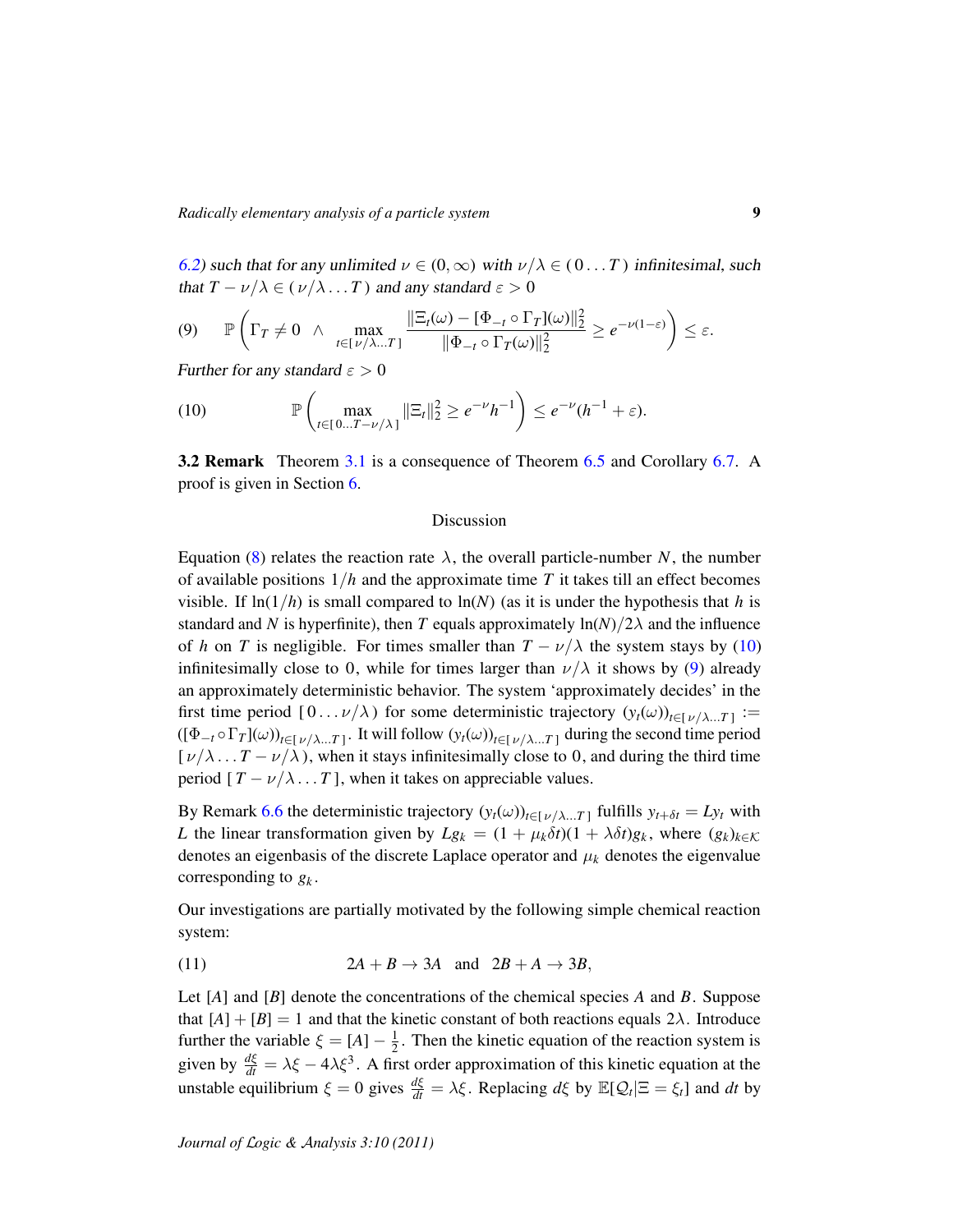$\delta t$  exhibits an analogy between the first order approximation and  $(27)$ , i.e., the reaction steps of our interacting particle system can—in conditional expectation—be viewed as infinitesimal steps in a first order approximation (at  $\xi = 0$ ) of the dynamics of [\(11\)](#page-8-2).

Thus the interacting particle system under consideration may be considered as a linearization of interacting particle systems modeling the spatio-temporal behavior of more complex chemical reactions. We do not further dwell on the question of linearization of more complex models in this article.

**3.3 Remark** Before we start with our introduction to nonstandard analysis, the formulation of the exact hypotheses for our extended model etc., we outline the main steps of our investigation that lead to the proof of our main results, the Theorems [6.5](#page-25-0) and [3.1.](#page-7-1)

The Hypotheses [5.1](#page-17-2) and [5.3](#page-17-1) give us the stochastic model under consideration. It is a discrete time Markov process  $(\Xi_0, \ldots, \Xi_t, \Xi_t, \ldots, \Xi_T)$ . However, by the use of nonstandard analysis, our model may be considered as quasi-continuous.

By Proposition [5.4](#page-18-1) and Definition [5.6](#page-19-1) we split the short term evolution of our process  $\Xi$ into a conditional deterministic and a pure random part, summarized in Remark [5.7](#page-19-2) by the formula:

$$
\Xi_{t+} = (1 + \lambda \delta t) \Xi_t + \Sigma_t \quad \text{and} \quad \Xi_{t+\delta t} = (id + \delta t \Delta_h) \Xi_{t+} + \Sigma_{t+}
$$

with  $\Sigma_t$  and  $\Sigma_{t+}$  random variables possessing expectation 0.

In Proposition [5.9](#page-20-0) the conditional covariance  $\mathbb{E}[\langle \Sigma_t | \eta_1 \rangle \langle \Sigma_t | \eta_2 \rangle | \Xi_t = \xi_t]$  of the projections of  $\Sigma$  onto directions  $\eta_1$  and  $\eta_2$  is investigated. In Proposition [5.11](#page-21-0) the same is done for the conditional variance  $\mathbb{E}[\langle \Sigma_{t+} | \eta \rangle^2 | \Xi_{t+} = \xi_{t+}]$ . These investigations lead to the insight that mutually orthogonal projections of the random variables  $\Sigma_t$  show almost independent behavior, while the variables  $\Sigma_{t+}$  are rather small. Consequently it seems obvious to expand the system with respect to an orthonormal basis. Since the dynamics involves  $(id + \delta t \Delta_h) \Xi_{t+}$  an eigenbasis of the Laplace operator should be a good choice.

Thus we describe the systems dynamics in Remark [5.13](#page-21-1) with respect to such an eigenbasis  $(g_k)_{k \in \mathcal{K}}$  as

$$
\Xi_{t+\delta t} = \sum_{k \in \mathcal{K}} \Xi_{t+\delta t,k} g_k = \sum_{k \in \mathcal{K}} (1 + \delta t \mu_k) \left( (1 + \lambda \delta t) \Xi_{t,k} + \Sigma_{t,k} \right) g_k + \Sigma_{t+\,k} g_k.
$$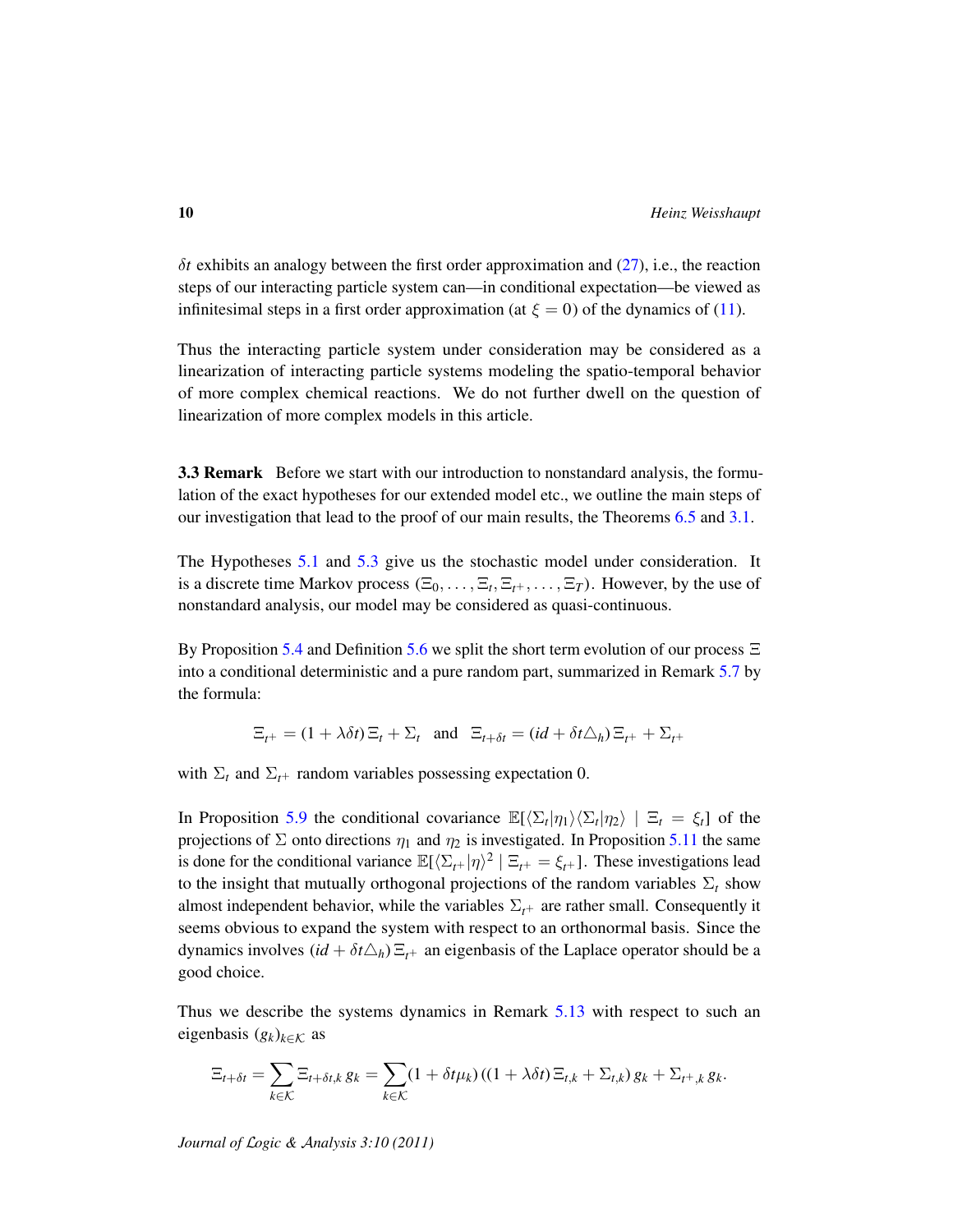Letting  $\widetilde{\Sigma}_{t,k} := (1 + \delta t \mu_k) \Sigma_{t,k} + \Sigma_{t+k}$  we obtain by recursion in Proposition [6.11](#page-28-0) that

$$
\Xi_{t,k} = \sum_{s \in [0...t)} \left( \prod_{u \in (s...t)} (1 + \lambda \delta u)(1 + \mu_k \delta u) \right) \widetilde{\Sigma}_{s,k}.
$$

By rescaling the random variables  $\Sigma_s := \sum \Sigma_{s,k} g_k$  by linear transformations  $\Phi_s$  (with approximately inverse transformations Φ−*<sup>s</sup>* , introduced in Definitions [6.2](#page-24-1) and [6.3\)](#page-24-2) the equality above can also be expressed by (see Proposition [6.11\)](#page-28-0):

<span id="page-10-0"></span>
$$
\Xi_t = \Phi_{-t}(\Gamma_t) \quad \text{with} \quad \Gamma_t := \sum_{s \in [0...t)} \delta \Gamma_s \quad \text{and} \quad \delta \Gamma_s := \Phi_s(\widetilde{\Sigma}_s).
$$

Note that the operators  $\Phi_{-t}$  are defined in such a way, that—for  $\delta t = \delta$  independent of *t* and  $\lambda^2 \delta$  infinitesimally small—we obtain (compare with Proposition [6.4\)](#page-25-1)

(12) 
$$
(\Phi_{-t} \circ \Gamma_T)_k =_{\odot} e^{\lambda(t-T)} e^{\mu_k t} (1+\odot) \Gamma_{T,k},
$$

i.e.,  $t \mapsto (\Phi_{-t} \circ \Gamma_T)_k$  shows approximately exponential growth with rate  $\lambda + \mu_k$  and  $\Xi_{T,k} =_{\emptyset} e^{\mu_k T} (1 + \emptyset) \Gamma_{T,k}$ . (The symbol  $\emptyset$  is introduced in Notation [4.6.](#page-13-0))

The Proposition [5.17](#page-23-0) is obtained from the Propositions [5.9](#page-20-0) and [5.11](#page-21-0) via the Propositions [5.14](#page-22-0) and [5.15.](#page-22-1) Proposition [5.17](#page-23-0) shows that the random variables  $\Sigma_{t,k}$  and  $\Sigma_{t,j}$  are for  $k \neq j$  almost independent, possess expectation 0 and possesses approximately a variance of  $\frac{\lambda}{2}$  $\frac{\delta t}{hN}$ . From this we derive the formula [\(77\)](#page-28-1) for the conditional variances of δΓ*<sup>s</sup>* . We show in Lemma [6.14](#page-29-0) that

$$
\frac{\lambda}{2} \frac{\delta}{hN} \sum_{s \in [0... \nu/\lambda)} \frac{(1 + \lambda \delta)^{2(T-s)/\delta}}{(1 + \mu_k \delta)^{2s/\delta}} =_{\oslash} (1 + \oslash) \frac{e^{2\lambda T}}{4hN}
$$

This is applied (in the proof of Lemma [6.15\)](#page-30-0) to sum the conditional variances of  $\delta\Gamma_s$ given by equation [\(77\)](#page-28-1) in Proposition [6.12.](#page-28-2) Since the random variables δΓ*<sup>s</sup>* are for  $t \neq s$  independent, we know from Theorem [A.7](#page-40-0) that the random variables  $\Gamma_t$  are for sufficiently large *t* approximately normally distributed. Altogether we obtain by the scaling  $e^{2\lambda T} = 4hN(1+\emptyset)$  that  $\Gamma_t \sim_{\emptyset} N(0, id_{\mathcal{K}})$  for any *t* in  $[\nu/\lambda \dots T]$  with  $\nu$  unlimited.

It finally remains to prove that the path of our stochastic process  $\Xi$  stay almost surely infinitesimally close to 0 on the near interval  $[0 \dots T - \nu/\lambda]$  and that they follow almost surely the deterministic trajectories  $[\Phi_{-t} \circ \Gamma_T](\omega)$  on the near interval  $[\nu/\lambda \dots T]$ , i.e., to prove formulas [\(66\)](#page-26-2) and [\(65\)](#page-26-3) in Theorem [6.5](#page-25-0) (and thus [\(10\)](#page-8-0) and [\(9\)](#page-8-1) in Theorem [3.1\)](#page-7-1). This aim is achieved by application of the Doob inequality and use of the linear transformations Φ−*<sup>t</sup>* in the second step of the proof of Lemma [6.15](#page-30-0) and at the end of Section [6.](#page-24-0) While [\(66\)](#page-26-2) and [\(10\)](#page-8-0) bound the absolute deviation of stochastic paths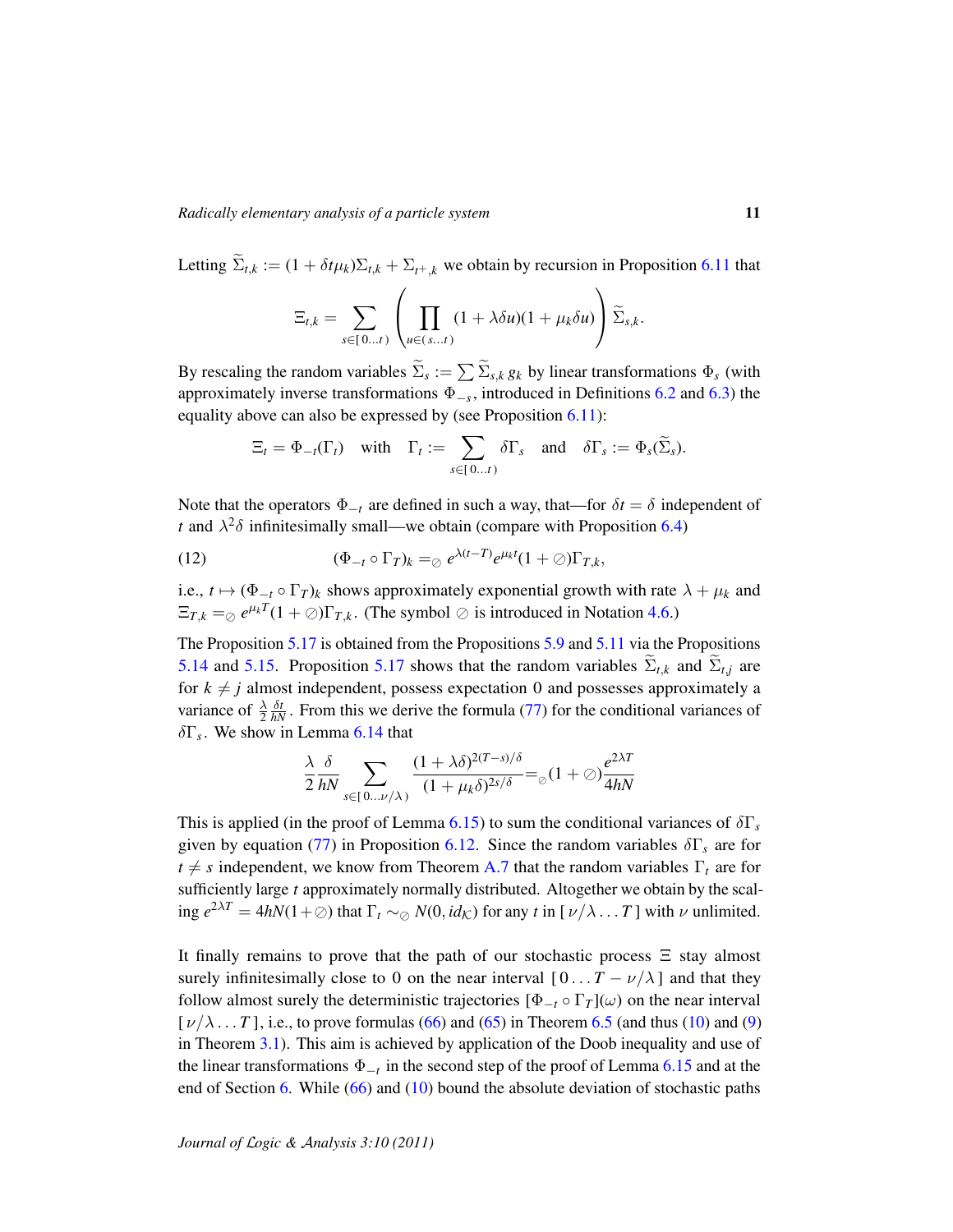from 0, the inequalities  $(65)$  and  $(9)$  bound the relative deviations of stochastic paths from deterministic trajectories.

Note that [\(65\)](#page-26-3) and [\(12\)](#page-10-0) together imply that  $t \mapsto \Xi_{t,k}(\omega)$  behaves for almost all  $\omega$ and  $t \in [\nu/\lambda \dots T]$  approximately like  $t \mapsto e^{(\lambda+\mu_k)(t-T)} e^{\mu_k T} \cdot \Gamma_{T,k}(\omega)$ , i.e.,  $t \mapsto \Xi_{t,k}(\omega)$ shows approximately exponential growth with rate  $\lambda + \mu_k$ .

So, to understand the main ideas of the article, one has to decompose the system's dynamics with respect to an eigenbasis  $(g_k)_{k \in \mathcal{K}}$  of the Laplacian  $\Delta$ , to admit formula  $(54)$ , to have a look at the derivation of  $(77)$  from  $(54)$  in the proof of Proposition [6.12,](#page-28-2) and the derivation of Lemma [6.14.](#page-29-0) Going trough the first part of the proof of Lemma [6.15](#page-30-0) one concludes [\(80\)](#page-30-1)-[\(83\)](#page-30-2) from Proposition [6.12,](#page-28-2) Lemma [6.14](#page-29-0) and Theorem [A.7.](#page-40-0) One proceeds with the second part of the proof of Lemma [6.15](#page-30-0) that shows [\(65\)](#page-26-3). Theorem [6.5](#page-25-0) finally follows by some further simple computations.

### <span id="page-11-0"></span>4 Preliminaries

The notation and argumentation used in this article is supplied by the axiomatic system IST (see Nelson [\[18\]](#page-45-5) or F and M Diener [\[8\]](#page-45-6) and Kanovei and Reeken [\[13,](#page-45-7) Chapter 3]) that provides, beside the binary ZFC-predicate  $∈$ , also an unary predicate  $st(.)$  called *standard*. The results and arguments used in this paper however remain valid in other approaches to nonstandard analysis as well.

The reader familiar with a model theoretic approach (as found in Robinson [\[21\]](#page-45-8), Stroyan and Bayod  $[24]$  or Lindstrøm  $[16]$ ), or the axiom system HST  $[13]$ , Chapter 1], has to keep in mind that the plain term set is used synonymously with the term internal set and that we work within one single model. We do not use a  $*$ -operation and denote by  $\mathbb N$ and  $\mathbb R$  the standard sets of all natural and real numbers, i.e., the sets  $\mathbb N$  and  $\mathbb R$  contain standard as well as nonstandard elements.

The reader new to nonstandard analysis is advised to have a look at the first pages of [\[18\]](#page-45-5) or [\[8\]](#page-45-6) to make himself familiar with the notions of *standard, internal and external formula*, the *principles of transfer and idealization* and some elementary consequences thereof.

To keep notation simple we write  $\forall^{st} x \phi(x)$  instead of  $\forall x (st(x) \Rightarrow \phi(x))$  and  $\exists^{st} x \phi(x)$ instead of  $\exists x(s t(x) \land \phi(x))$ . Given a set *M* we use  $x \in M$  as shorthand for  $x \in M \land st(x)$ and  $x \in \overline{M}$  as shorthand for  $x \in M \wedge \neg st(x)$ .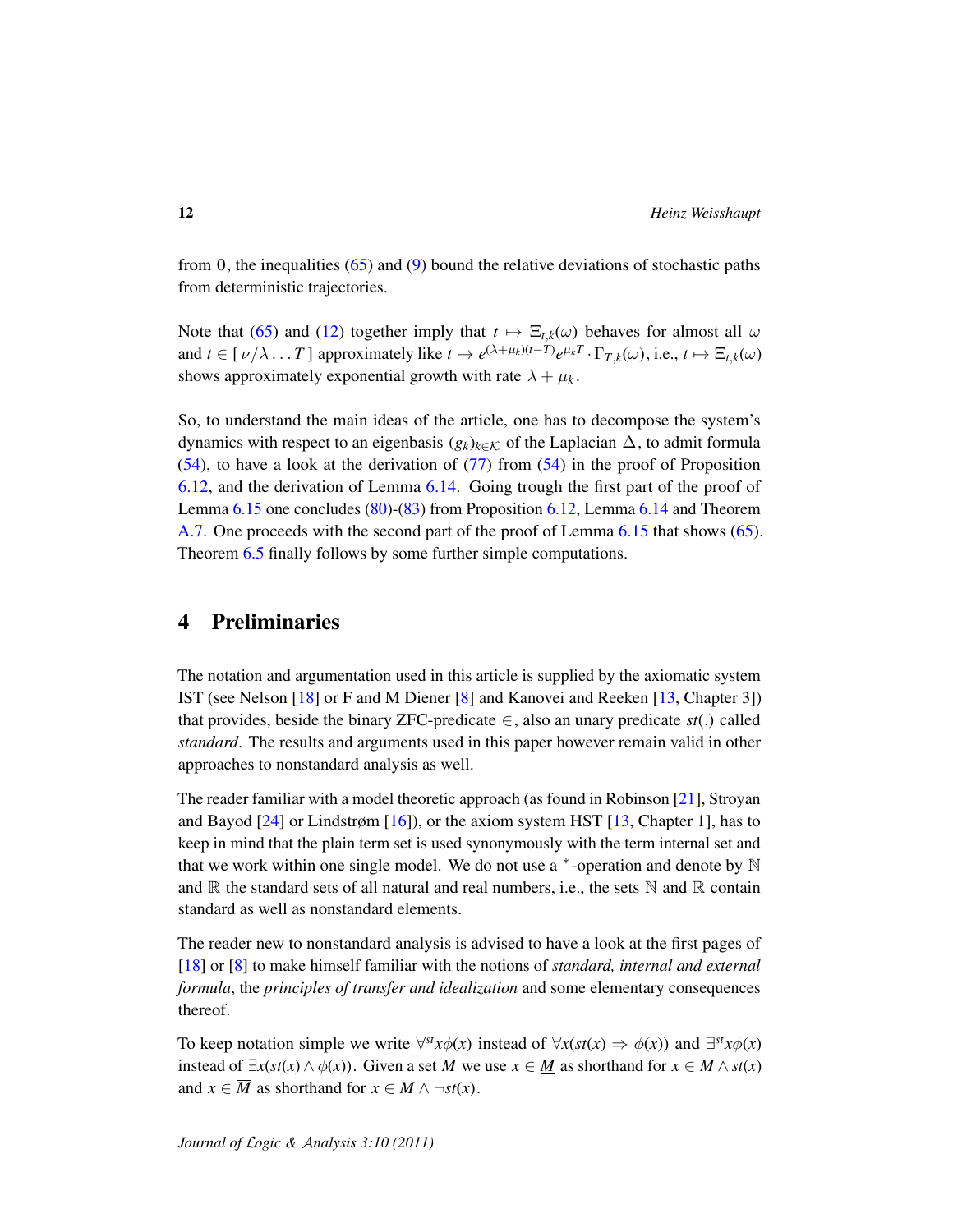<span id="page-12-2"></span>**4.1 Notation** Let  $(X, \| \| \|)$  be a normed space. We say that  $x \in (X, \| \| \|)$  is *limited* and write  $||x|| \ll +\infty$  if  $\exists^{st} n \in \mathbb{N}$  such that  $||x|| < n$ ; otherwise, we say that *x* is *unlimited*. In the case that  $(X, \|.\|) = (\mathbb{R}, \|.\|)$  we also write  $-\infty \ll x \ll +\infty$  instead of  $||x|| \ll +\infty$ . For *positive unlimited*  $r \in (\mathbb{R}, |.|$  we write  $r \approx \infty$ . We say that *x* ∈ (*X*,  $\Vert . \Vert$ ) is *infinitely small* or *infinitesimal* if  $\forall^{st} \epsilon > 0$   $\Vert x \Vert < \epsilon$ . If  $x - x'$  is infinitely small we write  $x \approx x'$ . Thus if *x* is infinitely small we write  $x \approx 0$ . We say that  $x \in \mathbb{R}$ is *appreciable* if it is limited but not infinitesimal. We call a set *hyperfinite* if it is finite and of unlimited (=hyperfinite) cardinality. Note that all the concepts introduced above are external.

We state some elementary results and definitions that can be obtained in IST without the axiom of standardization.

<span id="page-12-3"></span>**4.2 Definition** Let  $(Y, \|\cdot\|)$  be a normed space. We say that the sequence

 $(y_n)_{n \in \mathbb{N}} \in Y^{\mathbb{N}}$  *S-converges to*  $y_\infty \in (Y, \|\cdot\|)$ , iff  $\forall \nu \in \overline{\mathbb{N}}$   $y_\nu \approx y_\infty$ .

Let *Z* be a subset of a normed space  $(X, \| \| \|)$ . We say that a function  $f: Z \rightarrow Y$  is *uniformly S-continuous*, if

$$
\forall z, z_0 \in Z \land z \approx z_0 \Rightarrow f(z) \approx f(z_0).
$$

<span id="page-12-0"></span>**4.3 Remark** A standard sequence  $(x_n)_{n \in \mathbb{N}}$  S-converges if and only if there exists a standard  $x_{\infty}$  such that  $(x_n)_{n \in \mathbb{N}}$  converges (in the usual ZFC-based sense) to  $x_{\infty}$ . A standard function *f* is uniformly *S*-continuous if and only if it is uniformly continuous in the usual sense. Both assertions follow from the permanence principle (e.g. Van den Berg [\[5,](#page-44-6) Chapter IV, Section 1]) and transfer. Further a bounded standard function is limited.

<span id="page-12-1"></span>**4.4 Definition** (Compare with [\[19,](#page-45-11) first paragraph of Chapter 6].) Let  $t_0, T \in \mathbb{R}$  be limited. A *near interval* [ $t_0$ ... *T*] is a finite subset of [ $t_0$ , *T*] such that  $\{t_0, T\} \subset$  $[t_0 \dots T]$  and the distance of consecutive elements is infinitesimally small. We denote by  $t + \delta t \in [t_0 ... T]$  the successor of  $t \in [t_0 ... T]$  with respect to the usual ordering  $\leq$  on [ $t_0$ ... *T*]. We say that the near interval [0... *T*] is equally spaced if  $\delta t$  is a constant  $\delta$  independent of *t* and call  $\delta$  the spacing of the near interval [0... *T*].

We let  $[t_0 \dots T] := [t_0 \dots T] \setminus \{T\}, (t_0 \dots T] := [t_0 \dots T] \setminus \{t_0\}$  and  $(t_0 \dots T) :=$  $[t_0 ... T] \setminus \{t_0, T\}.$ 

**4.5 Remark** It is convenient to use in some steps (Lemma [6.14\)](#page-29-0) of the proof of Theorem [6.5](#page-25-0) (and thus also in its statement) an equally spaced near interval. However,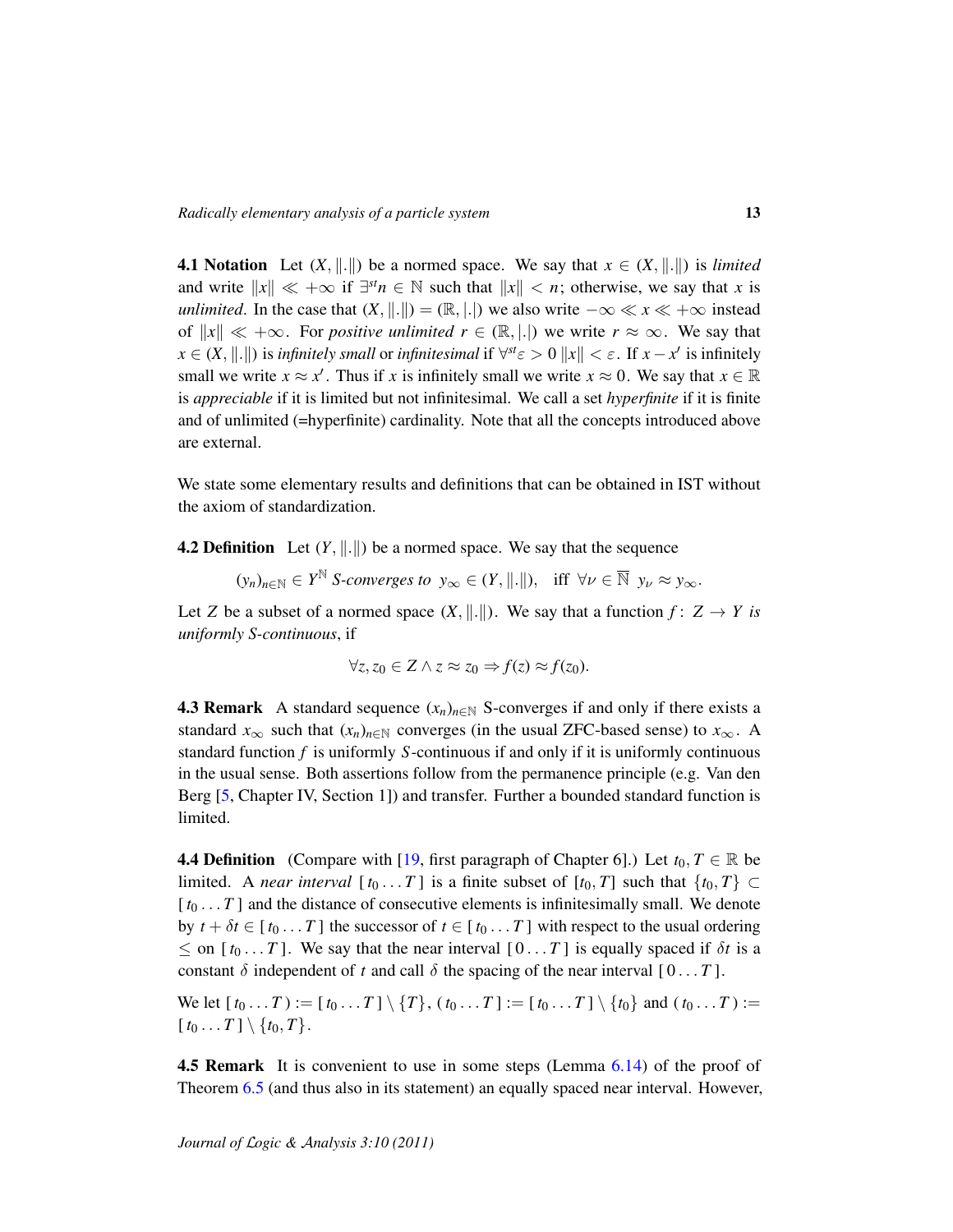we use general near intervals in the formulation of Theorem [A.7](#page-40-0) and some other results, since such a formulation may turn out to be useful for further applications. Note that if we speak of a near interval  $[t_0 \dots T]$  we presuppose the limitedness of  $t_0$  and  $T$ .

<span id="page-13-0"></span>**4.6 Notation** The domain and the range of a function  $F$  is denoted by dom( $F$ ) and ran(*F*). We further introduce the symbol  $\oslash$  and the notations  $\leq_{\oslash}$  and  $=_{\oslash}$ . We use them to handle calculations with non explicitly stated infinitesimal quantities, which simplify our notational effort. Let  $F(x)$  and  $G(y)$  denote functions of the variables x and *y*. We define

<span id="page-13-1"></span>(13) 
$$
F(\emptyset) \leq_{\emptyset} G(\emptyset) : \iff
$$
  
  $(\forall o \in \text{dom}(F) \ o \approx 0 \Rightarrow \exists \hat{o} \in \text{dom}(G) \ \hat{o} \approx 0 \land F(o) \leq G(\hat{o})).$ 

The symbol  $\oslash$  is used in the same manner if the character  $\leq$  in [\(13\)](#page-13-1) is replaced by the  $character =, i.e.,$ 

$$
F(\oslash) =_{\oslash} G(\oslash) : \iff
$$

(∀*o* ∈ dom(*F*)  $o \approx 0$   $\Rightarrow \exists \hat{o} \in \text{dom}(G)$   $\hat{o} \approx 0 \land F(o) = G(\hat{o})$ ).

Note that  $=_{\odot}$  is not symmetric. (For example, we have  $\rho =_{\odot} \odot$  for any infinitesimal ρ, but  $\oslash \neq_{\oslash} \rho$  for any  $\rho \in \mathbb{R}$ .) Our definitions imply that

$$
F(\oslash) \leq_{\oslash} G(\oslash) \land G(\oslash) \leq_{\oslash} H(\oslash) \Rightarrow F(\oslash) \leq_{\oslash} H(\oslash)
$$

$$
F(\oslash) \leq_{\oslash} G(\oslash) \Rightarrow F(\oslash) + H(\oslash) \leq_{\oslash} G(\oslash) + H(\oslash)
$$
  
and 
$$
(\forall^{st} \varepsilon > 0) \ (\oslash \leq_{\oslash} \varepsilon).
$$

For a different definition of the symbol  $\oslash$  leading to the same use in calculus see Koudjeti and Van den Berg [\[14\]](#page-45-12).

#### Discrete Fourier Analysis and the Laplacian

We will make use of the following well-known results from discrete Fourier analysis. For more information on the topic of discrete Fourier Analysis consult Terras [\[25\]](#page-46-1) or Luong [\[17\]](#page-45-13).

<span id="page-13-2"></span>**4.7 Definition** Let *h* be such that  $1/h \in \mathbb{N}$ . Let  $\mathcal{H} := h\mathbb{Z}/\mathbb{Z}$ . Let  $\mathcal{K}(h) := \{k \in \mathbb{N}\}$  $|\mathbb{Z}| - \frac{1}{2h} + \frac{1}{2} \le k \le \frac{1}{2h}$  and let for  $k \in \mathcal{K}(h)$  functions  $g_k \in \mathbb{R}^{\mathcal{H}}$  be given by  $g_k(x) :=$  $\sqrt{h} \cos(2\pi kx)$  for  $k = 1/(2h)$ , provided that  $1/(2h) \in \mathbb{N}$  $g_k(x) :=$ √  $2h\cos(2\pi kx)$  for  $1/(2h) > k > 0$  $g_k(x) :=$ √  $2h \sin(2\pi kx)$  for  $k < 0$  and  $g_0(x) :=$ √ *h*.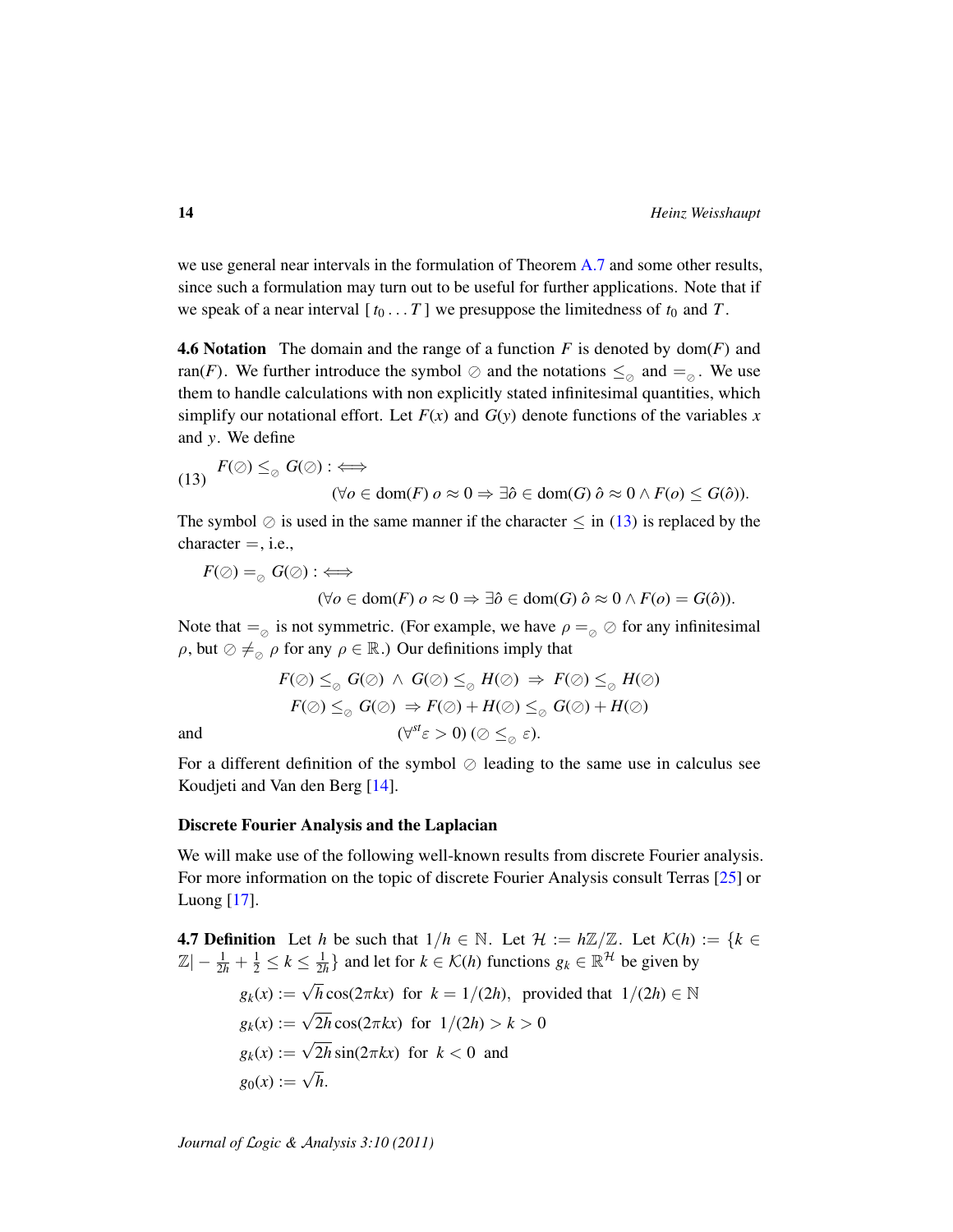**4.8 Definition** Let  $\langle .|. \rangle: \mathbb{R}^{\mathcal{H}} \times \mathbb{R}^{\mathcal{H}} \to [0, \infty)$  denote the usual euclidean inner product given by  $\langle f | g \rangle := \sum_{x \in \mathcal{H}} [f \cdot g](x)$ . We further define the 2-norm (euclidean norm)  $\|\cdot\|_2$ :  $\mathbb{R}^{\mathcal{H}} \to [0,\infty)$  by  $\|f\|_2 := \sqrt{\langle f|f\rangle}$  and let  $\mathbb{S}(\mathbb{R}^{\mathcal{H}}) := \{\xi \in \mathbb{R}^{\mathcal{H}} \mid \|\xi\|_2 = 1\}$ denote the unit sphere.

**4.9 Notation** We denote the imaginary unit by  $i$  and the exponential function by  $x \mapsto e^x$  or  $x \mapsto exp(x)$ .

**4.10 Remark** Note that the family  $(g_k)_{k \in \mathcal{K}(h)}$  of functions  $g_k \in \mathbb{R}^{\mathcal{H}}$  defined in [4.7](#page-13-2) forms an orthonormal bases of  $\mathbb{R}^H$  with respect to  $\langle . | . \rangle$ , i.e.,  $\langle g_k | g_l \rangle = \epsilon_{k,l}$ . This is most easily seen using the identities

$$
\cos(2\pi kx) = \left[e^{2\pi ikx} + e^{-2\pi ikx}\right] / 2 \text{ and } \sin(2\pi kx) = \left[e^{2\pi ikx} - e^{-2\pi ikx}\right] / 2i
$$

and that for  $k, l \in \mathcal{K}(h)$  we have

$$
h\sum_{x\in\mathcal{H}}e^{2\pi i(k-l)x}=\epsilon_{k,l}\quad\text{and}\quad h\sum_{x\in\mathcal{H}}e^{2\pi i(k+l)x}=\epsilon_{(k+l\mod 1/h),0}
$$

**4.11 Definition** Let  $1/h \in \mathbb{N}$  and let  $\mathcal{H} := h\mathbb{Z}/\mathbb{Z}$ . Define the discrete Laplace operator  $\triangle_h$ :  $\mathbb{R}^{\mathcal{H}} \to \mathbb{R}^{\mathcal{H}}$  by  $[\triangle_h f](x) = (f(x-h) + f(x+h) - 2f(x))h^{-2}$ .

<span id="page-14-1"></span>**4.12 Remark** Note that the functions  $g_k$  provided by Definition [4.7](#page-13-2) are the eigenvectors of  $\triangle_h$ , i.e.,  $\triangle_h g_k = \mu_k g_k$ . Further

(14) 
$$
\mu_k = \mu_{-k} = \frac{2}{h^2} [\cos(2\pi kh) - 1] \le 0.
$$

This is most easily seen using the identity  $e^{2\pi i kx} = \cos(2\pi kx) + i\sin(2\pi kx)$  and calculating

$$
\triangle_h e^{2\pi i kx} = \frac{1}{h^2} \left[ e^{2\pi i k(x+h)} + e^{2\pi i k(x-h)} - 2e^{2\pi i kx} \right]
$$

$$
= e^{2\pi i kx} \frac{2}{h^2} [\cos(2\pi k h) - 1].
$$

<span id="page-14-0"></span>**4.13 Remark** For standard  $k \in \mathcal{K}(h)$ —and thus especially for any  $k \in \mathcal{K}(h)$  provided that *h* is standard—we have  $-\infty \ll \mu_k \leq 0$ .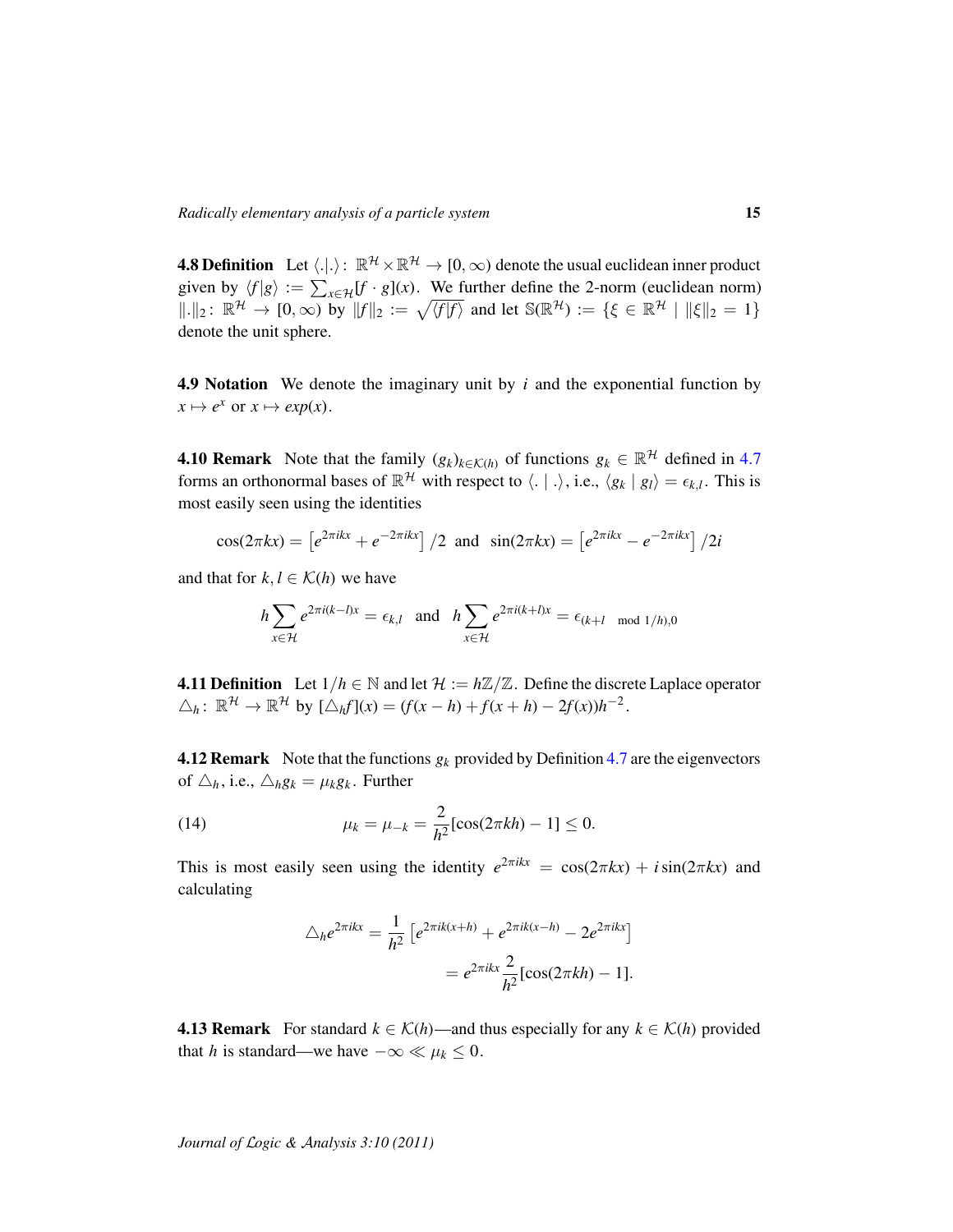#### Probabilities and Distributions

**4.14 Notation** (Compare with Nelson [\[19,](#page-45-11) Chapter 1]) Our considerations will be based on a finite non-degenerate probability space  $(\Omega, \mathcal{P})$ , where  $\Omega$  denotes a finite set and P a non-degenerate probability on  $2^{\Omega}$ , i.e.,  $\mathcal{P}: 2^{\Omega} \to [0,1]$  fulfills  $\mathcal{P}(\Omega_0)$  =  $\sum_{\omega \in \Omega_0} \mathcal{P}(\{\omega\}), \mathcal{P}(\Omega) = 1$  and  $\forall \omega \in \Omega \; \mathcal{P}(\{\omega\}) > 0$ . We call a function *X* a (partially defined) random variable if  $\emptyset \neq \text{dom}(X) \subseteq \Omega$ . If *X* and *Y* are random variables we denote by  $Y = y$  the set  $\{\omega \mid Y(\omega) = y\}$  and let  $X|_{Y=y}$  denote the restriction of the function *X* to dom(*X*)  $\cap$  { $\omega$ |*Y*( $\omega$ ) = *y*} = : dom(*X*|<sub>*Y*=*y*</sub>).

<span id="page-15-0"></span>4.15 Definition (Compare with [\[19,](#page-45-11) Chapters 1 and 2]) Let *X* and *Y* be random variables. Let  $\mathbb{P}(X = x) := \frac{\mathcal{P}(X=x)}{\mathcal{P}(dom(X))}$ . Note that dom(*X*) =  $\Omega$  implies that  $\mathbb{P}(X = x) = \mathcal{P}(X = x)$ . Given a function *f* with ran(*X*)  $\subseteq$  dom(*f*) and ran(*f*)  $\subseteq \mathbb{R}^{\mathcal{J}}$ (with  $\mathcal J$  an arbitrary set), we let  $\mathbb{E}[f \circ X] = \sum_{x} \mathbb{P}(X = x) f(x)$ . In the case that  $dom(X|_{Y=y}) \neq \emptyset$  we define by  $\mathbb{P}(X = x | Y = y) := \mathbb{P}(X|_{Y=y} = x)$  the conditional probability that  $X = x$  under the hypothesis that  $Y = y$ . The conditional expectation  $\mathbb{E}(f \circ X | Y = y)$  is defined by replacing the probabilities in the definition of the expectation above by conditional probabilities. Given a function *F* with ran(*Y*)  $\subseteq$  dom(*F*) we use  $\mathbb{P}(X = x | Y) = F \circ Y$  as a shorthand notation for

$$
(\forall y \in \text{ran}(Y))
$$
  $(\text{dom}(X|_{Y=y}) \neq \emptyset \implies \mathbb{P}(X=x|Y=y) = F(y)).$ 

**4.16 Definition** (Compare with [\[19,](#page-45-11) Chapters 3 and 9]) A stochastic process  $X =$  $(X_t)_{t \in [t_0...T]}$  with time  $[t_0...T]$  and state space *M* is an indexed family of random variables  $X_t \in M^{\Omega_0}$  with  $\Omega_0 \subseteq \Omega$ . A stochastic process *X* is Markov if for all  $t \in$  $(t_0...T)$  and all  $(x_s)_{s \in [t_0...t]} \in M^{[t_0...t]}$  such that  $(x_s)_{s \in [t_0...t]} \in \text{ran } ((X_s(\omega))_{s \in [t_0...t]})$ we have

$$
\mathbb{P}(X_{t+\delta t}=x_{t+\delta t}|X_t=x_t)=\mathbb{P}(X_{t+\delta t}=x_{t+\delta t}|(X_s)_{s\in[t_0...t]}=(x_s)_{s\in[t_0...t]})
$$

and it is a martingale if  $M = \mathbb{R}^{\mathcal{J}}$  (for some arbitrary set  $\mathcal{J}$ ) and

$$
s < t \ \land \ x_s \in \text{ran}(X_s) \ \Rightarrow \ \mathbb{E}[X_t | X_s = x_s] = x_s.
$$

**4.17 Definition** Given a topological space  $\mathcal{X}$ , we denote by  $(\mathcal{C}_b(\mathcal{X}), \|\cdot\|_{\infty})$  the space of all bounded continuous functions  $f: \mathcal{X} \to \mathbb{R}$  endowed with the  $\|.\|_{\infty}$ -norm defined by  $||f||_{\infty} := \sup_{x \in \mathcal{X}} |f(x)|$ . We further denote by  $\mathcal{C}_{b}^{n}(\mathbb{R})$  the space of all *n*-times differentiable functions from  $\mathbb R$  to  $\mathbb R$  such that all derivatives (including the  $0<sup>th</sup>$ ) are continuous and bounded functions. We let  $C_b^{\infty}(\mathbb{R}) := \bigcap_{n \in \mathbb{N}} C_b^n(\mathbb{R})$ .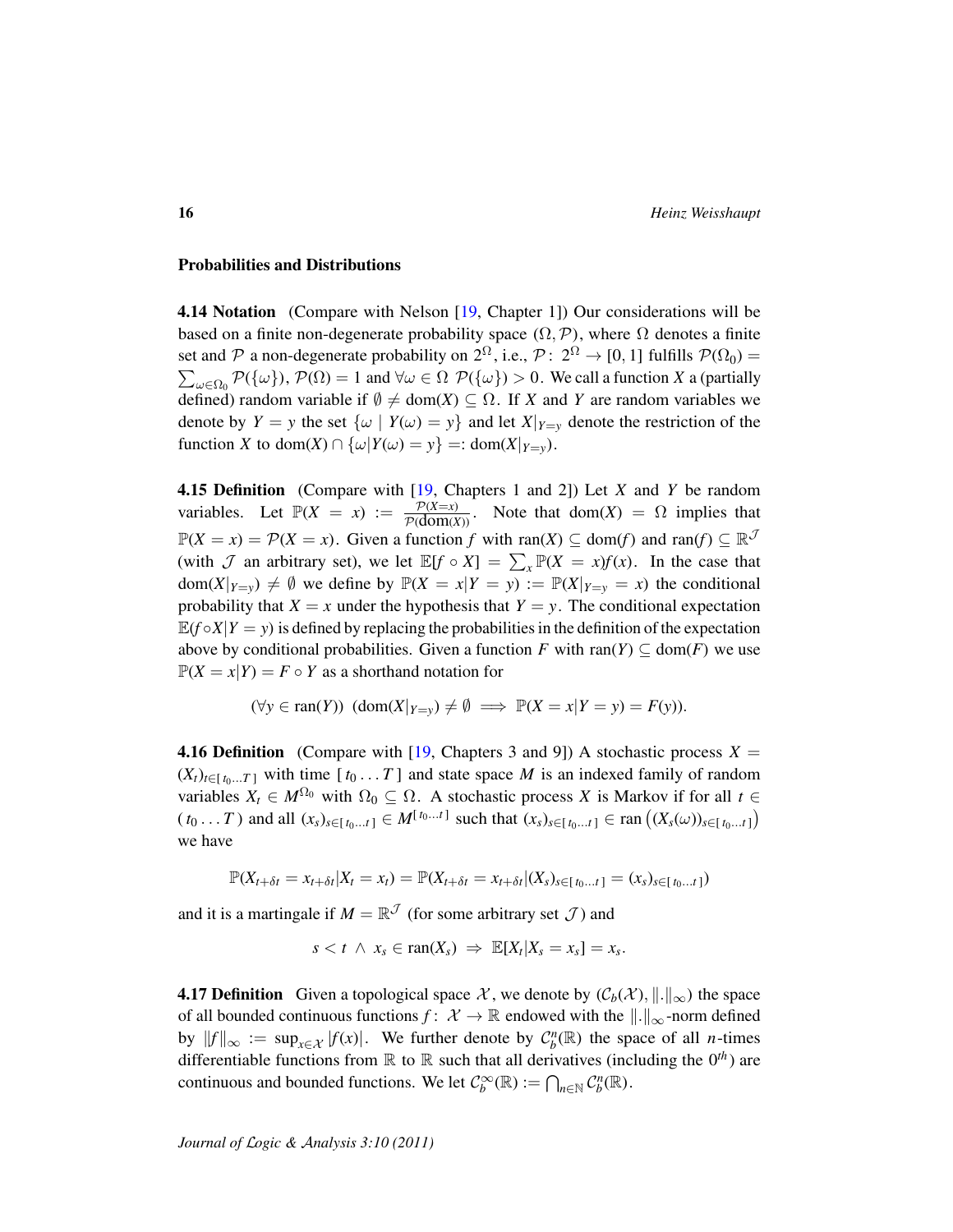<span id="page-16-1"></span>**4.18 Definition** (Compare with Weisshaupt [\[28,](#page-46-0) Definition 3.3]) Let  $Y: \Omega \to \mathbb{R}$  and let  $\sigma \in (0, \infty)$  be limited. We say that the random variable *Y* is approximately  $N(0, \sigma^2)$ distributed and write *Y* ~ $\oslash$  *N*(0,  $\sigma^2$ ), if

<span id="page-16-4"></span>(15) 
$$
(\forall^{st} f \in C_b(\mathbb{R})) \left( \mathbb{E}[f \circ Y] \approx \int_{y \in \mathbb{R}} f(y) \frac{\exp(-y^2/(2\sigma^2))}{\sqrt{2\pi}\sigma} dy \right)
$$

with  $\int_{y \in \mathbb{R}}$  denoting the integral in the sense of Riemann.

**4.19 Remark** Note that in contrast to [\[28,](#page-46-0) Definition 3.3] our Definition [4.18](#page-16-1) does not presuppose almost limitedness of the random variable *Y* and we do not make use of the concept of almost limitedness in this article. (For a definition of the concept of almost limitedness see for example [\[28,](#page-46-0) Definition 3.2].) However, an approximately normally distributed random variable in the sense of Definition [4.18](#page-16-1) is almost limited in the sense of [\[28,](#page-46-0) Definition 3.2].

<span id="page-16-2"></span>**4.20 Remark** Let *Y* be approximately  $N(0, 1)$  distributed and let  $\rho \approx 0$ . Then  $\mathbb{P}(Y^2 \leq \rho) \approx 0.$ 

**4.21 Definition** Let  $\mathcal{J}$  be a finite set. We let  $\mathbb{S}^*(\mathbb{R}^{\mathcal{J}})$  denote the family of all functionals  $\psi^* \colon \mathbb{R}^{\mathcal{J}} \to \mathbb{R}$  of the from  $\psi^*(\xi) = \sum_{j \in \mathcal{J}} \psi_j \langle \xi | e_j \rangle$ , with  $\psi_j \in \mathbb{R}$  and  $\sum_{j\in\mathcal{J}}\psi_j^2=1$ .

<span id="page-16-0"></span>**4.22 Definition** Let  $\mathcal{J}$  be a finite set and let  $X: \Omega \to \mathbb{R}^{\mathcal{J}}$ . We say that the random variable *X* is approximately *N*(0, *id*) distributed on  $\mathbb{R}^{\mathcal{J}}$  and write  $X \sim_{\oslash} N(0, id_{\mathcal{J}})$  or simply  $X \sim_{\alpha} N(0, id)$  if

(16) 
$$
(\forall \psi^* \in \mathbb{S}^*(\mathbb{R}^{\mathcal{J}})) \ (\psi^*(X) \sim_{\varnothing} N(0,1)).
$$

**4.23 Remark** Definition  $4.22$  is partially justified by Proposition **[B.6](#page-42-1)** in Appendix **B**. Note however that the finite set  $\mathcal J$  is supposed to be standard in Proposition [B.6,](#page-42-1) while this is not the case in Definition [4.22.](#page-16-0)

<span id="page-16-3"></span>**4.24 Remark** Note that *X* ∼<sub>⊘</sub> *N*(0, *id*) is equivalent with

$$
(17) \quad (\forall^{\mathit{sf}} \in \mathcal{C}_b(\mathbb{R})) \, (\forall \psi^* \in \mathbb{S}^*(\mathbb{R}^{\mathcal{J}})) \, \left( \mathbb{E}[f \circ \psi^*(X)] \approx \int_{y \in \mathbb{R}} f(y) \frac{\exp(-y^2/2)}{\sqrt{2\pi}} \, dy \right)
$$

which is further equivalent with

(18) 
$$
(\forall^{st}\varepsilon > 0) (\forall^{st}f \in C_b(\mathbb{R})) (\forall \psi^* \in \mathbb{S}^*(\mathbb{R}^{\mathcal{J}}))
$$

$$
\left| \mathbb{E}[f \circ \psi^*(X)] - \int_{y \in \mathbb{R}} f(y) \frac{\exp(-y^2/2)}{\sqrt{2\pi}} dy \right| < \varepsilon.
$$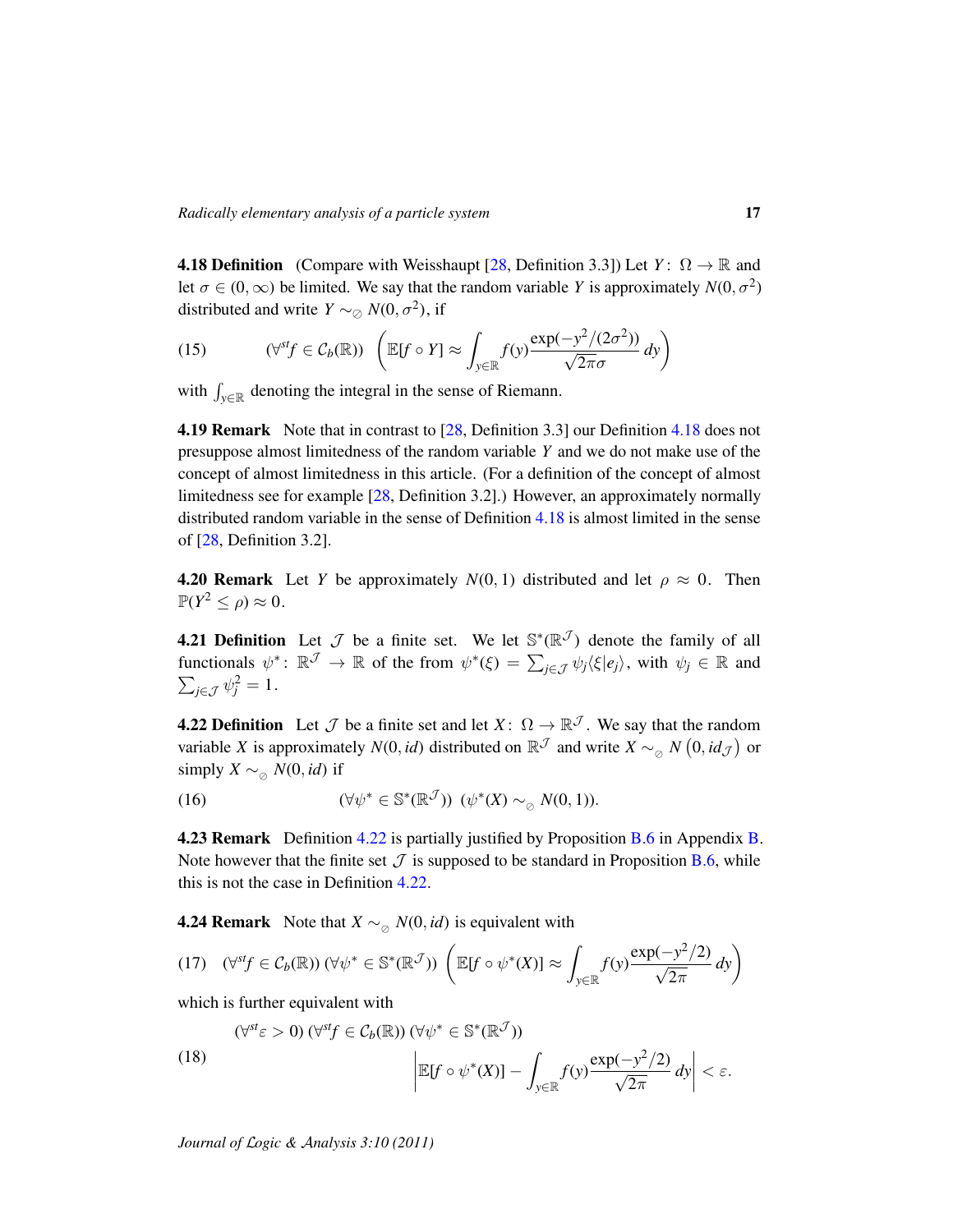### <span id="page-17-0"></span>5 The Model

<span id="page-17-2"></span>**5.1 Hypothesis** Suppose that  $N \in \overline{\mathbb{N}}$ ,  $\lambda \approx \infty$  and that  $h \in (0, 1]$  is such that

<span id="page-17-6"></span>1 (19)  $\frac{1}{h} \in \underline{\mathbb{N}}$ .

Let 
$$
\mathcal{H} := h\mathbb{Z}/\mathbb{Z}, \quad \mathcal{K}(h) := \left\{ k \in \mathbb{Z} \middle| -\frac{1}{2h} + \frac{1}{2} \leq k \leq \frac{1}{2h} \right\}
$$

and let 
$$
\mathbb{X} := \left\{ \frac{m}{hN} - \frac{1}{2} \middle| m \in \mathbb{N} \text{ and } 1 \le m \le hN - 1 \right\}^{\mathcal{H}} \subset \mathbb{R}^{\mathcal{H}}.
$$

Let  $[0...T]$  be a near interval<sup>[5](#page-17-3)</sup> such that

<span id="page-17-5"></span>(20) 
$$
\forall t \in [0...T] \quad \delta t \lambda h N \approx 0.
$$

Let further  $(g_k)_{k \in \mathcal{K}(h)}$  denote the eigenbasis of the discrete Laplace operator, introduced in Definition [4.7,](#page-13-2) and denote by  $\mu_k$  the eigenvalue corresponding to  $g_k$ .

**5.2 Remark** Suppose that  $N_{A,t}(\omega)$ ,  $N_{A,t^+}(\omega)$  denote the numbers of type-A particles introduced in Section [3.](#page-4-0) Then  $\Xi_t(\omega)$  and  $\Xi_{t+}(\omega)$ , provided by Definition [5.3](#page-17-1) below, model the deviation of the concentration of type A particles from  $\frac{1}{2}$ , i.e., for  $N_{A,t}(\omega), N_{A,t^+}(\omega) \in \{0, \ldots, hN\}^{\mathcal{H}}$  we have that

(21) 
$$
\Xi_t(\omega) = \frac{N_{A,t}(\omega)}{hN} - \frac{1}{2} \text{ and } \Xi_{t+}(\omega) = \frac{N_{A,t+}(\omega)}{hN} - \frac{1}{2}
$$

and the dynamics specified by  $(23)$  and  $(25)$  coincides via

$$
Q_t(\omega) = \frac{Q_{A,t}(\omega)}{hN}
$$
 and  $Q_{t+}(\omega) = \frac{Q_{A,t+}(\omega)}{hN}$ 

with the dynamics given by  $(3)$ ,  $(4)$  and  $(7)$ .

<span id="page-17-1"></span>**5.3 Hypothesis** Let  $(\Xi_t)_{t \in [0...T]}$  and  $(\Xi_t)_{t \in [0...T]}$  be indexed families of random variables  $\Xi_t$ ,  $\Xi_{t+}$ :  $\Omega \to \mathbb{R}^{\mathcal{H}}$  such that

<span id="page-17-4"></span>
$$
\Xi:=(\Xi_0,\Xi_{0^+},\ldots,\Xi_t,\Xi_{t^+},\ldots,\Xi_T)
$$

forms a Markov Chain. We specify this Markov chain by its transitions from Ξ*<sup>t</sup>* to Ξ*t*<sup>+</sup> and  $\Xi_{t+}$  to  $\Xi_{t+ \delta t}$  given by random variables  $\mathcal{Q}_t$  and  $\mathcal{Q}_{t+}$  respectively, i.e., we suppose that  $\Xi_0(\omega) = 0 \in \mathbb{R}^{\mathcal{H}}$  independent of  $\omega$  and let

(22) 
$$
\Xi_{t^+} := \Xi_t + \mathcal{Q}_t \text{ and } \Xi_{t+\delta t} := \Xi_{t^+} + \mathcal{Q}_{t^+}.
$$

<span id="page-17-3"></span> $5$ Note that this presupposes that  $T$  is limited, although we are not going to make use of this fact before Section [6.](#page-24-0)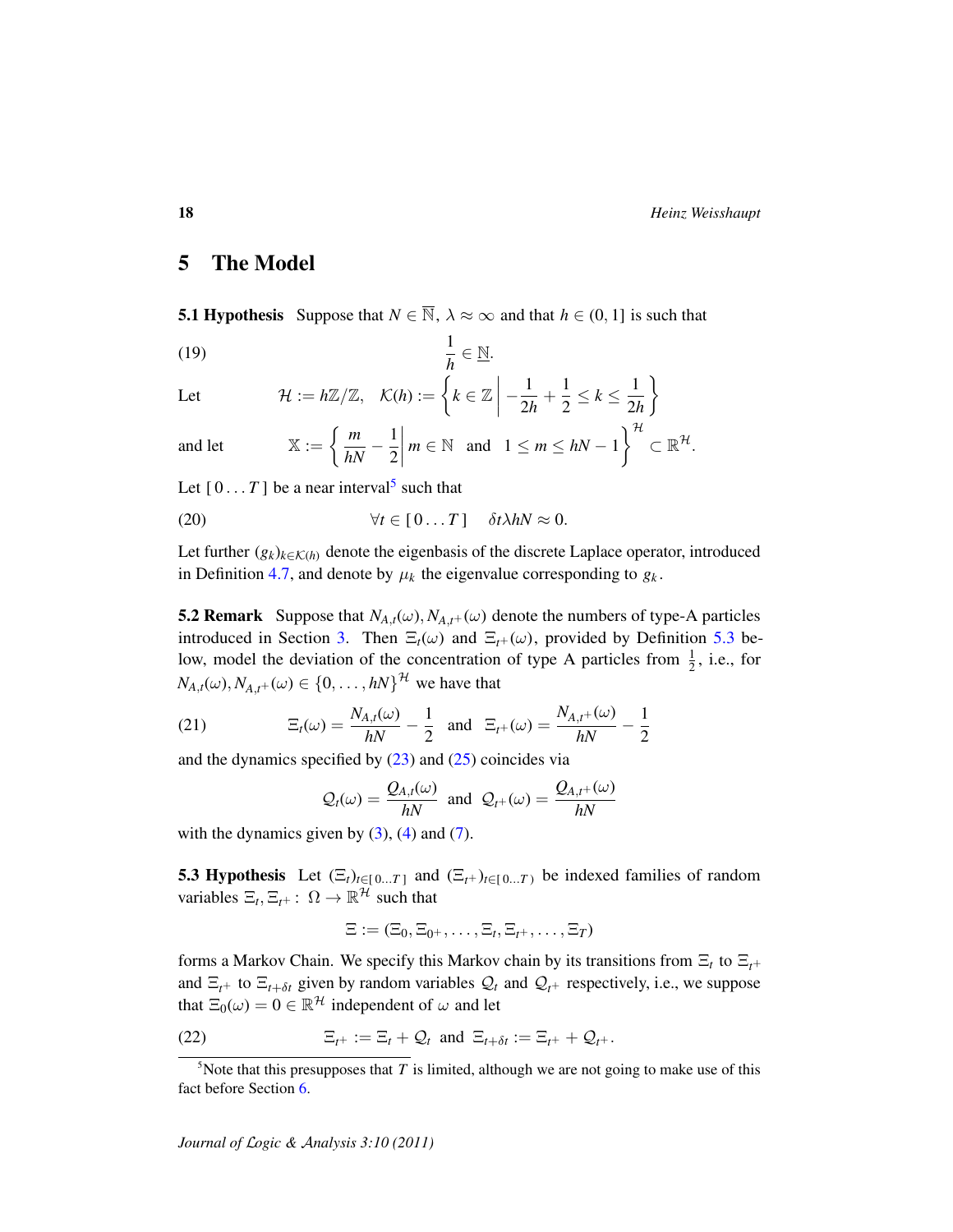If  $\xi_t \in \mathbb{X}$  and  $\mathbb{P}(\Xi_t = \xi_t) > 0$  we let  $\mathcal{Q}_t \in \left\{0, -\frac{e_x}{hN}, +\frac{e_x}{hN}\middle| x \in \mathcal{H}\right\}^{\Omega}$  be such that

<span id="page-18-2"></span>(23) 
$$
\mathbb{P}\left(Q_t = \pm \frac{e_x}{hN} \middle| \Xi_t = \xi_t\right) = p_{\lambda,t}^{\pm}(\xi_t, x) := \delta t \frac{\lambda}{2} hN\left(\frac{1}{2} \pm \xi_t(x)\right)
$$

 $\text{If } \xi_t \in \mathbb{R}^{\mathcal{H}} \setminus \mathbb{X}, \ \ \mathbb{P}(\Xi_t = \xi_t) > 0 \text{ let } \mathcal{Q}_t \in \left\{ \delta t \lambda \xi_t, \delta t \lambda \xi_t - \frac{e_x}{hN}, \delta t \lambda \xi_t + \frac{e_x}{hN} \middle| x \in \mathcal{H} \right\}^{\Omega}$ be such that

<span id="page-18-4"></span>(24) 
$$
\mathbb{P}\left(Q_t = \delta t \lambda \xi_t \pm \frac{e_x}{hN} \Big| \Xi_t = \xi_t\right) = p_{\lambda,t}^{\pm}(\xi_t, x) := \delta t \frac{\lambda}{4} hN.
$$

If  $\xi_{t^+} \in \mathbb{X}$  and  $\mathbb{P}(\Xi_{t^+} = \xi_{t^+}) > 0$  let  $\mathcal{Q}_{t^+} \in \left\{0, \frac{-e_x + e_{x+h}}{hN}, \frac{-e_x + e_{x-h}}{hN}\right\}$  $\frac{+e_{x-h}}{hN}$  $x \in \mathcal{H}$ <sup>2</sup> be such that

<span id="page-18-3"></span>(25) 
$$
\mathbb{P}\left(Q_{t^{+}} = \frac{-e_{x} + e_{x+h}}{hN} \middle| \Xi_{t^{+}} = \xi_{t^{+}}\right) = p_{\triangle,t}^{\pm}(\xi_{t^{+}}, x)
$$

$$
:= \frac{\delta t}{h^{2}} hN\left(\frac{1}{2} + \xi_{t^{+}}(x)\right) \left(\frac{1}{2} - \xi_{t^{+}}(x \pm h)\right) \leq \frac{1}{4} \frac{\delta t}{h^{2}} hN.
$$

If  $\xi_{t^+} \in \mathbb{R}^{\mathcal{H}} \setminus \mathbb{X}$  and  $\mathbb{P}(\Xi_{t^+} = \xi_{t^+}) > 0$  we define  $\mathcal{Q}_{t^+}$  by

<span id="page-18-6"></span>
$$
Q_{t^+}|_{\Xi_{t^+}=\xi_{t^+}} := \delta t \triangle_h \xi_{t^+}.
$$

<span id="page-18-1"></span>**5.4 Proposition** Suppose that the Hypotheses [5.1](#page-17-2) and [5.3](#page-17-1) are fulfilled. For  $\xi_t, \xi_{t^+} \in \mathbb{R}^{\mathcal{H}}$ with  $\mathbb{P}(\Xi_t = \xi_t) > 0$ ,  $\mathbb{P}(\Xi_{t^+} = \xi_{t^+}) > 0$  we have:

<span id="page-18-0"></span>(27) 
$$
\mathbb{E}[\mathcal{Q}_t|\Xi_t=\xi_t]=\delta t\lambda \xi_t
$$

<span id="page-18-5"></span>(28) 
$$
\mathbb{E}[\mathcal{Q}_{t^+}|\Xi_{t^+}=\xi_{t^+}]=\delta t\triangle_h\xi_{t^+}
$$

**Proof** In the case that  $\xi_t \in \mathbb{R}^{\mathcal{H}} \setminus \mathbb{X}$  equation [\(27\)](#page-18-0) is immediately derived from [\(24\)](#page-18-4), since in this case  $p_{\lambda}^{+}$  $^+_{\lambda,t}(\xi, x) = p^-_{\lambda, \zeta}$  $\overline{\lambda}_{,t}(\xi, x)$ . If  $\xi_t \in \mathbb{X}$  then [\(27\)](#page-18-0) holds since by [\(23\)](#page-18-2)

$$
\mathbb{E}[\mathcal{Q}_t \mid \Xi_t = \xi_t](x) = \frac{1}{hN} p_{\lambda,t}^+(\xi_t, x) - \frac{1}{hN} p_{\lambda,t}^-(\xi_t, x) = \delta t \lambda \xi_t(x).
$$

Thus [\(27\)](#page-18-0) holds for any  $\xi_t \in \mathbb{R}^H$ . In the case that  $\xi_{t+} \in \mathbb{R}^H \setminus \mathbb{X}$  equation [\(28\)](#page-18-5) is a consequence of [\(26\)](#page-18-6). Finally if  $\xi_{t+} \in \mathbb{X}$  we obtain from [\(25\)](#page-18-3) that

$$
\mathbb{E}[Q_{t+}|\Xi_{t+} = \xi_{t+}](x)
$$
\n
$$
= \frac{\delta t}{h^2} \left[ -\left(\frac{1}{2} + \xi_{t+}(x)\right) \left(\frac{1}{2} - \xi_{t+}(x+h)\right) - \left(\frac{1}{2} + \xi_{t+}(x)\right) \left(\frac{1}{2} - \xi_{t+}(x-h)\right) + \left(\frac{1}{2} - \xi_{t+}(x)\right) \left(\frac{1}{2} + \xi_{t+}(x+h)\right) + \left(\frac{1}{2} - \xi_{t+}(x)\right) \left(\frac{1}{2} + \xi_{t+}(x-h)\right) \right]
$$
\n
$$
= \frac{\delta t}{h^2} (\xi_{t+}(x-h) + \xi_{t+}(x+h) - 2\xi_{t+}(x)) = \delta t \triangle_h \xi_{t+}(x).
$$

Thus [\(28\)](#page-18-5) has been shown for any  $\xi_{t^+} \in \mathbb{R}$ .

*Journal of* L*ogic &* A*nalysis 3:10 (2011)*

 $\Box$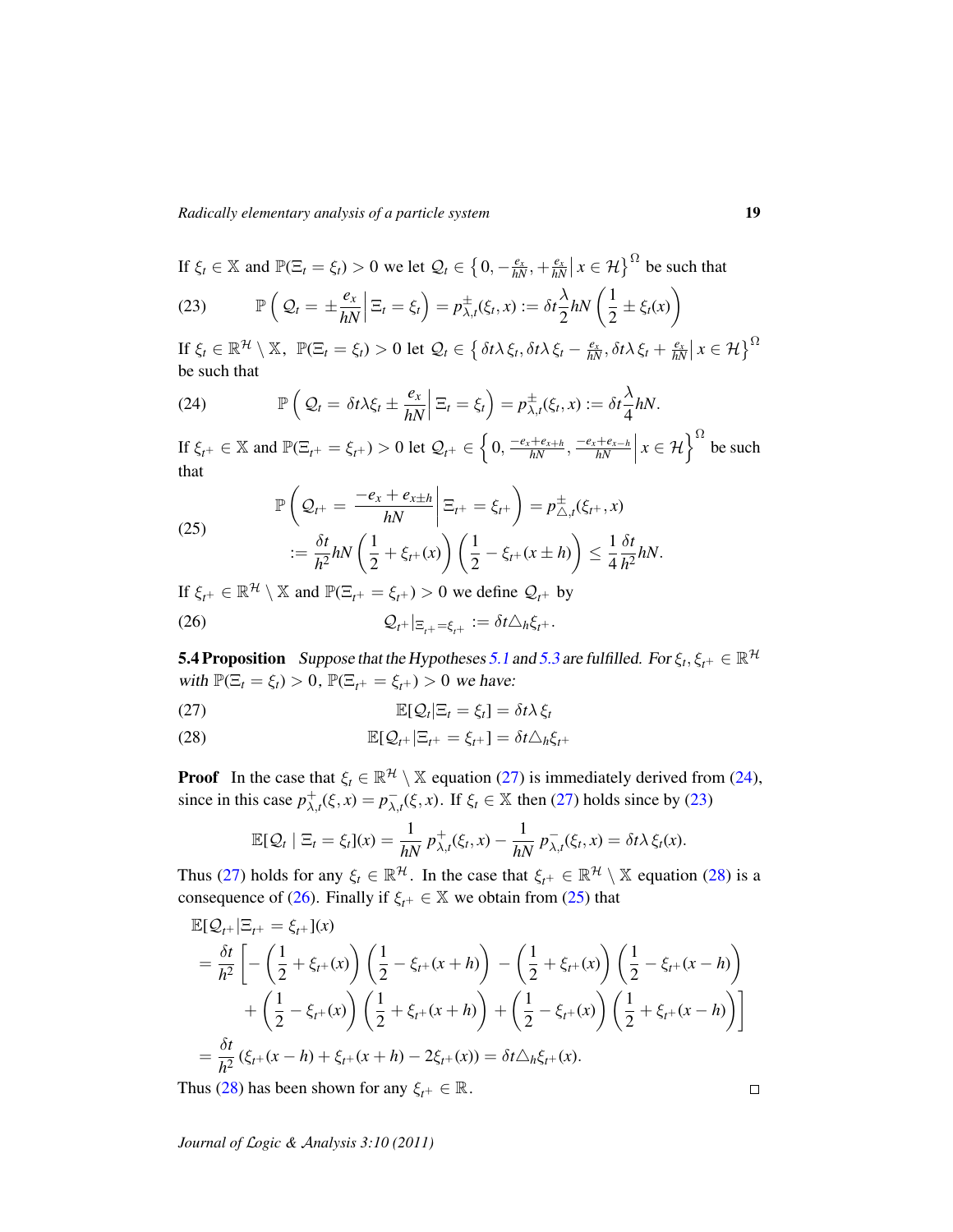<span id="page-19-0"></span>5.5 Remark We may associate with the stochastic dynamical system fulfilling the Hypotheses [5.1](#page-17-2) and [5.3](#page-17-1) a deterministic system given by:

<span id="page-19-3"></span>(29) 
$$
\xi_{t^+} = \xi_t + \delta t \lambda \xi_t \text{ and } \xi_{t+\delta t} = \xi_{t^+} + \delta t \Delta_h \xi_{t^+}
$$

While the increments of the stochastic system are given by  $\mathcal{Q}_t$  and  $\mathcal{Q}_{t+}$  the increments of the deterministic system [\(29\)](#page-19-3) coincide (by Proposition [5.4\)](#page-18-1) in the cases that  $\mathbb{P}(\Xi_t =$  $\xi_t$ ) > 0,  $\mathbb{P}(\Xi_{t^+} = \xi_{t^+})$  > 0 with the conditional expectations  $\mathbb{E}[Q_t | \Xi_t = \xi_t]$  and  $\mathbb{E}[Q_{t+}|\Xi_{t+} = \xi_{t+}]$ . Note further that  $\xi = 0$  is an equilibrium of the associated deterministic system, i.e.,  $\xi_t = 0 \Rightarrow \xi_{t+\delta t} = 0$ . For standard *h* and unlimited  $\lambda$  the equilibrium  $\xi = 0$  is unique and unstable, since  $\|\xi_{t+\delta t}\|_2 \geq (1 + \delta t \frac{\lambda}{2})$  $\frac{\lambda}{2}$ )  $\|\xi_t\|_2$ . This last fact follows from an expansion of the dynamics with respect to the eigenbasis  $(g_k)_{k \in \mathcal{K}(h)}$ of  $\Delta_h$  provided by<sup>[6](#page-19-4)</sup>

$$
\xi_{t+\delta t} = \sum_{k \in \mathcal{K}(h)} \xi_{t+\delta t,k} g_k = (1 + \delta t \lambda)(1 + \delta t \mu_k) \xi_{t,k} g_k
$$

that implies, using  $-\infty \ll \mu_k$  (Remark [4.13](#page-14-0) and  $1/h \in \mathbb{N}$ ) and  $\lambda \approx +\infty$ ,

$$
\begin{aligned} \|\xi_{t+\delta t}\|_2^2 &= \sum_{k\in\mathcal{K}(h)} \xi_{t+\delta t,k}^2 \ge \sum_{k\in\mathcal{K}(h)} (1+\delta t\lambda)^2 (1+\delta t\mu_k)^2 \xi_{t,k}^2 \\ &\ge \sum_{k\in\mathcal{K}(h)} (1+\delta t\lambda/2)^2 \xi_{t,k}^2 = (1+\delta t\lambda/2)^2 \|\xi_t\|_2^2. \end{aligned}
$$

<span id="page-19-1"></span>**5.6 Definition** To investigate  $\Xi_t$  further we define:

<span id="page-19-5"></span>(30) 
$$
\Sigma_t := \mathcal{Q}_t - \mathbb{E}[\mathcal{Q}_t | \Xi_t] \stackrel{(a)}{=} \mathcal{Q}_t - \delta t \lambda \Xi_t
$$

<span id="page-19-6"></span>(31) 
$$
\Sigma_{t^+} := \mathcal{Q}_{t^+} - \mathbb{E}[\mathcal{Q}_{t^+} | \Xi_{t^+}] \stackrel{(b)}{=} \mathcal{Q}_{t^+} - \delta t \triangle_h \Xi_{t^+}
$$

<span id="page-19-2"></span>**5.7 Remark** Note that the equalities (a) and (b) in  $(30)$  and  $(31)$  follow from  $(27)$  and  $(28)$  respectively. From  $(22)$ ,  $(30)$  and  $(31)$  we obtain that:

(*b*)

<span id="page-19-7"></span>(32) 
$$
\Xi_{t+} = (1 + \lambda \delta t) \Xi_t + \Sigma_t \text{ and } \Xi_{t+\delta t} = (id + \delta t \Delta_h) \Xi_{t+} + \Sigma_{t+}
$$

**5.8 Remark** As a consequence of Definition [5.6](#page-19-1) we obtain for all  $\xi_t, \xi_{t^+} \in \mathbb{R}^{\mathcal{H}}$  with  $\mathbb{P}(\Xi_t = \xi_t) > 0$ ,  $\mathbb{P}(\Xi_{t+} = \xi_{t+}) > 0$  that

<span id="page-19-9"></span>(33) 
$$
\mathbb{E}[\Sigma_t | \Xi_t = \xi_t] = 0, \ \mathbb{E}[\Sigma_{t+} | \Xi_{t^+} = \xi_{t^+}] = 0
$$

Further for all  $\omega \in \Omega$  we obtain from Definition [5.6](#page-19-1) and Definition [5.3](#page-17-1) that:

(34) 
$$
\|\Sigma_t(\omega)\|_2 \leq \frac{2}{hN}, \ \|\Sigma_{t^+}(\omega)\|_2 \leq \sqrt{2}\frac{2}{hN}
$$

<span id="page-19-8"></span><span id="page-19-4"></span><sup>&</sup>lt;sup>6</sup>Compare with equation  $(44)$  in Remark [5.13.](#page-21-1)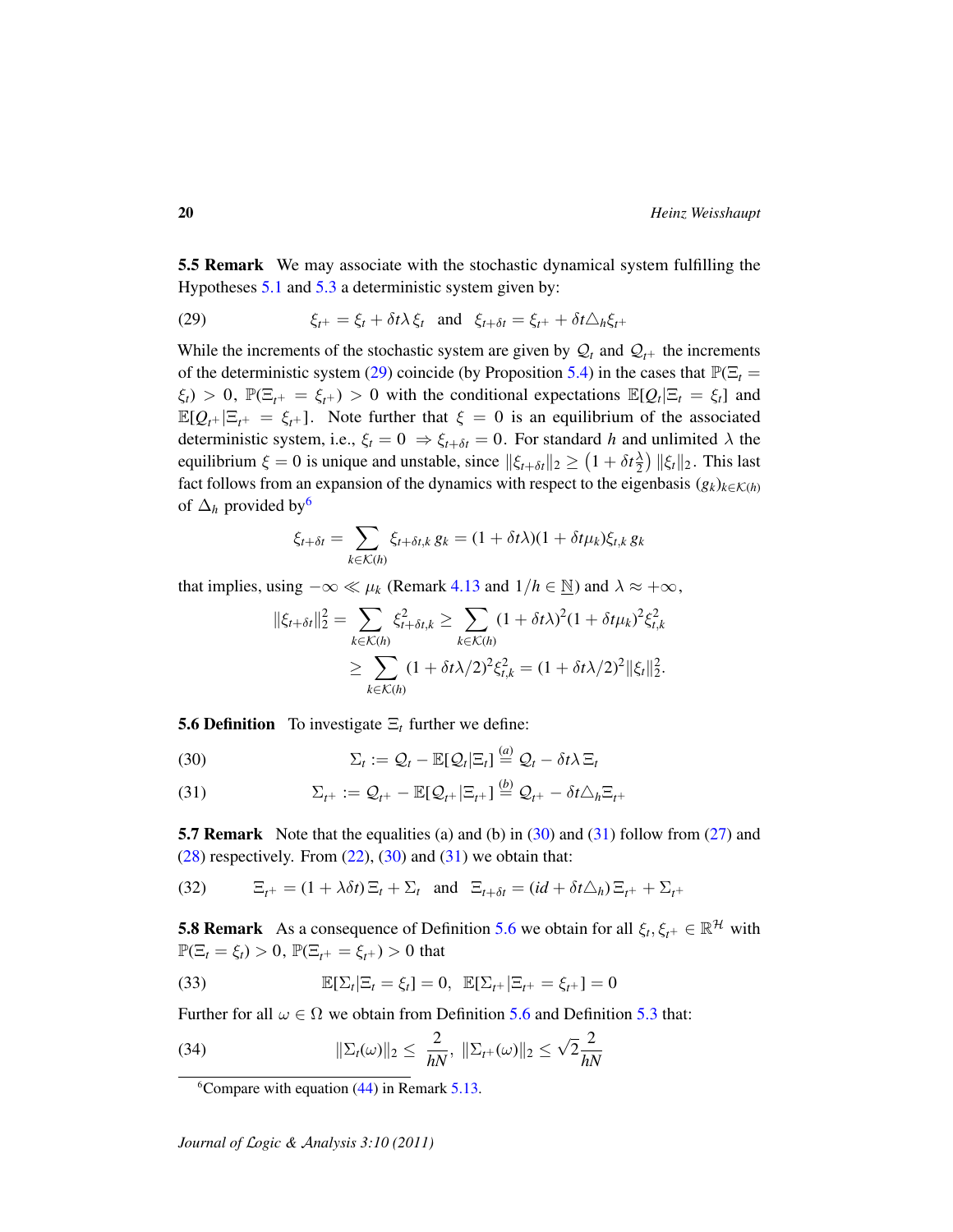*Radically elementary analysis of a particle system* 21

<span id="page-20-0"></span>5.9 Proposition Suppose that the Hypotheses [5.1](#page-17-2) and [5.3](#page-17-1) are fulfilled and suppose that  $\eta_1, \eta_2 \in \mathbb{S}(\mathbb{R}^{\mathcal{H}})$ ,  $\xi_t \in \mathbb{R}^{\mathcal{H}}$  and  $\mathbb{P}(\Xi_t = \xi_t) > 0$ . Then

<span id="page-20-1"></span>(35) 
$$
\mathbb{E}[\langle \mathcal{Q}_t | \eta_1 \rangle | \Xi_t = \xi_t] = \langle \mathbb{E}[\mathcal{Q}_t | \Xi_t = \xi_t] | \eta_1 \rangle = \delta t \lambda \langle \xi_t | \eta_1 \rangle.
$$

For  $\Sigma_t$  given by [\(30\)](#page-19-5) we obtain

<span id="page-20-2"></span>(36) 
$$
\mathbb{E}[\langle \Sigma_t | \eta_1 \rangle \langle \Sigma_t | \eta_2 \rangle | \Xi_t = \xi_t] =_{\odot} \frac{\lambda}{2} \frac{\delta t}{hN} (\langle \eta_1 | \eta_2 \rangle + \oslash)
$$

in the case that  $\xi_t \in \mathbb{X}$  (which implies that  $\xi_t$  is limited) and also in the case  $\xi_t \in \mathbb{R}^{\mathcal{H}} \setminus \mathbb{X}$ .

**Proof**  $(35)$  holds by  $(27)$  and because the finite sums involved in the calculation of the conditional expectation  $\mathbb{E}[.\vert \Xi_t = \xi_t]$  and the inner product  $\langle . \vert \eta_1 \rangle$  interchange. We prove [\(36\)](#page-20-2) for  $\xi_t \in \mathbb{X}$  first. From [\(23\)](#page-18-2) we obtain

<span id="page-20-4"></span>(37) 
$$
\mathbb{P}\left(\left| \mathcal{Q}_t^2 = \frac{e_x}{h^2 N^2} \right| \Xi_t = \xi_t\right) = p_{\lambda,t}^+(\xi_t, x) + p_{\lambda,t}^-(\xi_t, x) = \delta t \frac{\lambda}{2} hN
$$

and thus further that

<span id="page-20-3"></span>(38)  
\n
$$
\mathbb{E}[\langle \mathcal{Q}_t | \eta_1 \rangle \langle \mathcal{Q}_t | \eta_2 \rangle | \Xi_t = \xi_t] = \sum_{x \in \mathcal{H}} \mathbb{P}\left(\left. \mathcal{Q}_t^2 = \frac{e_x}{h^2 N^2} \right| \Xi_t = \xi_t \right) \frac{\eta_1(x)\eta_2(x)}{h^2 N^2} = \frac{\lambda}{2} \frac{\delta t}{hN} \langle \eta_1 | \eta_2 \rangle.
$$

We derive [\(36\)](#page-20-2) by calculating

$$
\mathbb{E}[\langle \Sigma_t | \eta_1 \rangle \langle \Sigma_t | \eta_2 \rangle | \Xi_t = \xi_t]
$$
  
\n
$$
\stackrel{(a)}{=} \mathbb{E}[\langle \mathcal{Q}_t | \eta_1 \rangle \langle \mathcal{Q}_t | \eta_2 \rangle | \Xi_t = \xi_t] - \mathbb{E}[\langle \mathcal{Q}_t | \eta_1 \rangle | \Xi_t = \xi_t] \cdot \mathbb{E}[\langle \mathcal{Q}_t | \eta_2 \rangle | \Xi_t = \xi_t]
$$
  
\n
$$
\stackrel{(b)}{=} \frac{\lambda}{2} \frac{\delta t}{hN} \langle \eta_1 | \eta_2 \rangle - \delta t^2 \lambda^2 \langle \xi_t | \eta_1 \rangle \langle \xi_t | \eta_2 \rangle \stackrel{(c)}{=} \frac{\lambda}{2} \frac{\delta t}{hN} (\langle \eta_1 | \eta_2 \rangle + \emptyset)
$$

with (a) a consequence of  $(30)$ , equality (b) concluded from  $(35)$ ,  $(38)$  and equality (c) implied by [\(20\)](#page-17-5) and the fact that  $\xi_t \in \mathbb{X}$  is limited.

In the case  $\xi_t \in \mathbb{R}^{\mathcal{H}} \setminus \mathbb{X}$  we conclude  $\mathbb{E}[\langle \Sigma_t | \eta_1 \rangle \langle \Sigma_t | \eta_2 \rangle | \Xi_t = \xi_t] = \frac{\lambda}{2}$ 2  $\frac{\delta t}{hN} \langle \eta_1 | \eta_2 \rangle$  using [\(30\)](#page-19-5) by calculations analogous to [\(37\)](#page-20-4) and [\(38\)](#page-20-3) with  $\mathcal{Q}_t$  replaced by  $\Sigma_t$ .

**5.10 Remark** Suppose that we are given a function  $\eta \in \mathbb{R}^{\mathcal{H}}$ . Then

(39) 
$$
\sum_{x \in \mathcal{H}} \langle e_{x+h} - e_x | \eta \rangle^2 = \sum_{x \in \mathcal{H}} \langle e_{x-h} - e_x | \eta \rangle^2
$$

and

<span id="page-20-5"></span>
$$
\mathbb{E}[\langle \mathcal{Q}_{t^+}|\eta\rangle|\Xi_{t^+}=\xi_{t^+}]\stackrel{(a)}{=}\langle \mathbb{E}[\mathcal{Q}_{t^+}|\Xi_{t^+}=\xi_{t^+}]\vert \eta\rangle\stackrel{(b)}{=}\delta t\langle \Delta_h\xi_{t^+}|\eta\rangle\stackrel{(c)}{=}\delta t\langle \xi_{t^+}|\Delta_h\eta\rangle.
$$

(Equality (a) follows by the interchange of finite sums, equality (b) follows from [\(28\)](#page-18-5) and equality (c) from the fact that  $\triangle_h$  is symmetric, i.e.,  $\triangle_h$  acts on  $\mathbb{R}^\mathcal{H}$  as a self-adjoint operator.)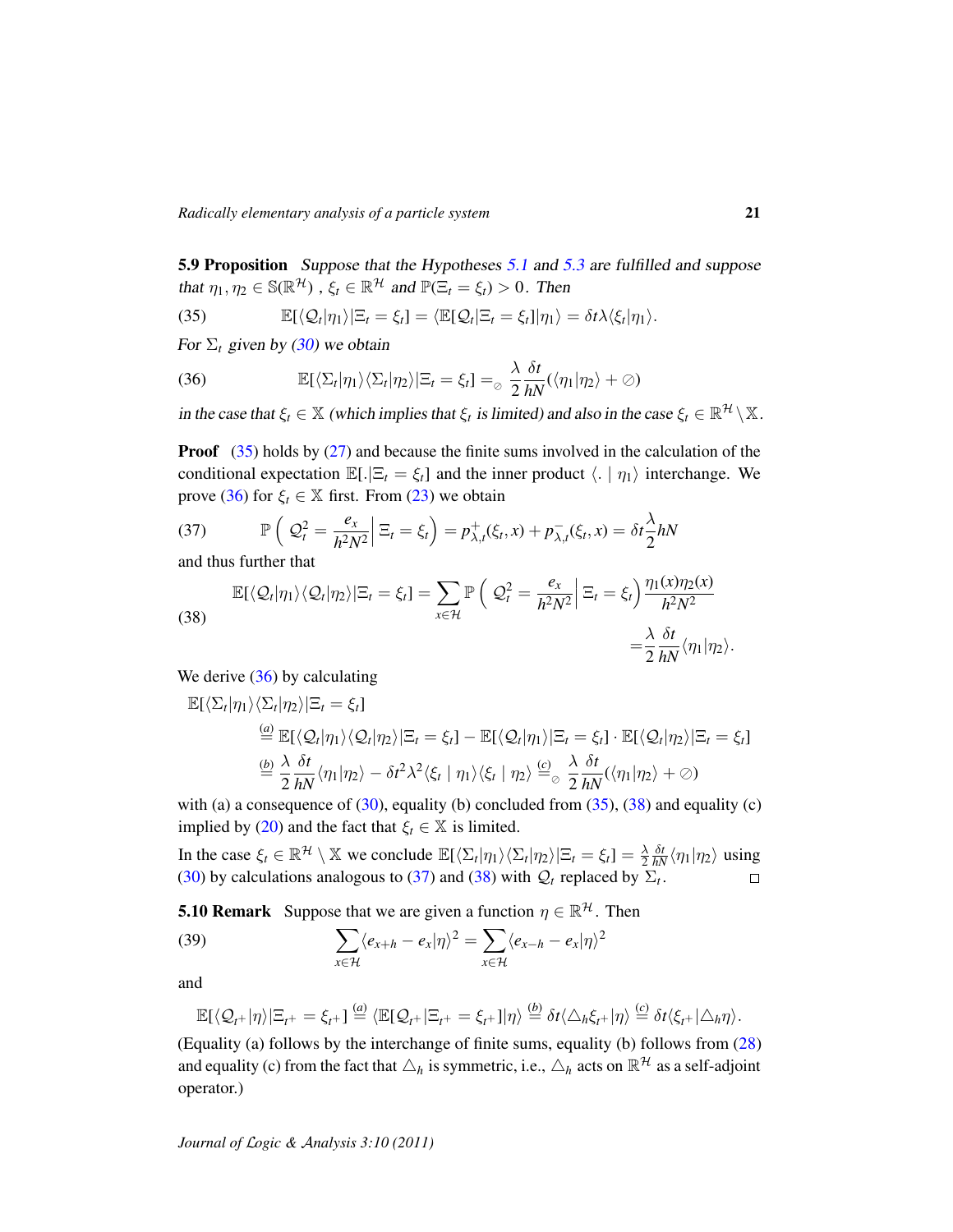<span id="page-21-0"></span>**[5.1](#page-17-2)1 Proposition** Suppose that the Hypotheses 5.1 and [5.3](#page-17-1) are fulfilled. Let  $\eta \in \mathbb{R}^{\mathcal{H}}$ and let  $\Sigma_{t+}$  be given by [\(31\)](#page-19-6). Suppose that  $\xi_{t+} \in \mathbb{X}$  and  $\mathbb{P}(\Xi_{t+} = \xi_{t+}) > 0$ . Then

<span id="page-21-7"></span>(40) 
$$
\mathbb{E}[\langle \Sigma_{t+} | \eta \rangle^2 | \Xi_{t+} = \xi_{t+}] \leq \frac{1}{2} \frac{\delta t}{hN} \frac{1}{h} \int_{\mathbb{R}/\mathbb{Z}} (\widetilde{\eta}')^2(x) dx
$$

with  $\tilde{\eta}$ :  $\mathbb{R}/\mathbb{Z} \to \mathbb{R}$  denoting a differentiable extension of  $\eta$  and  $\tilde{\eta}'$  denoting the denoting of  $\tilde{\approx}$ derivative of  $\tilde{\eta}$ .

**Proof** We calculate for  $\xi_t \in \mathbb{X}$ 

$$
\mathbb{E}[\langle \Sigma_{t+} | \eta \rangle^2 | \Xi_{t+} = \xi_{t+}] \leq \mathbb{E}[\langle \mathcal{Q}_{t+} | \eta \rangle^2 | \Xi_{t+} = \xi_{t+}]
$$
\n
$$
\stackrel{(a)}{\leq} \frac{1}{4} \frac{\delta t}{hN} \sum_{x \in \mathcal{H}} \left[ \frac{1}{h^2} \langle e_{x+h} - e_x | \eta \rangle^2 + \frac{1}{h^2} \langle e_{x-h} - e_x | \eta \rangle^2 \right]
$$
\n
$$
\stackrel{(b)}{=} \frac{1}{2} \frac{\delta t}{hN} \sum_{x \in \mathcal{H}} \frac{1}{h^2} \langle e_{x+h} - e_x | \eta \rangle^2 = \frac{1}{2} \frac{\delta t}{hN} \sum_{x \in \mathcal{H}} \left( \frac{\eta(x+h) - \eta(x)}{h} \right)^2
$$
\n
$$
\stackrel{(c)}{\leq} \frac{1}{2} \frac{\delta t}{hN} \frac{1}{h} \int_0^1 (\widetilde{\eta}')^2(x) dx.
$$

Note that inequality (a) follows from [\(25\)](#page-18-3), equality (b) from [\(39\)](#page-20-5) and inequality (c) from [C.2.](#page-43-1)  $\Box$ 

<span id="page-21-4"></span>**5.12 Definition** Given a random variable  $X: \Omega \to \mathbb{R}^{\mathcal{H}}$  we define random Fourier coefficients  $X_k$  for  $k \in \mathcal{K}(h)$  by series expansion of X with respect to the basis  $(g_k)_{k \in \mathcal{K}(h)}$ , i.e., we let

<span id="page-21-3"></span>(41) 
$$
X =: \sum_{k \in \mathcal{K}(h)} X_k g_k \text{ or equivalently } X_k := \langle X | g_k \rangle.
$$

Replacing the letter *X* in [\(41\)](#page-21-3) by  $\Xi_t$ ,  $\Xi_t$ +,  $\Sigma_t$ ,  $\Sigma_t$ ,  $\Gamma_t$  and ( $\Phi_{-t} \circ \Gamma_t$ ) we analogously define random coefficients  $\Xi_{t,k}$ ,  $\Xi_{t^+,k}$ ,  $\Sigma_{t,k}$ ,  $\Sigma_{t^+,k}$ ,  $\Gamma_{t,k}$  and  $(\Phi_{-t} \circ \Gamma_t)_k$  by series expansion of the random variables  $\Xi_t$ ,  $\Xi_t$ +,  $\Sigma_t$ ,  $\Sigma_t$ +,  $\Gamma_t$  and  $(\Phi_{-t} \circ \Gamma_t)$ . (The random variables  $\Gamma_t$  are introduced in Definition [6.3.](#page-24-2))

<span id="page-21-1"></span>**5.13 Remark** From [\(32\)](#page-19-7) and Definition [5.12](#page-21-4) we obtain that

<span id="page-21-5"></span>(42) 
$$
\Xi_{t^+,k} g_k = (1 + \lambda \delta t) \Xi_{t,k} g_k + \Sigma_{t,k} g_k
$$

and from [\(32\)](#page-19-7), Definition [5.12](#page-21-4) and Remark [4.12](#page-14-1) that

<span id="page-21-6"></span>(43) 
$$
\Xi_{t+\delta t,k} g_k = \Xi_{t+k}(id + \delta t \triangle_h) g_k + \Sigma_{t+k} g_k = \Xi_{t+k}(1 + \delta t \mu_k) g_k + \Sigma_{t+k} g_k.
$$

From  $(42)$  and  $(43)$  we obtain that

<span id="page-21-2"></span>(44) 
$$
\Xi_{t+\delta t,k} = (1+\delta t\mu_k)((1+\lambda\delta t)\Xi_{t,k} + \Sigma_{t,k}) + \Sigma_{t^+,k}.
$$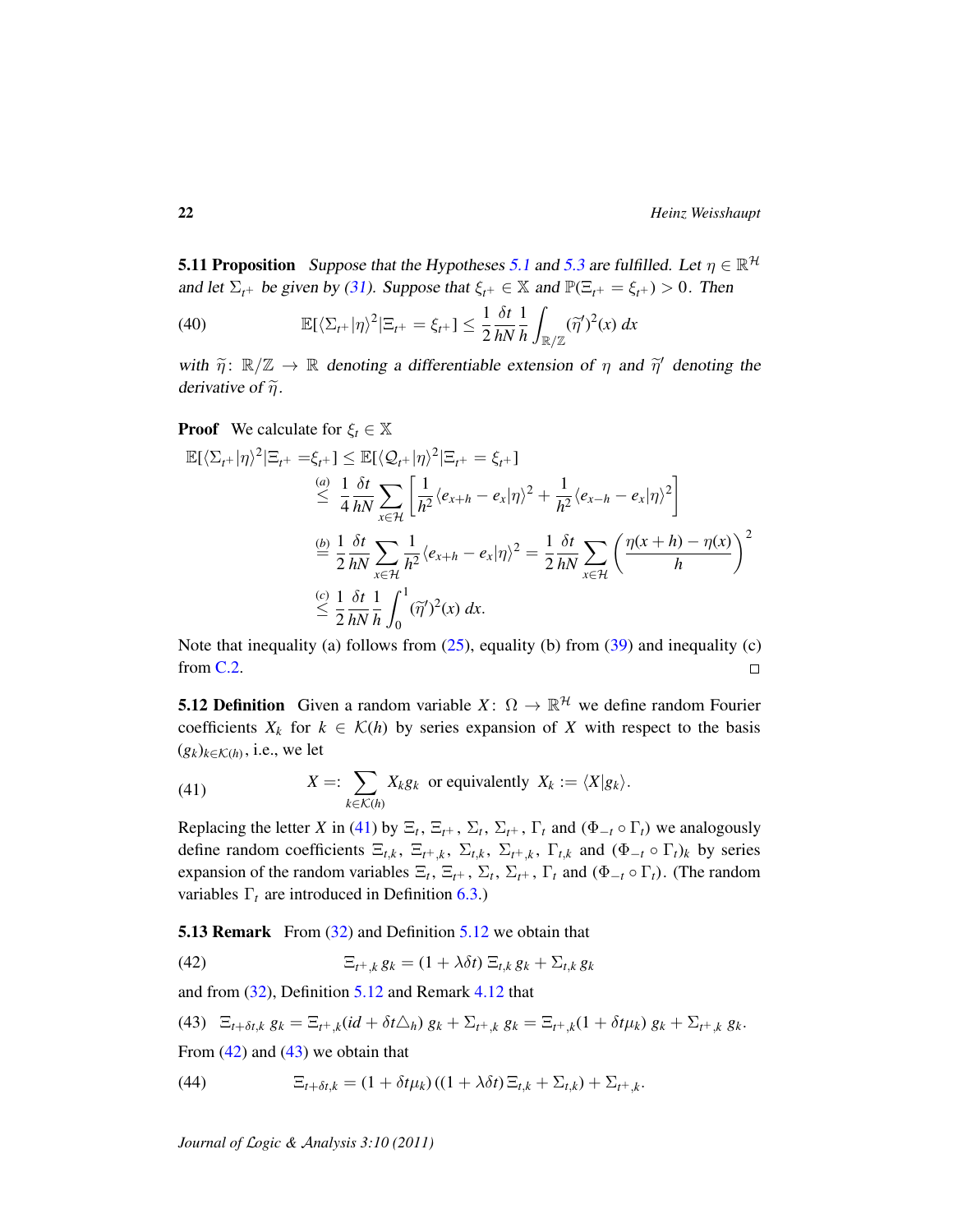<span id="page-22-0"></span>**[5.1](#page-17-2)4 Proposition** Suppose that the Hypotheses 5.1 and [5.3](#page-17-1) are fulfilled, that  $\Sigma_t$  and  $\Sigma_{t+}$  denote the random variables introduced in Definition [5.6](#page-19-1) and that the subscript *k* refers to coordinates with respect to the series expansion introduced in Definition [5.12.](#page-21-4) Then for  $\xi_t, \xi_{t^+} \in \mathbb{R}^{\mathcal{H}}$ , with  $\mathbb{P}(\Xi_t = \xi_t) > 0$ ,  $\mathbb{P}(\Xi_{t^+} = \xi_{t^+}) > 0$  we have:

<span id="page-22-4"></span>(45) 
$$
\mathbb{E}[(\Sigma_{t^+,k})^2|\Xi_{t^+} = \xi_{t^+}] \leq \frac{1}{2} \frac{\delta t}{hN} (2\pi k)^2
$$

<span id="page-22-5"></span>(46) 
$$
\mathbb{E}[(\Sigma_{t^+,k})^2|\Xi_t=\xi_t]\leq \frac{1}{2}\frac{\delta t}{hN}(2\pi k)^2
$$

**Proof** From  $(40)$  we obtain that

<span id="page-22-2"></span>(47) 
$$
\xi_{t^{+}} \in \mathbb{X} \implies \mathbb{E}[(\Sigma_{t^{+},k})^{2} | \Xi_{t^{+}} = \xi_{t^{+}}] = \mathbb{E}[\langle \Sigma_{t^{+}} | g_{k} \rangle^{2} | \Xi_{t^{+}} = \xi_{t^{+}}]
$$

$$
\leq \frac{1}{2} \frac{\delta t}{h N} \frac{1}{h} \int_{\mathbb{R}/\mathbb{Z}} (\widetilde{g}_{k}')^{2}(x) dx \leq \frac{1}{2} \frac{\delta t}{h N} (2\pi k)^{2}
$$

with  $\widetilde{g}'_k$ :  $\mathbb{R}/\mathbb{Z} \to \mathbb{R}$  given by

$$
\widetilde{g}'_k(x) = -2\pi k \sqrt{h} \sin(2\pi kx) \text{ for } k = 1/(2h), \text{ provided } 1/(2h) \in \mathbb{N}
$$
  
\n
$$
\widetilde{g}'_k(x) = -2\pi k \sqrt{2h} \sin(2\pi kx) \text{ for } 1/(2h) > k > 0
$$
  
\n
$$
\widetilde{g}'_k(x) = 2\pi k \sqrt{2h} \cos(2\pi kx) \text{ for } k < 0
$$
  
\nand  $\widetilde{g}'_0 = 0$ .

From  $(26)$  and  $(31)$  we obtain that

(48) 
$$
\xi_{t^+} \in \mathbb{R}^{\mathcal{H}} \setminus \mathbb{X} \implies \mathbb{E}[(\Sigma_{t^+,k})^2 | \Xi_{t^+} = \xi_{t^+}] = 0
$$

and from  $(47)$  and  $(48)$  we conclude that  $(45)$  holds. Since

<span id="page-22-3"></span>
$$
(\Xi_0,\Xi_{0^+},\ldots,\Xi_t,\Xi_{t^+},\ldots,\Xi_T)
$$

is a Markov chain we obtain from  $(45)$  that

$$
\mathbb{E}[(\Sigma_{t^+,k})^2 | \Xi_t = \xi_t] = \sum_{\xi_t + \in \Upsilon_t} \mathbb{P}(\Xi_{t^+} = \xi_{t^+} | \Xi_t = \xi_t) \cdot \mathbb{E}[(\Sigma_{t^+,k})^2 | \Xi_{t^+} = \xi_{t^+}]
$$
  

$$
\leq \frac{1}{2} \frac{\delta t}{hN} (2\pi k)^2
$$

with  $\Upsilon_t := \{ \xi_{t^+} \mid \mathbb{P}(\Xi_{t^+} = \xi_{t^+}) > 0 \}$ , i.e., we obtain that [\(46\)](#page-22-5) holds.

<span id="page-22-1"></span>**[5.1](#page-17-2)5 Proposition** Suppose that the Hypotheses 5.1 and [5.3](#page-17-1) are fulfilled, that  $\Sigma_t$  and  $\Sigma_{t+}$  denote the random variables introduced in Definition [5.6](#page-19-1) and that the subscript *k* 

*Journal of* L*ogic &* A*nalysis 3:10 (2011)*

 $\Box$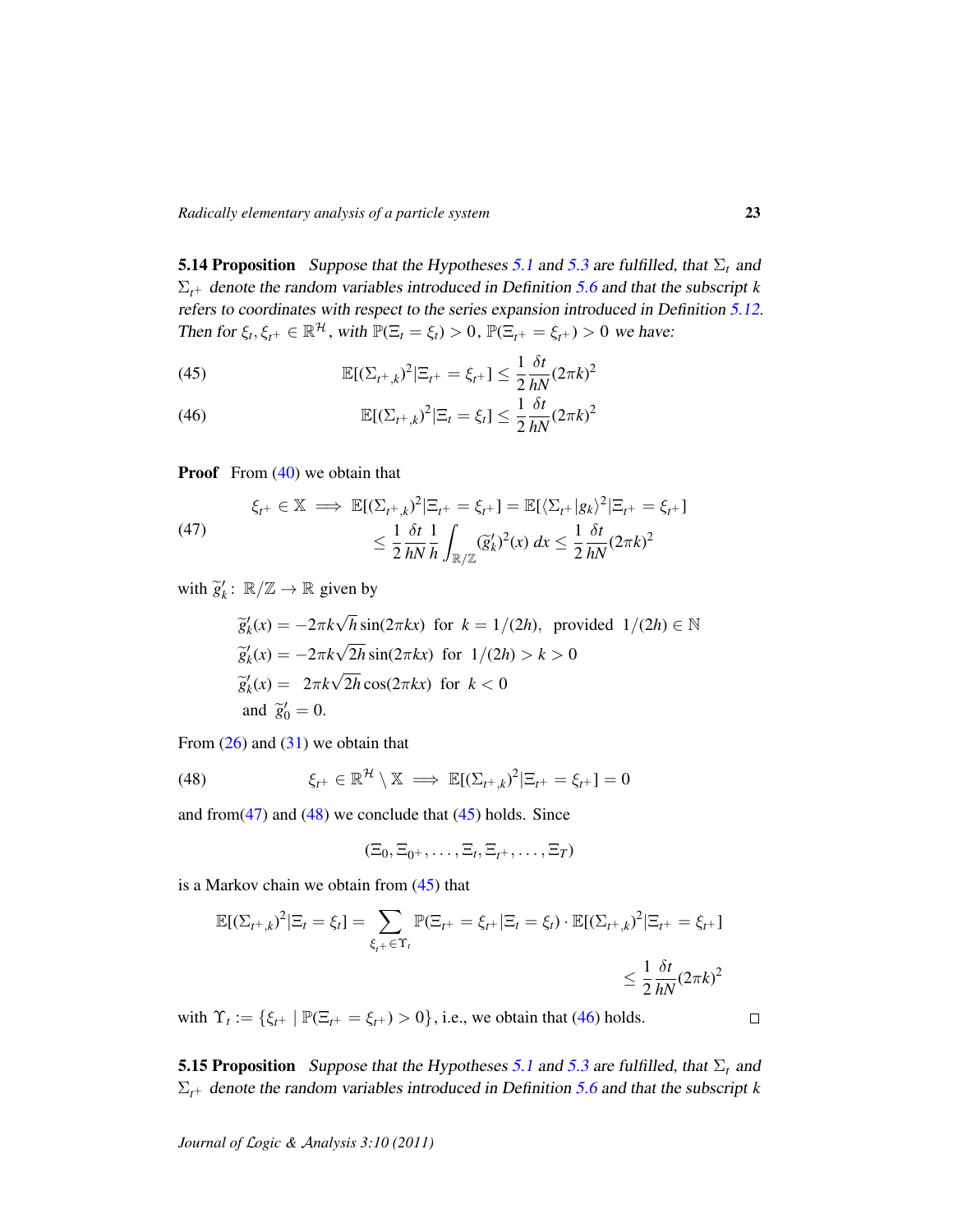refers to coordinates with respect to the series expansion introduced in Definition [5.12.](#page-21-4) Then for all  $\xi_t \in \mathbb{R}$  with  $\mathbb{P}(\Xi_t = \xi_t) > 0$  we obtain:

<span id="page-23-2"></span>(49) 
$$
\mathbb{E}[\Sigma_{t,j} \cdot \Sigma_{t,k} | \Xi_t = \xi_t] =_{\odot} \frac{\lambda}{2} \frac{\delta t}{hN} (\epsilon_{j,k} + \oslash)
$$

<span id="page-23-3"></span>(50) 
$$
\mathbb{E}[\Sigma_{t^+,j} \cdot \Sigma_{t^+,k} \mid \Xi_t = \xi_t] \leq \frac{1}{2} \frac{\delta t}{hN} (2\pi)^2 jk
$$

<span id="page-23-4"></span>(51) 
$$
\mathbb{E}[\Sigma_{t,j}\cdot\Sigma_{t^+,k} \mid \Xi_t=\xi_t]\leq_{\oslash} \frac{\sqrt{\lambda}}{2}\frac{\delta t}{hN}(2\pi k)(1+\oslash).
$$

**Proof** We obtain from [\(36\)](#page-20-2) that

$$
\mathbb{E}[\Sigma_{t,j} \cdot \Sigma_{t,k} | \Xi_t = \xi_t] = \mathbb{E}[\langle \Sigma_t | g_j \rangle \cdot \langle \Sigma_t | g_k \rangle | \Xi_t = \xi_t]
$$
  
= 
$$
\frac{\lambda}{2} \frac{\delta t}{hN} (\langle g_j | g_k \rangle + \emptyset) =_{\emptyset} \frac{\lambda}{2} \frac{\delta t}{hN} (\epsilon_{j,k} + \emptyset).
$$

Thus [\(49\)](#page-23-2) holds for any  $\xi_t \in \mathbb{R}$ . From [\(46\)](#page-22-5) we obtain that

$$
\mathbb{E}[\Sigma_{t^+,j} \cdot \Sigma_{t^+,k} \mid \Xi_t = \xi_t] \leq \sqrt{\mathbb{E}[(\Sigma_{t^+,j})^2 | \Xi_t = \xi_t]} \sqrt{\mathbb{E}[(\Sigma_{t^+,k})^2 | \Xi_t = \xi_t]}
$$

$$
\leq \frac{1}{2} \frac{\delta t}{hN} (2\pi)^2 jk.
$$

which proves  $(50)$ . From  $(46)$  and  $(49)$  we obtain that

$$
\mathbb{E}[\Sigma_{t,j} \cdot \Sigma_{t^+,k} \mid \Xi_t = \xi_t) \leq \sqrt{\mathbb{E}[\Sigma_{t,j}^2 \mid \Xi_t = \xi_t]} \sqrt{\mathbb{E}[\Sigma_{t^+,k}^2 \mid \Xi_t = \xi_t]}
$$

$$
\leq \delta \frac{\sqrt{\lambda}}{2} \frac{\delta t}{hN} (2\pi k)(1+\emptyset).
$$

which proves  $(51)$ .

<span id="page-23-5"></span>**5.16 Definition** Suppose that  $\Sigma_t$  and  $\Sigma_{t+}$  denote the random variables introduced in Definition [5.6](#page-19-1) and that the subscript  $_k$  refers to coordinates with respect to the series expansion introduced in Definition [5.12.](#page-21-4) Let

$$
\widetilde{\Sigma}_{t,k} := (1 + \delta t \mu_k) \Sigma_{t,k} + \Sigma_{t^+,k} \text{ and let } \widetilde{\Sigma}_t := \sum_{k \in \mathcal{K}(h)} \widetilde{\Sigma}_{t,k} g_k.
$$

<span id="page-23-0"></span>**[5.1](#page-17-2)7 Proposition** Suppose that the Hypotheses 5.1 and [5.3](#page-17-1) are fulfilled, that  $\widetilde{\Sigma}_{t,k}$  and  $\widetilde{\Sigma}_t$  denote the random variables introduced in Definition [5.16.](#page-23-5) Then for all  $\omega \in \Omega$  and all  $\xi_t \in \mathbb{R}$  with  $\mathcal{P}(\Xi_t = \xi_t) > 0$  we have:

<span id="page-23-6"></span>
$$
||\widetilde{\Sigma}_t(\omega)||_2 \le \frac{8}{hN}
$$

<span id="page-23-7"></span>(53) 
$$
\mathbb{E}[\widetilde{\Sigma}_t \mid \Xi_t = \xi_t] = 0 \in \mathbb{R}^{\mathcal{H}}
$$

<span id="page-23-1"></span>(54) 
$$
\mathbb{E}[\widetilde{\Sigma}_{t,j} \cdot \widetilde{\Sigma}_{t,k} | \Xi_t = \xi_t] =_{\oslash} (\epsilon_{j,k} + \oslash) \frac{\lambda}{2} \frac{\delta t}{hN}
$$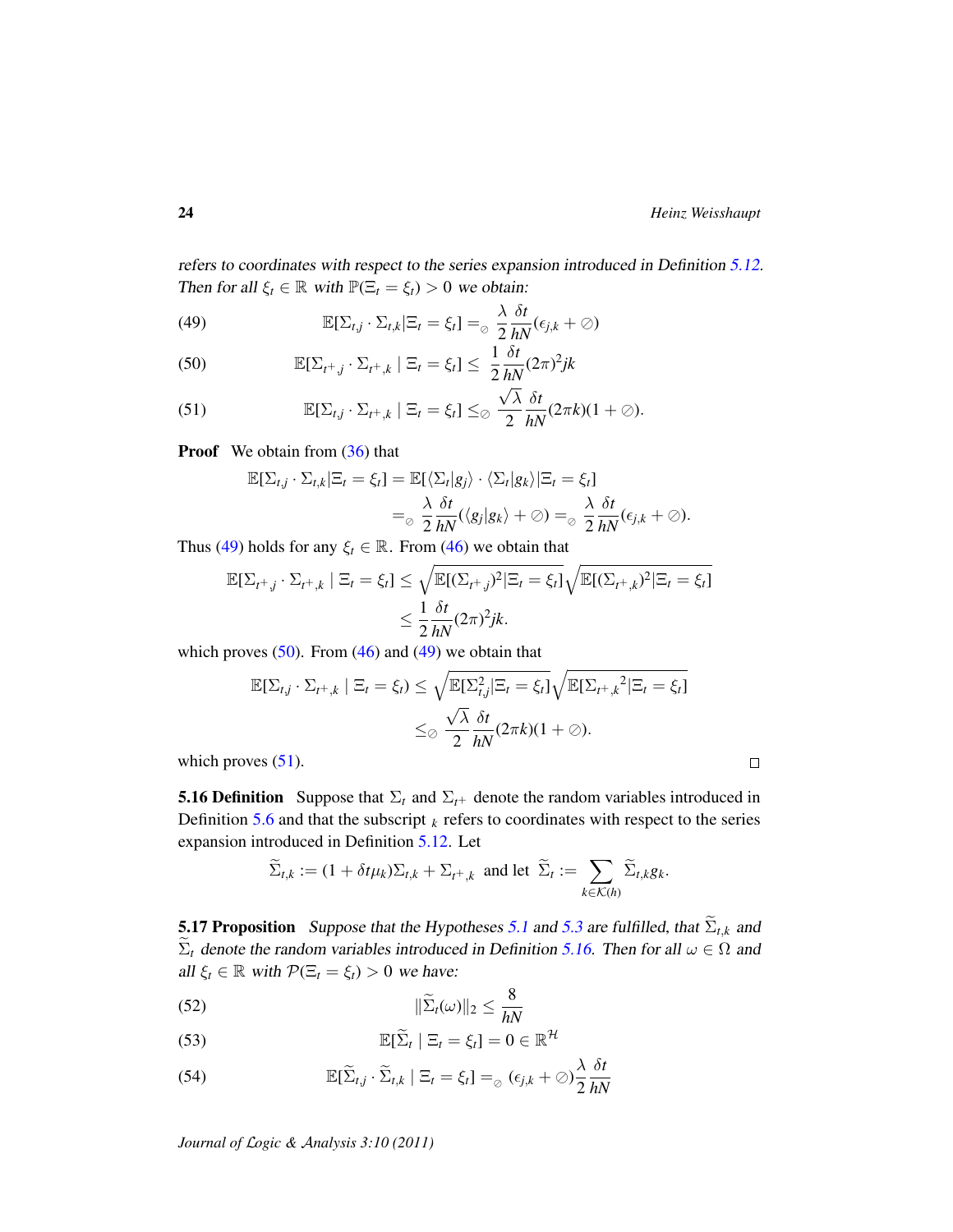**Proof** Equation [\(52\)](#page-23-6) is a consequence of [\(34\)](#page-19-8),  $-\infty \ll \mu_k \le 0$  (Remark [4.13\)](#page-14-0) and Definition [5.16,](#page-23-5) while  $(53)$  follows from  $(33)$  and Definition [5.16](#page-23-5) by

$$
\mathbb{E}[\widetilde{\Sigma}_{t,k}|\Xi_t = \xi_t] = \mathbb{E}[(1 + \delta t \mu_k)\Sigma_{t,k}|\Xi_t = \xi_t] + \mathbb{E}[\Sigma_{t^+,k}|\Xi_t = \xi_t]
$$
  
= 0 +  $\sum_{\xi_{t^+}\in\Upsilon_t} \mathbb{P}(\Xi_{t^+} = \xi_{t^+}|\Xi_t = \xi_t) \cdot \mathbb{E}[(\Sigma_{t^+,k})|\Xi_{t^+} = \xi_{t^+}] = 0$ 

with  $\Upsilon_t := \{ \xi_{t^+} \mid \mathbb{P}(\Xi_{t^+} = \xi_{t^+}) > 0 \}$ . We finally obtain [\(54\)](#page-23-1) since

$$
\mathbb{E}[\widetilde{\Sigma}_{t,j} \cdot \widetilde{\Sigma}_{t,k} \mid \Xi_t = \xi_t]
$$
\n
$$
= \mathbb{E}[( (1 + \delta t \mu_j) \Sigma_{t,j} + \Sigma_{t+j}) \cdot ((1 + \delta t \mu_k) \Sigma_{t,k} + \Sigma_{t+k}) \mid \Xi_t = \xi_t]
$$
\n
$$
\stackrel{(a)}{=} (1 + \oslash)(\mathbb{E}[\Sigma_{t,j} \cdot \Sigma_{t,k} \mid \Xi_t = \xi_t] + \mathbb{E}[\Sigma_{t,j} \cdot \Sigma_{t+k} \mid \Xi_t = \xi_t]
$$
\n(55)\n
$$
+ \mathbb{E}[\Sigma_{t+j} \cdot \Sigma_{t,k} \mid \Xi_t = \xi_t] + \mathbb{E}[\Sigma_{t+j} \cdot \Sigma_{t+k} \mid \Xi_t = \xi_t])
$$
\n
$$
\stackrel{(b)}{\leq_{\oslash}} (1 + \oslash) \left( (\epsilon_{j,k} + \oslash) \frac{\lambda}{2} \frac{\delta t}{hN} + \sqrt{\lambda} \frac{\delta t}{hN} 2\pi (j+k) + \frac{\delta t}{hN} (2\pi)^2 jk \right)
$$
\n
$$
\stackrel{(c)}{\leq_{\oslash}} (1 + \oslash)(\epsilon_{j,k} + \oslash) \frac{\lambda}{2} \frac{\delta t}{hN} (1 + \oslash + \oslash) \leq_{\oslash} (\epsilon_{j,k} + \oslash) \frac{\lambda}{2} \frac{\delta t}{hN}
$$

with (a) a consequence of  $-\infty \ll \mu_k \leq 0$  (Remark [4.13\)](#page-14-0), (b) a consequence of Proposition [5.15](#page-22-1) and (c) a consequences of  $\lambda \approx \infty$  and standardness of *j*,  $k \in \mathbb{Z}$ .  $\square$ 

## <span id="page-24-0"></span>6 The main Theorem

**6.1 Remark** We use—throughout section [6—](#page-24-0)the random variables  $\Sigma_t$  introduced in Definition [5.16](#page-23-5) and the random coefficients of the series expansions with respect to  $(g_k)_{k \in \mathcal{K}(h)}$  introduced in Definition [5.12.](#page-21-4)

<span id="page-24-1"></span>**6.2 Definition** We define linear operators  $\Phi_{-t} : \mathbb{R}^{\mathcal{H}} \to \mathbb{R}^{\mathcal{H}}$  by:

<span id="page-24-3"></span>
$$
(56) \ \ g_k \mapsto \Phi_{-t}(g_k) := \frac{\prod_{u \in [0...T)} (1 + \mu_k \delta u)}{\prod_{u \in [t...T)} (1 + \mu_k \delta u)(1 + \lambda \delta u)} \ g_k = \frac{\prod_{u \in [0...t)} (1 + \mu_k \delta u)}{\prod_{u \in [t...T)} (1 + \lambda \delta u)} \ g_k
$$

with  $(g_k)_{k \in \mathcal{K}(h)}$  the eigenbasis of the discrete Laplace operator  $\Delta_h$  introduced in Definition [4.7](#page-13-2) and  $\mu_k$  the respective eigenvalue of  $\Delta_h$  that corresponds to  $g_k$ .

<span id="page-24-2"></span>**6.3 Definition** Let  $\Phi_s: \mathbb{R}^{\mathcal{H}} \to \mathbb{R}^{\mathcal{H}}$  be the linear operator given by

$$
g_k \mapsto \Phi_s(g_k) := \frac{\prod_{u \in (s...T)} (1 + \mu_k \delta u)(1 + \lambda \delta u)}{\prod_{u \in [0...T)} (1 + \mu_k \delta u)} g_k = \frac{\prod_{u \in (s...T)} (1 + \lambda \delta u)}{\prod_{u \in [0...s]} (1 + \mu_k \delta u)} g_k
$$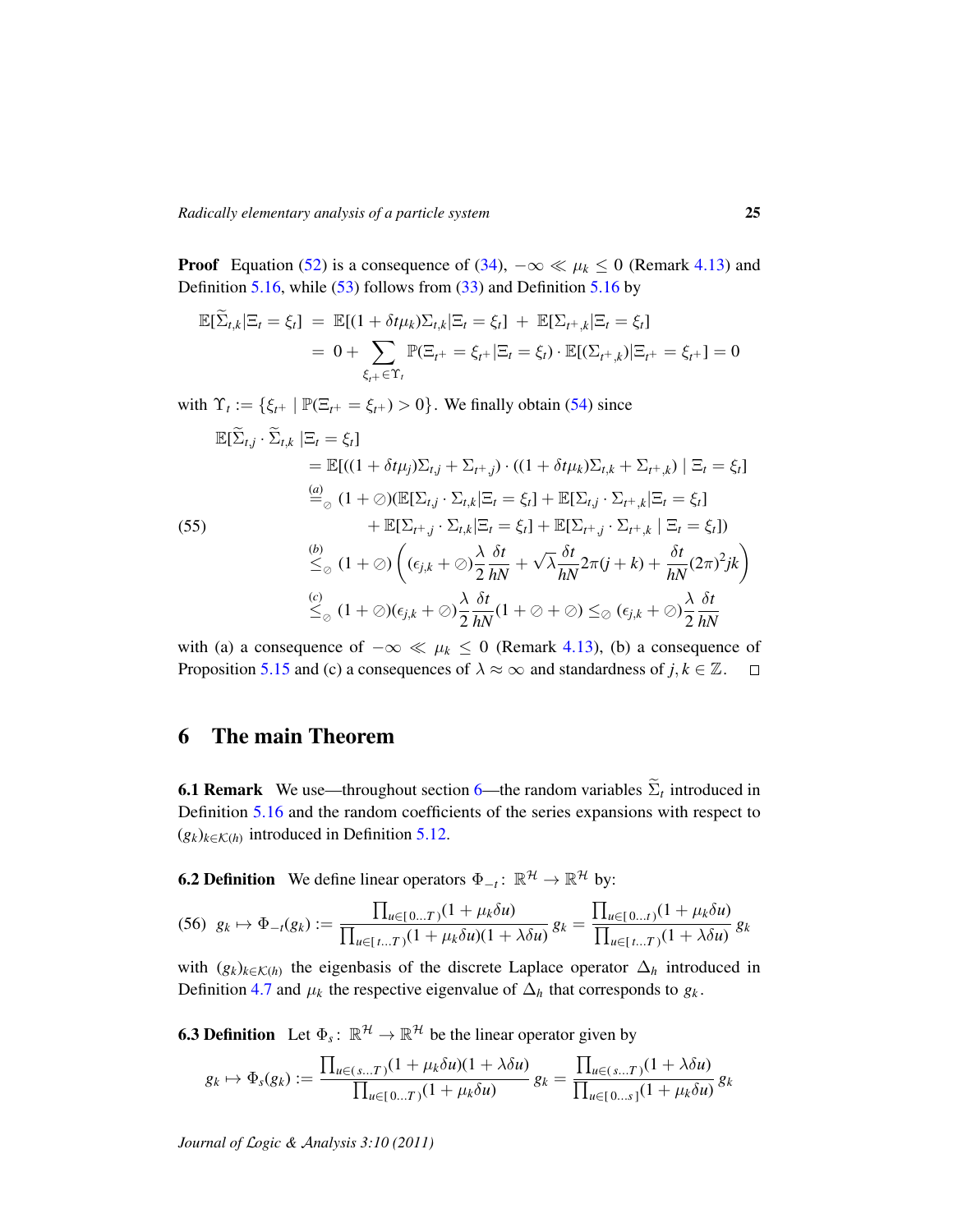26 *Heinz Weisshaupt*

and note that for  $t > s$ 

<span id="page-25-10"></span>(57) 
$$
[\Phi_{-t} \circ \Phi_s](g_k) = \prod_{u \in (s...t)} (1 + \mu_k \delta u)(1 + \lambda \delta u) g_k
$$

Let further  $\delta\Gamma_s := \Phi_s(\Sigma_s)$  and let  $\Gamma_t := \sum_{s \in [0...t)} \delta\Gamma_s$ . Define further for  $t \in$  $[\nu/\lambda \dots T]$  random variables<sup>[7](#page-25-2)</sup>

<span id="page-25-11"></span>(58) 
$$
\widetilde{\Gamma}_t := \sum_{s \in [\nu/\lambda...t)} \delta \Gamma_s = \Gamma_t - \Gamma_{\nu/\lambda}.
$$

<span id="page-25-1"></span>**6.4 Proposition** Suppose that Hypothesis [5.1](#page-17-2) holds, let  $[0 \dots T]$  be an equally spaced near interval with spacing  $\delta$  and let  $\lambda^2 \delta \approx 0$ . Then for  $s \in [0 \dots T]$  we obtain

<span id="page-25-3"></span>(59) 
$$
\Phi_{-s}(g_k) = \underset{\varnothing}{\circ} e^{\lambda(s-T)} e^{\mu_k s} (1+\varnothing) g_k
$$

<span id="page-25-4"></span>(60) 
$$
\|\Phi_s\|_2 := \sup_{\xi \in \mathbb{S}(\mathbb{R}^H)} \|\Phi_s(\xi)\|_2 \leq_{\oslash} e^{\lambda T} (1+\oslash)
$$

**Proof** Equation [\(59\)](#page-25-3) is a consequence of [\(56\)](#page-24-3) and Proposition [C.1,](#page-43-2) while [\(60\)](#page-25-4) is a consequence of Definition [6.3,](#page-24-2)  $\lambda \approx \infty$  and the fact that by Remark [4.13](#page-14-0) we have  $-\infty \ll \mu_k \leq 0.$  $\Box$ 

We display now the main theorem in the case that the number  $\frac{1}{h} \in \mathbb{N}$  of positions occupied by particles in our dynamical system is standard.

<span id="page-25-0"></span>**6.5 Theorem** Suppose that the Hypotheses [5.1](#page-17-2) and [5.3](#page-17-1) are fulfilled.<sup>[8](#page-25-5)</sup> Let *T*, *N*,  $\lambda$  and *h* be such that

<span id="page-25-7"></span>(61) 
$$
e^{2\lambda T} =_{\odot} 4hN(1+\oslash).
$$

Let the near interval  $[0 \dots T]$  be equally spaced and let the spacing  $\delta$  be such that

<span id="page-25-8"></span>
$$
\lambda^2 \delta \approx 0.
$$

Let  $\Gamma_T$  be the random variable introduced in Definition [6.3.](#page-24-2) Then

<span id="page-25-9"></span>(63) 
$$
\Gamma_T \sim_{\oslash} N(0, id_{\mathcal{K}(h)}).
$$

Let  $\nu \approx \infty$  be such that

(64)  $v/\lambda \in (0...T)$  is infinitesimal and  $T - v/\lambda \in (v/\lambda...T)$ 

<span id="page-25-6"></span><span id="page-25-2"></span><sup>&</sup>lt;sup>7</sup>We will specify  $\nu \approx \infty$  in [\(64\)](#page-25-6).

<span id="page-25-5"></span><sup>&</sup>lt;sup>8</sup>Remember that *T*  $\in$  (0,  $\infty$ ) is limited by Hypothesis [5.1.](#page-17-2)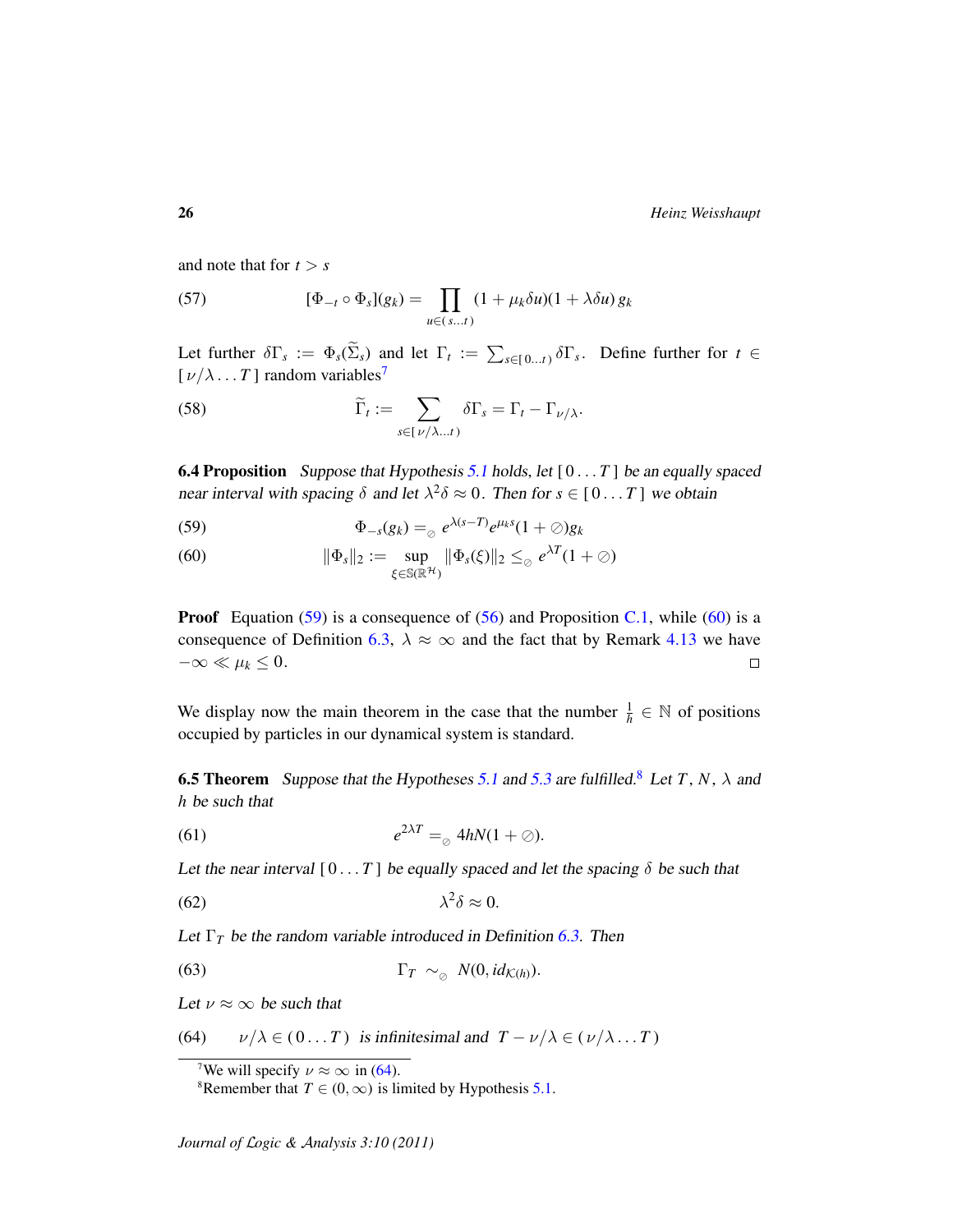and let  $\Phi_{-t}$  be the linear operators introduced in Definition [6.2.](#page-24-1) Then for any  $k \in \mathcal{K}(h)$ 

<span id="page-26-3"></span>
$$
(65) \quad \mathbb{P}\left(\max_{t\in[\nu/\lambda\ldots T]}\frac{|\Xi_{t,k}-(\Phi_{-t}\circ\Gamma_T)_k|^2}{|(\Phi_{-t}\circ\Gamma_T)_k|^2}\geq\frac{4e^{-\nu}}{\Gamma_{T,k}^2}\quad\wedge\quad\Gamma_{T,k}\neq 0\right)\leq_{\oslash}e^{-\nu}(1+\oslash),
$$

$$
(66)
$$

<span id="page-26-2"></span>
$$
\forall t_0 \in [\nu/\lambda \dots T - \nu/\lambda] \quad \mathbb{P}\left(\max_{t \in [0...t_0]} \Xi_{t,k}^2 \geq e^{-\lambda(T-t_0)}\right) \leq_{\oslash} e^{-\lambda(T-t_0)}(1+\oslash) \approx 0.
$$

<span id="page-26-1"></span>6.6 Remark Note that in the case that *T* is appreciable [\(61\)](#page-25-7) and [\(20\)](#page-17-5) imply [\(62\)](#page-25-8). Note that  $\lambda \approx \infty$  and [\(62\)](#page-25-8) imply  $\lambda \delta \approx 0$ . Further [\(56\)](#page-24-3) implies that the trajectories  $(y_t(\omega))_{t \in [\nu/\lambda...T]} := ([\Phi_{-t} \circ \Gamma_T](\omega))_{t \in [\nu/\lambda...T]}$  fulfill  $y_{t+\delta t} = Ly_t$  with *L* the linear transformation given by  $Lg_k = (1 + \mu_k \delta t)(1 + \lambda \delta t)g_k$ .

<span id="page-26-0"></span>**6.7 Corollary** Under the hypotheses of Theorem [6.5](#page-25-0) ( $\nu \approx \infty$  etc.) we obtain for any standard  $\varepsilon > 0$  that

<span id="page-26-6"></span>(67)  

$$
\mathbb{P}\left(\max_{t\in[\nu/\lambda...T]} \frac{|\Xi_{t,k}-(\Phi_{-t}\circ\Gamma_T)_k|^2}{|(\Phi_{-t}\circ\Gamma_T)_k|^2}\geq e^{-\nu(1-\varepsilon)}\bigg|\Gamma_{T,k}^2\geq 4e^{-\nu\varepsilon}\right)\leq_{\odot} e^{-\nu}(1+\oslash).
$$

Derivation of Corollary [6.7](#page-26-0) from Theorem [6.5](#page-25-0) We calculate

<span id="page-26-4"></span>(68)  
\n
$$
\mathbb{P}\left(\max_{t\in[\nu/\lambda...T]} \frac{|\Xi_{t,k} - (\Phi_{-t} \circ \Gamma_T)_k|^2}{|(\Phi_{-t} \circ \Gamma_T)_k|^2} \geq e^{-\nu(1-\varepsilon)} \middle| \Gamma_{T,k}^2 \geq 4e^{-\nu\varepsilon} \right) \cdot \mathbb{P}\left(\Gamma_{T,k}^2 \geq 4e^{-\nu\varepsilon}\right)
$$
\n
$$
\leq \mathbb{P}\left(\max_{t\in[\nu/\lambda...T]} \frac{|\Xi_{t,k} - (\Phi_{-t} \circ \Gamma_T)_k|^2}{|(\Phi_{-t} \circ \Gamma_T)_k|^2} \geq \frac{4e^{-\nu}}{\Gamma_{T,k}^2} \middle| \Gamma_{T,k}^2 \geq 4e^{-\nu\varepsilon} \right) \cdot \mathbb{P}\left(\Gamma_{T,k}^2 \geq 4e^{-\nu\varepsilon}\right)
$$
\n
$$
\leq \mathbb{P}\left(\max_{t\in[\nu/\lambda...T]} \frac{|\Xi_{t,k} - (\Phi_{-t} \circ \Gamma_T)_k|^2}{|(\Phi_{-t} \circ \Gamma_T)_k|^2} \geq \frac{4e^{-\nu}}{\Gamma_{T,k}^2} \land \Gamma_{T,k} \neq 0 \right) \stackrel{(65)}{\leq} e^{-\nu}(1+\emptyset).
$$

From [\(63\)](#page-25-9), Remark [4.20](#page-16-2) and  $\nu \approx \infty$  we obtain that

<span id="page-26-5"></span>(69) 
$$
\mathbb{P}\left(\Gamma_{T,k}^2 \ge 4e^{-\nu \varepsilon}\right) =_{\odot} 1 + \oslash
$$

and from  $(68)$  and  $(69)$  we obtain that  $(67)$  holds.

Derivation of Theorem [3.1](#page-7-1) from Theorem [6.5](#page-25-0) and Corollary [6.7](#page-26-0) Formula [\(10\)](#page-8-0) is an immediate consequence of [\(66\)](#page-26-2) (consider the case  $t_0 = T - \nu/\lambda$ ), while [\(9\)](#page-8-1) holds

*Journal of* L*ogic &* A*nalysis 3:10 (2011)*

 $\Box$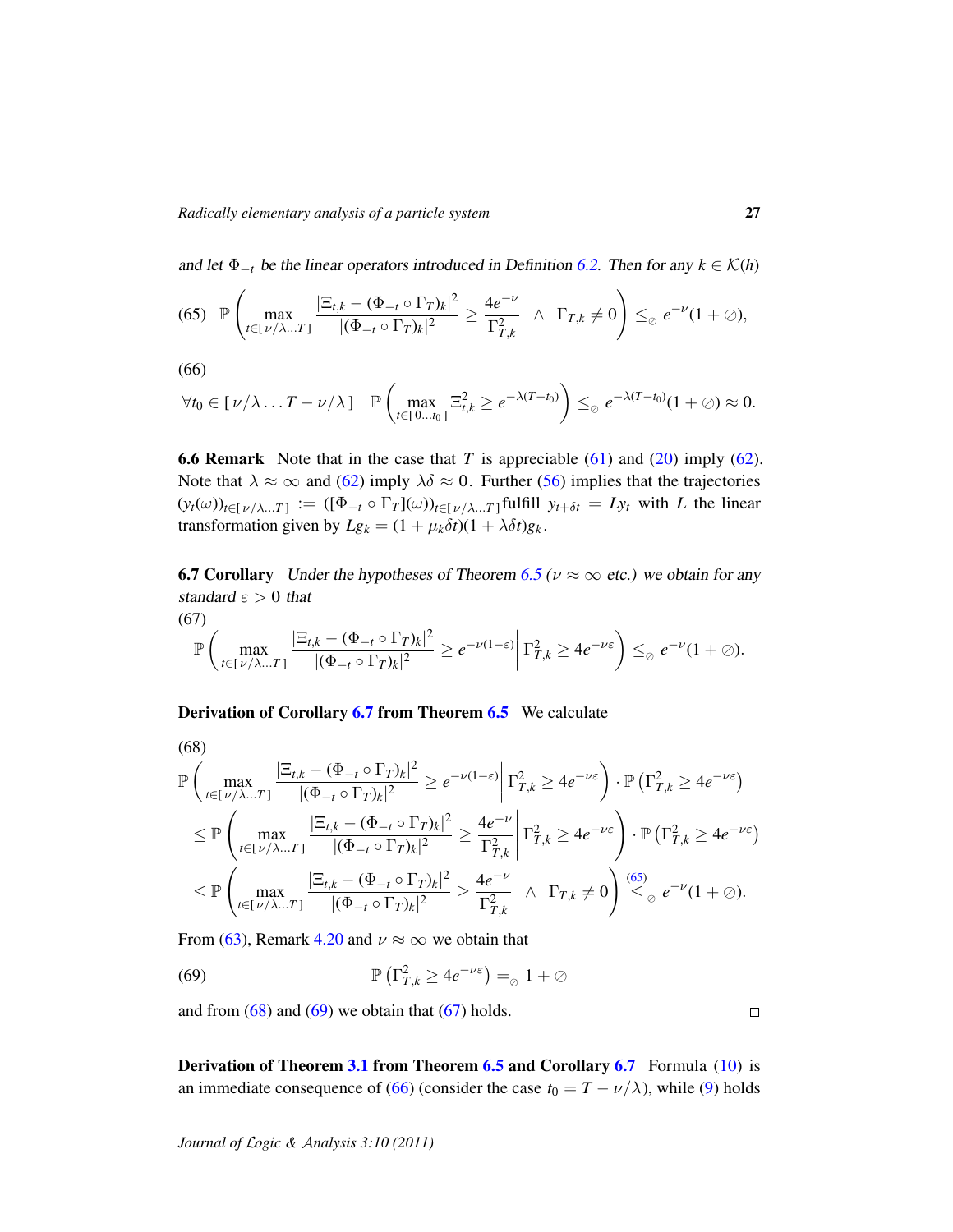since for all standard  $\varepsilon > 0$ 

$$
\mathbb{P}\left(\Gamma_{T} \neq 0 \ \wedge \ \max_{t \in [1/\lambda...T]} \frac{\|\Xi_{t}(\omega) - [\Phi_{-t} \circ \Gamma_{T}](\omega)\|_{2}^{2}}{\|\Phi_{-t} \circ \Gamma_{T}(\omega)\|_{2}^{2}} \geq e^{-\nu(1-\varepsilon)}\right) \n\leq \sum_{k \in \mathcal{K}(h)} \mathbb{P}\left(\max_{t \in [1/\lambda...T]} \frac{|\Xi_{t,k} - (\Phi_{-t} \circ \Gamma_{T})_{k}|^{2}}{|(\Phi_{-t} \circ \Gamma_{T})_{k}|^{2}} \geq e^{-\nu(1-\varepsilon)}\right) \Gamma_{T,k}^{2} \geq 4e^{-\nu\varepsilon} \n+ \sum_{k \in \mathcal{K}(h)} \mathbb{P}\left(\Gamma_{T,k}^{2} \leq 4e^{-\nu\varepsilon}\right) \n\leq_{\oslash} e^{-\nu}(1+\oslash h^{-1} + \oslash h^{-1} \stackrel{(b)}{\approx} 0
$$

with (a) a consequence of [\(69\)](#page-26-5) and [\(67\)](#page-26-6) and (b) a consequence of  $\nu \approx \infty$  and the standardness of *h*.  $\Box$ 

6.8 Remark By the axiom of idealization Theorem [6.5](#page-25-0) extends to the hyperfinite situation:

<span id="page-27-0"></span>**6.9 Theorem** There exists  $a \chi \in \overline{\mathbb{N}}$  such that Theorem [6.5](#page-25-0) still holds if the hypothesis [\(19\)](#page-17-6) is replaced by

<span id="page-27-2"></span>(70) N 3 1 *h* ≤ χ.

**Derivation of Theorem [6.9](#page-27-0) from Theorem [6.5](#page-25-0)** By Remark  $4.24$  formula  $(63)$  says that for any standard  $\varepsilon \in (0,\infty)$  and for any standard  $f \in C_b(\mathbb{R})$  we have that:

<span id="page-27-1"></span>(71) 
$$
(\forall \psi^* \in \mathbb{S}^*(\mathbb{R}^{\mathcal{K}(h)})) \left( \left| \mathbb{E}[f \circ \psi^*(\Gamma_T)] - \int_{y \in \mathbb{R}} f(y) \frac{\exp(-y^2/2)}{\sqrt{2\pi}} dy \right| < \varepsilon \right)
$$

Since Theorem [6.5](#page-25-0) holds for any  $h \in \{1/n \mid n \in \mathbb{N}\}\$  we obtain that [\(71\)](#page-27-1) holds for any  $(h, f, \varepsilon)$  with  $(h, f, \varepsilon) \in \{1/n \mid \chi \geq n \in \mathbb{N}\}\times C \times \mathcal{E}$  with  $C \times \mathcal{E}$  an arbitrary standard finite subset of  $C_b(\mathbb{R}) \times (0,\infty)$  and  $\chi \in \mathbb{N}$  standard. By an application of the idealization axiom of IST we obtain that [\(71\)](#page-27-1) holds for any  $(h, f, \varepsilon) \in \{1/n \mid \tilde{\chi} \ge n \in \mathbb{N}\}\times C \times \mathcal{E}$ with  $\widetilde{\chi} \in \overline{\mathbb{N}}$  and  $\mathcal{C} \times \mathcal{E}$  a finite set containing all standard elements of  $\mathcal{C}_b(\mathbb{R}) \times (0,\infty)$ . I.e., [\(71\)](#page-27-1) holds for any standard  $\varepsilon \in (0,\infty)$ , for any standard  $f \in C_b(\mathbb{R})$  and any  $h \in \{1/n \mid \tilde{\chi} \ge n \in \mathbb{N}\},$  and thus [\(63\)](#page-25-9) holds for any *h* that fulfills [\(70\)](#page-27-2). That there exists a  $\hat{\chi} \in \overline{\mathbb{N}}$  such that [\(65\)](#page-26-3) and [\(66\)](#page-26-2) hold for any *h* that fulfills  $\mathbb{N} \ni 1/h \leq \hat{\chi}$  is obtained by application of idealization in an analogous manner. To complete the proof of the theorem simply let  $\chi := min(\tilde{\chi}, \hat{\chi})$ .  $\Box$ 

**6.10 Remark** Before we prove Theorem [6.5](#page-25-0) we prove Proposition [6.11](#page-28-0) that expresses the system's dynamics with respect to  $\Gamma_t$ , Proposition [6.12](#page-28-2) that provides some information concerning δΓ*<sup>s</sup>* , Lemma [6.14](#page-29-0) that gives a formula for summing the variances of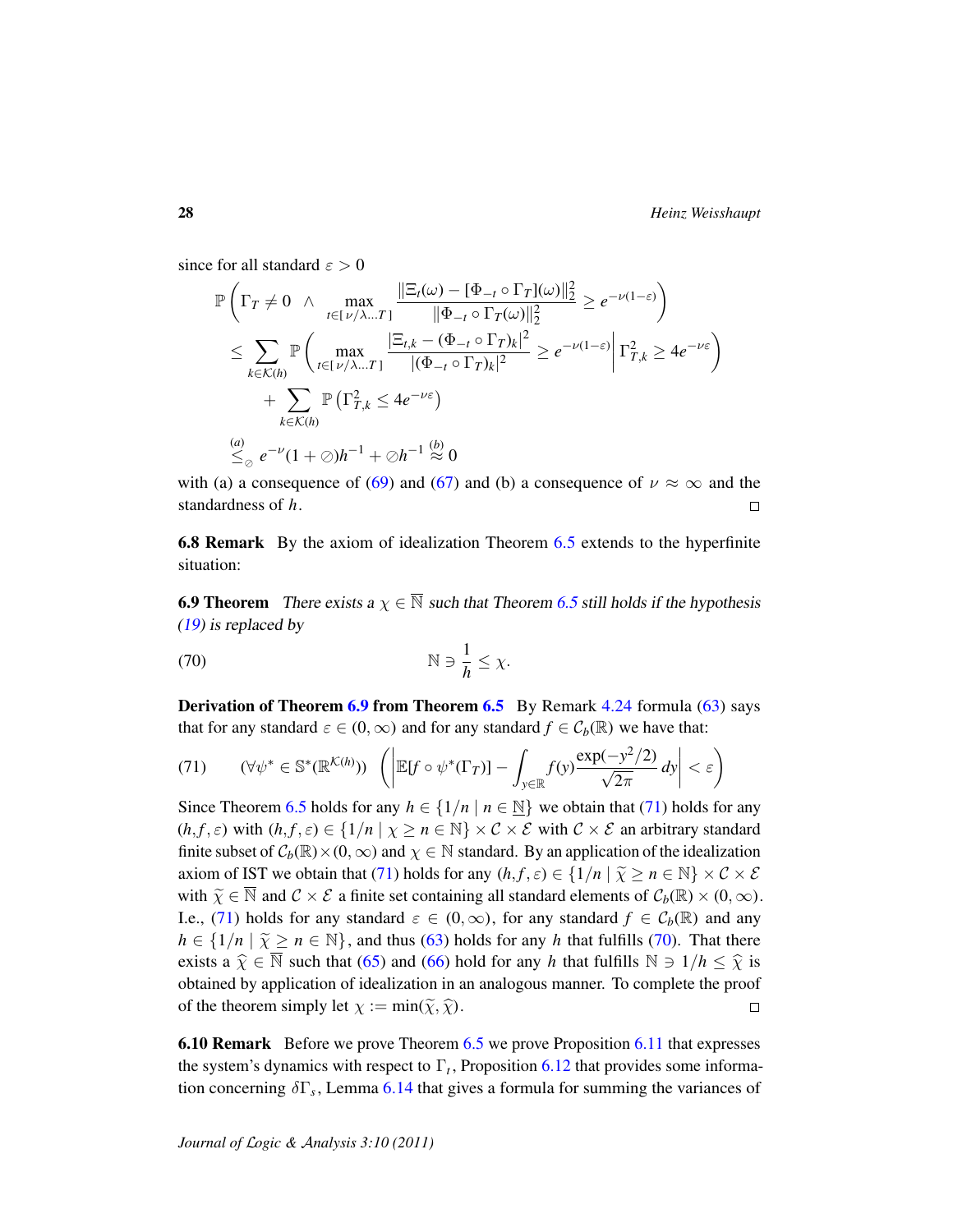the  $\delta\Gamma_s$  and Lemma [6.15](#page-30-0) that proves [\(65\)](#page-26-3) and prepares for the final steps in the proof of Theorem [6.5.](#page-25-0)

<span id="page-28-0"></span>**6.11 Proposition** Suppose that the linear operators  $\Phi_{-t}$  are given by Definition [6.2](#page-24-1) and the random variables  $\delta\Gamma_t$  and  $\Gamma_t$  by Definition [6.3.](#page-24-2) Then

<span id="page-28-4"></span>(72) 
$$
\Xi_{t,k} = \sum_{s \in [0...t)} \left( \prod_{u \in (s...t)} (1 + \lambda \delta u)(1 + \mu_k \delta u) \right) \widetilde{\Sigma}_{s,k}
$$

or equivalently

<span id="page-28-5"></span>(73) 
$$
\Xi_t = \sum_{s \in [0...t]} [\Phi_{-t} \circ \Phi_s] (\widetilde{\Sigma}_s) = \sum_{s \in [0...t)} \Phi_{-t} (\delta \Gamma_s) = \Phi_{-t} (\Gamma_t).
$$

**Proof** By Definition 5.[16](#page-23-5) the recursion [\(44\)](#page-21-2) becomes

<span id="page-28-3"></span>(74) 
$$
\Xi_{u+\delta u,k} = (1+\mu_k \delta u)(1+\lambda \delta u)\Xi_{u,k} + \Sigma_{u,k}.
$$

From  $\Xi_0 = 0$  and [\(74\)](#page-28-3) we obtain by recursion that the coordinate wise system's dynamics is given by  $(72)$ , while equation  $(73)$  is just a reformulation of  $(72)$  using the Definition [6.3](#page-24-2) and especially [\(57\)](#page-25-10).  $\Box$ 

<span id="page-28-2"></span>6.12 Proposition Suppose that the hypotheses of Theorem [6.5](#page-25-0) are fulfilled, and that  $\delta\Gamma_s$ ,  $\Gamma_s$  and  $\Phi_s$  are given by Definition [6.3.](#page-24-2) Let  $\psi^* \in \mathbb{S}^*(\mathbb{R}^{\mathcal{H}})$  be arbitrarily given and let  $\psi_k := \psi^*(g_k)$ . Then (denoting the inverse of  $\Phi_{-s}$  by  $\Phi_{-s}^{-1}$ )

<span id="page-28-6"></span>
$$
\forall \omega \in \Omega \quad \|\delta \Gamma_s(\omega)\|_2 \approx 0
$$

<span id="page-28-7"></span>(76) 
$$
\mathbb{E}[\psi^* \circ \delta \Gamma_s | \Gamma_s] = \mathbb{E}[\psi^* \circ \Phi_s \circ \widetilde{\Sigma}_s | \Phi_{-s}^{-1} \circ \Xi_s] = 0
$$

<span id="page-28-1"></span>
$$
(77) \qquad \mathbb{E}[(\psi^*)^2 \circ \delta \Gamma_s | \Gamma_s] =_{\varnothing} (1+\varnothing) \frac{\lambda}{2} \frac{\delta}{hN} \sum_{k \in \mathcal{K}(h)} \frac{(1+\lambda \delta)^{2(T-s)/\delta}}{(1+\mu_k \delta)^{2s/\delta}} \psi_k^2 \approx 0.
$$

Proof We conclude [\(75\)](#page-28-6) from

$$
\|\delta\Gamma_s(\omega)\|_2 = \|\Phi_s \circ \Sigma_s(\omega)\|_2 \le \|\Phi_s\|_2 \|\Sigma_s(\omega)\|_2
$$
  

$$
\overset{(a)}{\leq_\oslash} e^{\lambda T} \frac{8}{hN} (1+\oslash) \overset{(b)}{\leq_\oslash} 32e^{-\lambda T} (1+\oslash) \approx 0
$$

with (a) a consequence of  $(60)$  and  $(52)$ , and (b) a consequence of  $(61)$ . Further  $(76)$  is a consequence of [\(73\)](#page-28-5), Definition [6.3,](#page-24-2) [\(53\)](#page-23-7) and the linearity of  $\psi^* \circ \Phi_s$ . Finally we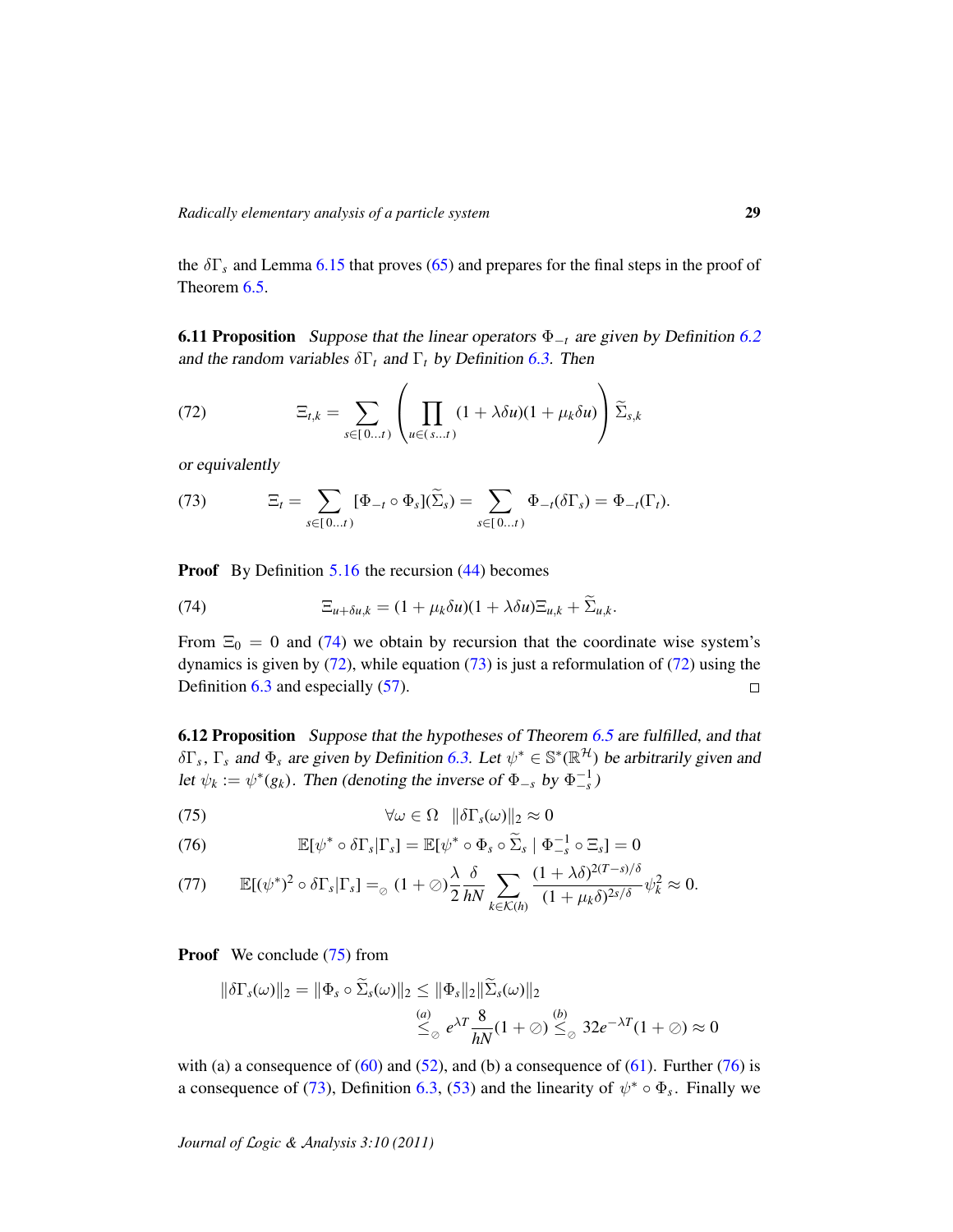obtain [\(77\)](#page-28-1) by the following calculation:

$$
\mathbb{E}((\psi^*)^2 \circ \delta \Gamma_s | \Gamma_s) = \mathbb{E}[(\psi^* \circ \Phi_s \circ \widetilde{\Sigma}_s)^2 | \Phi_{-s}^{-1} \circ \Xi_s]
$$
\n
$$
= \mathbb{E}[(\psi^* \circ \Phi_s \circ \sum_{k \in \mathcal{K}(h)} \widetilde{\Sigma}_{s,k} g_k)^2 | \Phi_{-s}^{-1} \circ \Xi_s]
$$
\n
$$
\stackrel{(a)}{=} \mathbb{E} \left[ \left( \sum_{k \in \mathcal{K}(h)} \frac{\prod_{u \in (s...T)} (1 + \lambda \delta)}{\prod_{u \in [0...s]} (1 + \mu_k \delta)} \psi_k \widetilde{\Sigma}_{s,k} \right)^2 \middle| \Phi_{-s}^{-1} \circ \Xi_s \right]
$$
\n
$$
= \otimes \sum_{j,k \in \mathcal{K}(h)} \frac{(1 + \lambda \delta)^{2(T-s)/\delta} (1 + \emptyset)}{(1 + \mu_j \delta)^{s/\delta} (1 + \mu_k \delta)^{s/\delta}} \psi_j \psi_k \mathbb{E}[\widetilde{\Sigma}_{s,j} \cdot \widetilde{\Sigma}_{s,k} | \Phi_{-s}^{-1} \circ \Xi_s]
$$
\n
$$
\stackrel{(b)}{=} \otimes (1 + \emptyset) \sum_{k \in \mathcal{K}(h)} \frac{(1 + \lambda \delta)^{2(T-s)/\delta}}{(1 + \mu_k \delta)^{2s/\delta}} \psi_k^2 \frac{\lambda}{2} \frac{\delta}{hN} \leq \otimes \frac{e^{2\lambda T}}{4hN} 2\lambda \delta (1 + \emptyset) \stackrel{(c)}{\approx} 0.
$$

Equality (a) follows since  $\psi_k = \psi^*(g_k)$ . Equality (b) follows from [\(54\)](#page-23-1) since  $\mathcal{K}(h)$  is a standard finite set, while (c) follows from [\(61\)](#page-25-7) and  $\lambda \delta \approx 0$  (Remark [6.6\)](#page-26-1).  $\Box$ 

<span id="page-29-2"></span>**6.13 Remark** Note that for any  $k \in \mathcal{K}(h)$  the stochastic processes  $(\Gamma_{t,k})_{t \in [0...T]}$  and  $(\widetilde{\Gamma}_{t,k})_{t \in [\nu/\lambda...T]}$  are by [\(76\)](#page-28-7) with  $\psi^*(\gamma) = \langle \gamma | g_k \rangle$  and Definition [6.3](#page-24-2) martingales.

<span id="page-29-0"></span>**6.14 Lemma** Suppose that  $\lambda \approx \infty$ ,  $\nu \approx \infty$ ,  $0 \approx \nu/\lambda < T \ll \infty$ ,  $\lambda^2 \delta \approx 0$ ,  $-\infty \ll \mu_k \leq 0$  and  $e^{2\lambda T} =_{\odot} 4hN(1+\oslash)$ . Then

<span id="page-29-1"></span>(78) 
$$
\frac{\lambda}{2} \frac{\delta}{hN} \sum_{s \in [0... \nu/\lambda)} \frac{(1 + \lambda \delta)^{2(T-s)/\delta}}{(1 + \mu_k \delta)^{2s/\delta}} =_{\oslash} (1 + \oslash) \frac{e^{2\lambda T}}{4hN} =_{\oslash} (1 + \oslash)
$$

**Proof** Equation [\(78\)](#page-29-1) is proved by the following calculation

$$
\frac{\lambda}{2} \frac{\delta}{hN} \sum_{s \in [0... \nu/\lambda)} \frac{(1 + \lambda \delta)^{2(T-s)/\delta}}{(1 + \mu_k \delta)^{2s/\delta}}
$$
\n
$$
= \frac{\lambda}{2} \frac{\delta}{hN} \frac{1}{(1 + \mu_k \delta)^{2T/\delta}} \sum_{s \in [0... \nu/\lambda)} ((1 + \lambda \delta)(1 + \mu_k \delta))^{2(T-s)/\delta}
$$
\n
$$
\frac{a}{2} \frac{\lambda}{hN} \frac{\delta}{(1 + \mu_k \delta)^{2T/\delta}} \frac{1}{(1 + \lambda \delta)(1 + \mu_k \delta)^{2T/\delta + 2} - ((1 + \lambda \delta)(1 + \mu_k \delta))^{2(T - \frac{\nu}{\lambda})/\delta + 2}}{((1 + \lambda \delta)(1 + \mu_k \delta)^2 - 1)}
$$
\n
$$
= \frac{\lambda}{2} \frac{\delta}{hN} (1 + \lambda \delta)^{2T/\delta} \frac{((1 + \lambda \delta)(1 + \mu_k \delta))^2 - ((1 + \lambda \delta)(1 + \mu_k \delta))^{-2\frac{\nu}{\lambda}/\delta + 2}}{((1 + \lambda \delta)(1 + \mu_k \delta))^2 - 1}
$$
\n
$$
\frac{b}{2} (1 + \infty) \frac{\lambda}{2} \frac{\delta}{hN} e^{2\lambda T} \cdot \frac{(1 + \infty) - (1 + \infty)e^{-2(\lambda + \mu_k)\frac{\nu}{\lambda}}}{2(\lambda + \mu_k + \infty)\delta} = \infty (1 + \infty) \frac{e^{2\lambda T}}{4hN} \stackrel{(c)}{=} \infty (1 + \infty).
$$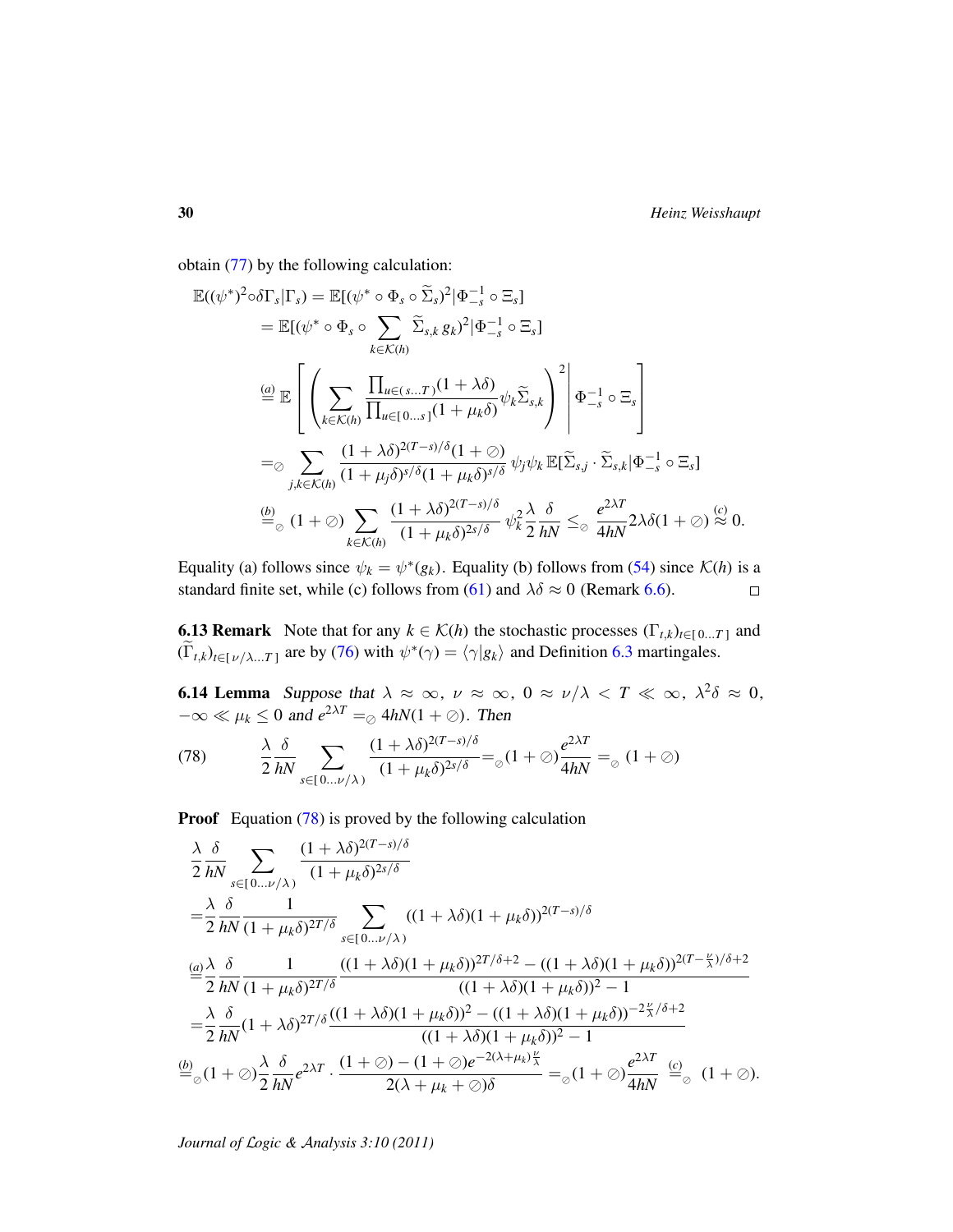Here (*a*) follows from an application of the formula  $\sum_{j=m}^{n} x^{j} = \frac{x^{n+1}-x^{m}}{x-1}$  $\frac{x-1-x^m}{x-1}$  for summing finite geometric series, while (*b*) follows by application of Proposition [C.1](#page-43-2) in the cases  $(\kappa, t) = (\lambda, T)$ ,  $(\kappa, t) = (\lambda, \nu/\lambda)$  and  $(\kappa, t) = (\mu_k, \nu/\lambda)$ . The equality (*c*) finally follows from  $\nu \approx \infty$ ,  $\lambda/(\lambda + \mu_k + \oslash) =_{\odot} (1 + \oslash)$  and [\(61\)](#page-25-7).  $\Box$ 

<span id="page-30-0"></span>**6.15 Lemma** Suppose that the hypotheses of Theorem [6.5](#page-25-0) are fulfilled, that linear operators  $\Phi_{-t}$  are given by Definition [6.2](#page-24-1) and random variables  $\delta\Gamma_t$ ,  $\Gamma_t$  and  $\Gamma_t$  by Definition [6.3.](#page-24-2) Then we obtain for  $t \in [\nu/\lambda \dots T]$ ,  $k \in \mathcal{K}(h)$ ,  $\psi^* \in \mathbb{S}^*(\mathbb{R}^H)$  and  $\psi_k := \psi^*(g_k)$  that:

The random variable  $\Xi_t$  can be decomposed by linearity of  $\Phi_{-t}$  as

<span id="page-30-3"></span>(79) 
$$
\Xi_t = \Phi_{-t}(\Gamma_{\frac{\nu}{\lambda}} + \widetilde{\Gamma}_t) = \left(\Phi_{-t}(\Gamma_{\frac{\nu}{\lambda}}) + \Phi_{-t}(\widetilde{\Gamma}_t)\right)
$$

The variances  $\mathbb{E}[(\psi^*)^2 \circ \widetilde{\Gamma}_{t_0}]$  and  $\mathbb{E}[(\psi^*)^2 \circ \Gamma_{t_0}]$  can be estimated by

<span id="page-30-1"></span>(80) 
$$
(\forall t_0 \in [\nu/\lambda \dots T]) \ (\mathbb{E}[(\psi^*)^2 \circ \widetilde{\Gamma}_{t_0}] \leq_{\oslash} e^{-2\nu} (1+\oslash))
$$

<span id="page-30-5"></span>(81) 
$$
(\forall t_0 \in [\nu/\lambda \dots T]) \ (\mathbb{E}[(\psi^*)^2 \circ \Gamma_{t_0}] =_{\oslash} (1+\oslash))
$$

The distributions of  $\psi^* \circ \Gamma_{\frac{\nu}{\lambda}}$  and  $\psi^* \circ \widetilde{\Gamma}_T$  fulfill

<span id="page-30-4"></span>(82) 
$$
\psi^* \circ \widetilde{\Gamma}_T \sim_{\oslash} N\left(0, e^{-2\nu}(1+\oslash)\right)
$$

<span id="page-30-2"></span>(83) 
$$
\psi^* \circ \Gamma_{\frac{\nu}{\lambda}} \sim_{\oslash} N(0, (1+\oslash))
$$

The maximum of  $\tilde{\Gamma}_{t,k}^2$  is bounded by

<span id="page-30-7"></span>(84) 
$$
\mathbb{P}\left(\max_{t\in[\nu/\lambda...T]}\widetilde{\Gamma}_{t,k}^2 \geq e^{-\nu}\right) \leq e^{\nu}\mathbb{E}[\widetilde{\Gamma}_{T,k}^2] \leq e^{-\nu}(1+\varnothing)
$$

and  $(65)$  holds.

**Proof** Equation [\(79\)](#page-30-3) that describes the system's dynamics with respect to the random variable  $\Gamma_{\frac{\nu}{\lambda}}$  and the stochastic process  $(\Gamma_t)_{t \in [\nu/\lambda...T]}$  follows from [\(73\)](#page-28-5) and [\(58\)](#page-25-11). Next we show that the distribution-properties of  $\Gamma$  and  $\widetilde{\Gamma}$  displayed in [\(82\)](#page-30-4) and [\(83\)](#page-30-2) are consequences of [\(80\)](#page-30-1), [\(81\)](#page-30-5) and Proposition [6.12.](#page-28-2) (We just prove  $(81) \Rightarrow (83)$  $(81) \Rightarrow (83)$ since [\(80\)](#page-30-1) $\Rightarrow$ [\(82\)](#page-30-4) follows completely analogous.) To this end we apply Theorem [A.7](#page-40-0) to the Markov process  $(\Gamma_t)_{t \in [0...\nu/\lambda]}$  introduced in Definition [6.3.](#page-24-2) We notice that  $\delta\Gamma_t = \sum_{\{\theta \mid (t,\theta) \in \mathbb{G}\}}^{\circ} \delta\Gamma_{t,\theta}$  where  $\sum_{n=1}^{\infty}$  denotes disjoint union,<sup>[9](#page-30-6)</sup>  $\delta\Gamma_t$  denotes the increments of  $(\Gamma_t)_{t\in[0,\ldots,\nu/\lambda]}$  introduced in Definition [6.3,](#page-24-2) and  $\mathbb{G}$ ,  $\delta\Gamma_{t,\theta}$  denote the objects introduced

<span id="page-30-6"></span><sup>&</sup>lt;sup>9</sup>We identify functions with their graphs.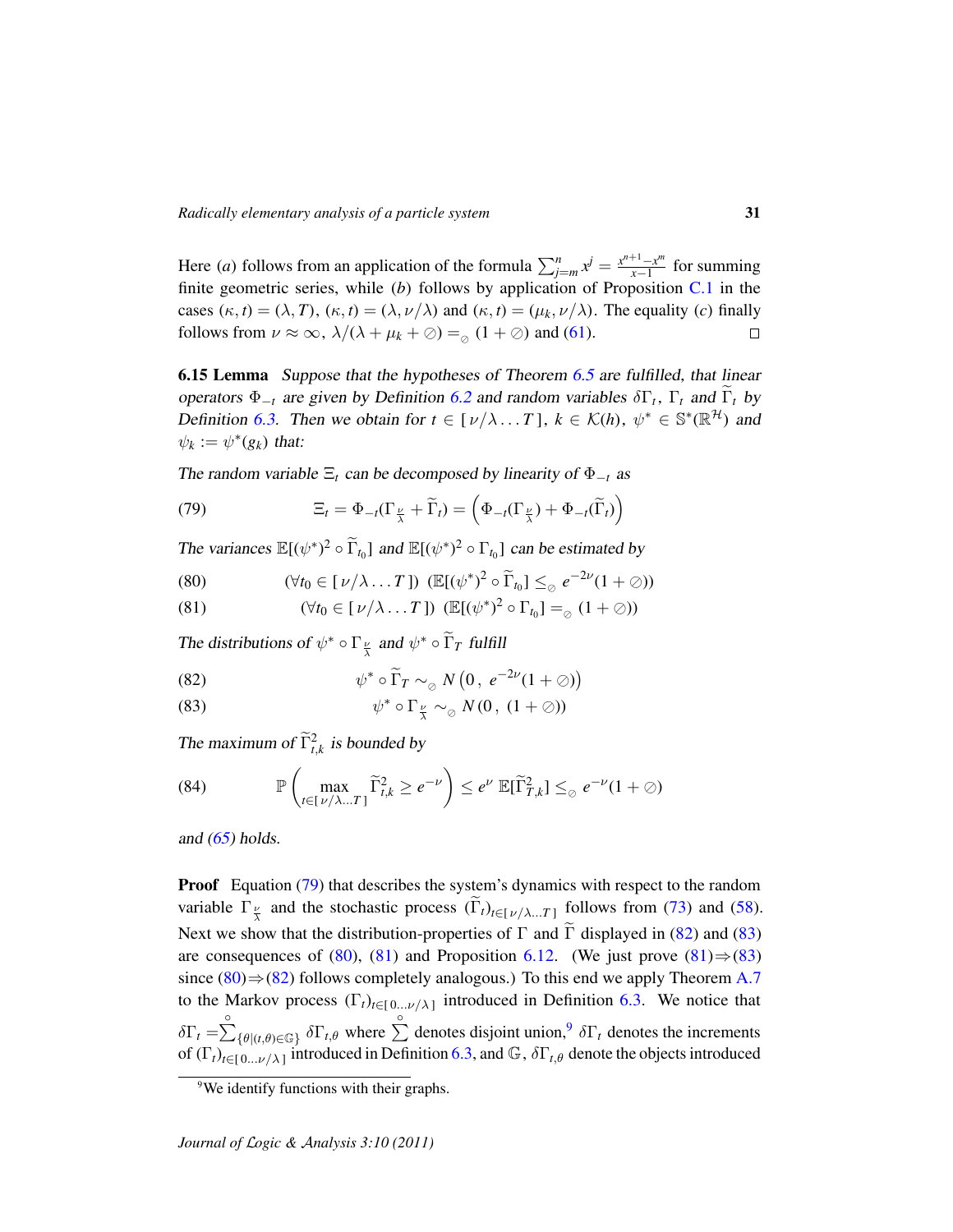in Theorem [A.7.](#page-40-0) Since  $[0 \dots \nu/\lambda)$  is (by [\(20\)](#page-17-5) and since  $\nu \approx \infty$ ) hyperfinite the conclusions of Proposition [6.12](#page-28-2) imply the hypotheses of Theorem [A.7](#page-40-0) with

$$
\sigma_t^2 = \frac{\lambda}{2} \frac{\delta}{hN} \sum_{k \in \mathcal{K}(h)} \frac{(1 + \lambda \delta)^{2(T-s)/\delta}}{(1 + \mu_k \delta)^{2s/\delta}} \psi_k^2.
$$

Theorem [A.7](#page-40-0) therefore applies and—making use of [\(81\)](#page-30-5) with  $t_0 = \nu/\lambda$ —proves [\(83\)](#page-30-2), i.e.,  $(81) \Rightarrow (83)$  $(81) \Rightarrow (83)$  $(81) \Rightarrow (83)$  and  $(80) \Rightarrow (82)$  $(80) \Rightarrow (82)$  $(80) \Rightarrow (82)$  hold.

The equations  $(80)$  and  $(81)$  are simple consequences of  $(76)$  and

<span id="page-31-0"></span>(85) 
$$
\sum_{s \in [0... \nu/\lambda)} \mathbb{E}[(\psi^*)^2 \circ \delta \Gamma_s | \Gamma_s] =_{\oslash} (1 + \oslash)
$$

<span id="page-31-1"></span>(86) 
$$
\sum_{s \in [\nu/\lambda...T)} \mathbb{E}[(\psi^*)^2 \circ \delta \Gamma_s | \Gamma_s] =_{\varnothing} e^{-2\nu} (1 + \varnothing).
$$

We just prove  $(85)$ , since the proof of  $(86)$  is analogous. To prove  $(85)$ , however, it is by [\(77\)](#page-28-1) and  $\sum_{k \in \mathcal{K}(h)} \psi_k^2 = 1$  clearly sufficient to prove

$$
\frac{\lambda}{2} \frac{\delta}{hN} \sum_{s \in [0... \nu/\lambda)} \frac{(1 + \lambda \delta)^{2(T-s)/\delta}}{(1 + \mu_k \delta)^{2s/\delta}} =_{\oslash} (1 + \oslash),
$$

i.e., to apply Lemma [6.14.](#page-29-0) Consequently we established [\(85\)](#page-31-0), [\(86\)](#page-31-1) and thus [\(80\)](#page-30-1), [\(81\)](#page-30-5) and further [\(82\)](#page-30-4), [\(83\)](#page-30-2).

Inequality [\(84\)](#page-30-7) is a consequence of [\(80\)](#page-30-1) with  $\psi^*(\gamma) = \langle \gamma | g_k \rangle$ , Remark [6.13](#page-29-2) and the Doob inequality stated as Proposition [C.3.](#page-44-2)

Thus it remains to prove [\(65\)](#page-26-3). Under the hypothesis  $\Gamma_{T,k} \neq 0$  we calculate:

$$
(87)
$$

<span id="page-31-2"></span>
$$
\max_{t \in [\nu/\lambda...T]} \frac{|\Xi_{t,k} - (\Phi_{-t} \circ \Gamma_T)_k|^2}{|(\Phi_{-t} \circ \Gamma_T)_k|^2} \stackrel{(a)}{=} \max_{t \in [\nu/\lambda...T]} \frac{|(\Phi_{-t}(\Gamma_t))_k - (\Phi_{-t}(\Gamma_T))_k|^2}{|\Phi_{-t}(\Gamma_T)_k|^2}
$$
  

$$
\stackrel{(b)}{=} \max_{t \in [\nu/\lambda...T]} \frac{|\Gamma_{t,k} - \Gamma_{T,k}|^2}{|\Gamma_{T,k}|^2} \stackrel{(c)}{\leq} \max_{t \in [\nu/\lambda...T]} \frac{(|\widetilde{\Gamma}_{t,k}| + |\widetilde{\Gamma}_{T,k}|^2)}{|\Gamma_{T,k}|^2} \leq \max_{t \in [\nu/\lambda...T]} \frac{4\widetilde{\Gamma}_{t,k}^2}{\Gamma_{T,k}^2}
$$

with (a), (b) and (c) consequences of  $(73)$ ,  $(56)$  and  $(58)$ , respectively. We conclude that

$$
\mathbb{P}\left(\max_{t\in[\nu/\lambda...T]} \frac{|\Xi_{t,k} - (\Phi_{-t} \circ \Gamma_T)_k|^2}{|(\Phi_{-t} \circ \Gamma_T)_k|^2} \ge \frac{4e^{-\nu}}{\Gamma_{T,k}^2} \land \Gamma_{T,k} \neq 0\right)
$$

$$
\stackrel{(a)}{\leq} \mathbb{P}\left(\max_{t\in[\nu/\lambda...T]} 4\widetilde{\Gamma}_{t,k}^2 \ge 4e^{-\nu}\right) \stackrel{(b)}{\leq_\varnothing} e^{-\nu}(1+\varnothing)
$$

with (a) a consequence of  $(87)$  and (b) a consequence of  $(84)$ , i.e., we conclude that  $(65)$ holds.  $\Box$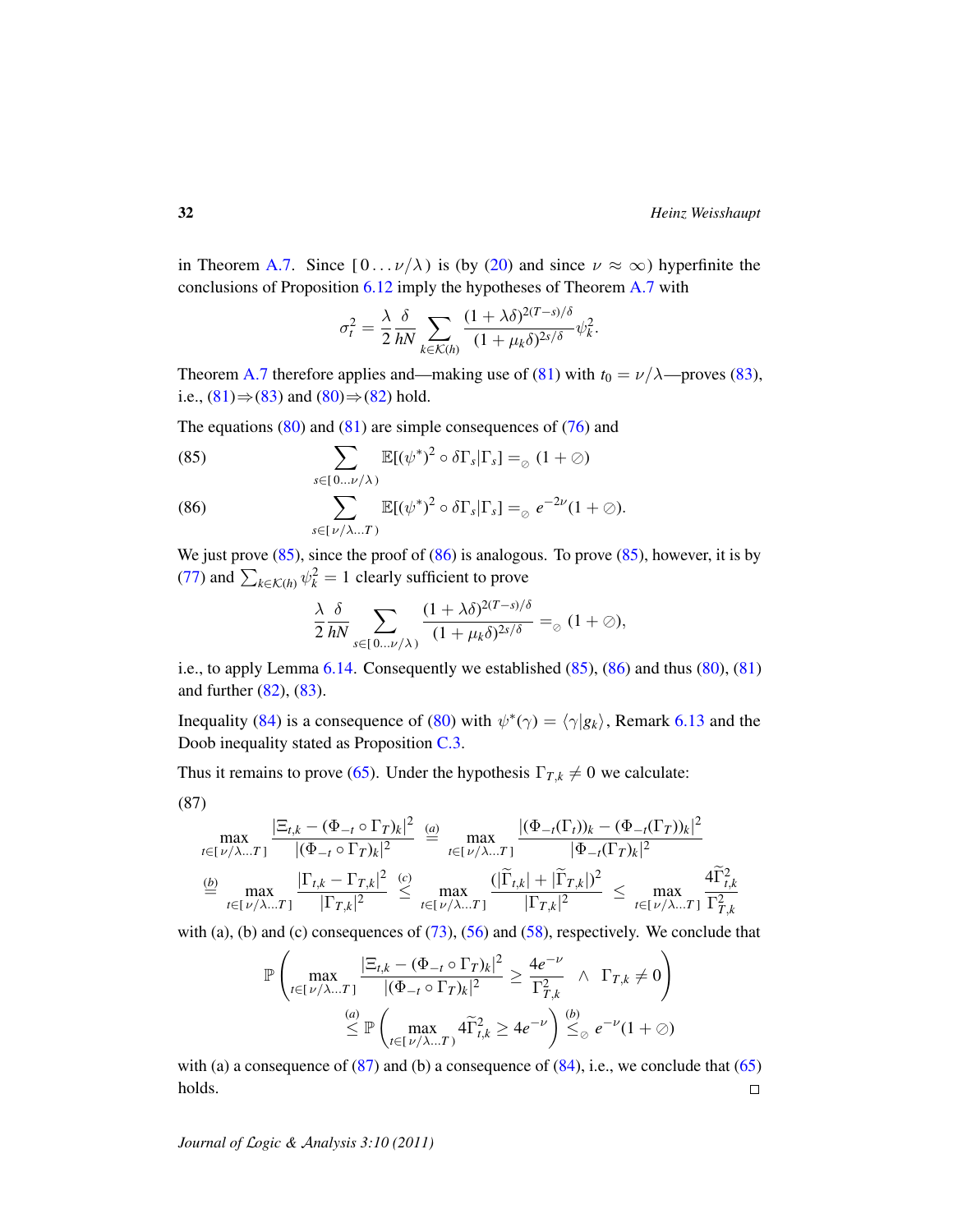*Radically elementary analysis of a particle system* 33

**Proof of Theorem [6.5](#page-25-0)** From  $(83)$  and  $(82)$  we obtain

<span id="page-32-1"></span>(88) 
$$
\forall \psi^* \in \mathbb{S}^*(\mathbb{R}^{\mathcal{H}}) \quad \psi^* \circ \Gamma_T = \psi^* \circ \Gamma_{\nu/\lambda} + \psi^* \circ \widetilde{\Gamma}_T \sim_{\oslash} N(0, (1+\oslash)).
$$

From [\(88\)](#page-32-1) we obtain by Definition [4.22](#page-16-0) that  $\Gamma_T \sim_{\varnothing} N(0, id_{\mathcal{K}(h)})$ , i.e., [\(63\)](#page-25-9) has been proved. Since  $(65)$  has already been proved (Lemma  $6.15$ ) it remains to show  $(66)$ . This is done by calculating for  $t_0 \in [\nu/\lambda \dots T]$ 

$$
\mathbb{P}\left(\max_{t\in[0...t_0]}\Xi_{t,k}^2 \geq e^{-\lambda(T-t_0)}\right) \stackrel{(a)}{=} \mathbb{P}\left(\max_{t\in[0...t_0]}(\Phi_{-t}\circ\Gamma_t)_k^2 \geq e^{-\lambda(T-t_0)}\right)
$$
\n
$$
\stackrel{(b)}{\leq_\emptyset} \mathbb{P}\left(\max_{t\in[0...t_0]}\Gamma_{t,k}^2 \geq_\emptyset e^{\lambda(T-t_0)}e^{-2\mu_k t_0}(1+\emptyset)\right)
$$
\n
$$
\stackrel{(c)}{\leq_\emptyset} \mathbb{P}\left(\max_{t\in[0...t_0]}\Gamma_{t,k}^2 \geq_\emptyset e^{\lambda(T-t_0)}(1+\emptyset)\right) \stackrel{(d)}{\leq_\emptyset} e^{-\lambda(T-t_0)}(1+\emptyset)^{-1}\mathbb{E}[\Gamma_{t_0,k}^2]
$$
\n
$$
\stackrel{(e)}{\leq_\emptyset} e^{-\lambda(T-t_0)}(1+\emptyset)
$$

with (a) a consequence of  $(73)$ , (b) a consequence of  $(59)$ , (c) a consequence of the fact that  $\mu_k \leq 0$  (Remark [4.13\)](#page-14-0), (d) a consequence of Remark [6.13](#page-29-2) and Proposition [C.3,](#page-44-2) and (e) a consequence of [\(81\)](#page-30-5).  $\Box$ 

## <span id="page-32-0"></span>7 Reformulation as a standard limit theorem

7.1 Remark In this section we formulate a limit result (Theorem [7.9\)](#page-34-0). This limit theorem is still formulated within the realm of finite probability spaces. Its corollary [7.11](#page-35-0) makes however use of random variables that are *N*(0, *id*) distributed in the usual ZFC based sense (not in our IST based approximate sense). Such random variables can not be defined on a finite or countable probability space. For general measure theoretic probability theory adequate for dealing with random variables on uncountable spaces we refer the reader to Dudley [\[9\]](#page-45-14).

7.2 Remark We reformulate parts of Theorem [6.5](#page-25-0) as a limit theorem in standard mathematical terms. To do this we have to consider sequences of interacting particle systems instead of a single system. We therefore replace the mathematical objects  $N, \lambda$ ,  $\delta$ , Ω, [0... *T*], X, Ξ, Σ Γ, Γ and Φ introduced in the sections [5](#page-17-0) and [6](#page-24-0) by sequences  $(\mathcal{N}^{\beta})_{\beta \in \mathbb{N}}, (\mathcal{X}^{\beta})_{\beta \in \mathbb{N}}, (\delta^{\beta})_{\beta \in \mathbb{N}}, (\Omega^{\beta})_{\beta \in \mathbb{N}}, ((10\dots T^{\beta}))_{\beta \in \mathbb{N}}, (\mathbb{X}^{\beta})_{\beta \in \mathbb{N}}, (\Xi^{\beta})_{\beta \in \mathbb{N}}, (\widetilde{\Sigma}^{\beta})_{\beta \in \mathbb{N}},$  $(\Gamma^{\beta})_{\beta \in \mathbb{N}}, (\widetilde{\Gamma}^{\beta})_{\beta \in \mathbb{N}}$  and  $(\Phi^{\beta})_{\beta \in \mathbb{N}}$ . Note that  $([0 \dots T^{\beta}])_{\beta \in \mathbb{N}}$  denotes a sequence of finite sets, whose terms are not necessarily near intervals, i.e.,  $[0 \dots T^{\beta}]$  denotes in this section a finite set that is not necessarily a near interval.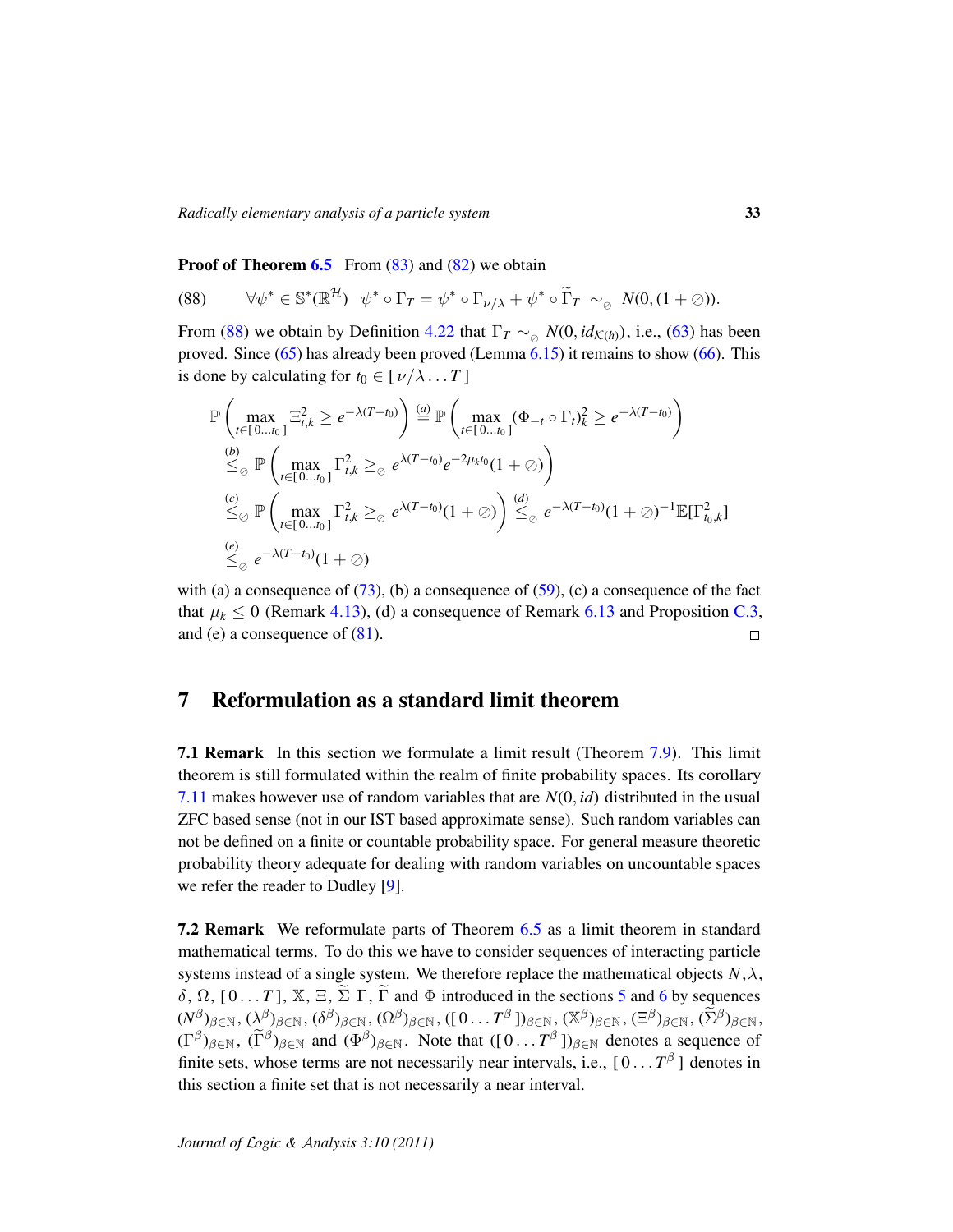<span id="page-33-0"></span>**7.3 Hypothesis** Let  $(N^{\beta})_{\beta \in \mathbb{N}} \in \mathbb{N}^{\mathbb{N}}$ ,  $(\lambda^{\beta})_{\beta \in \mathbb{N}} \in (0, \infty)^{\mathbb{N}}$  be sequences such that  $\lim_{\beta \in \mathbb{N}} N^{\beta} = \infty$ ,  $\lim_{\beta \in \mathbb{N}} \lambda^{\beta} = \infty$ . Let  $([0 \dots T^{\beta}])_{\beta \in \mathbb{N}}$  be a sequence of equally spaced finite sets [  $0\ldots T^\beta$  ] with spacings  $\delta^\beta$  such that  $\{0,T^\beta\}\subseteq$  [  $0\ldots T^\beta$  ]  $\subset [0,T^\beta]$ and  $\limsup_{\beta \in \mathbb{N}} T^{\beta} \in [0, \infty)$ . Let  $h \in \{\frac{1}{n} \mid n \in \mathbb{N}\}\$  be independent of  $\beta$  and suppose

(89) 
$$
\lim_{\beta \to \infty} \delta^{\beta} \lambda^{\beta} h N^{\beta} = 0, \quad \lim_{\beta \to \infty} (\lambda^{\beta})^2 \delta^{\beta} = 0 \quad \text{and} \quad \lim_{\beta \to \infty} \frac{e^{2\lambda^{\beta} T^{\beta}}}{4h N^{\beta}} = 1.
$$

<span id="page-33-3"></span>**7.4 Hypothesis** Let  $(N^{\beta})_{\beta \in \mathbb{N}}$ ,  $(\lambda^{\beta})_{\beta \in \mathbb{N}}$ ,  $(\Xi^{\beta})_{\beta \in \mathbb{N}}$  etc. be sequences, such that for any  $\beta \in \mathbb{N}$  Hypothesis [5.3](#page-17-1) holds with *N*,  $\lambda$ ,  $\Xi$  etc. replaced by  $N^{\beta}$ ,  $\lambda^{\beta}$ ,  $\Xi^{\beta}$  etc. (with  $\mathbb{X}^{\beta}$ ,  $H$ ,  $K(h)$  provided in analogy with Hypothesis [5.1\)](#page-17-2).

**7.5 Definition** Define a sequence  $(\Phi_{-}^{\beta})_{\beta \in \mathbb{N}}$  of parametric families  $\Phi_{-}^{\beta} = (\Phi_{-}^{\beta})$  $\binom{p}{-t}$ *t*∈[0...*T*<sup>β</sup>] of linear operators  $\Phi_{-}^{\beta}$  $\frac{\beta}{\alpha-t}$ : ℝ<sup>Hβ</sup> → ℝ<sup>Hβ</sup> by:

$$
(90) \t\t g_k \mapsto \Phi_{-t}^{\beta}(g_k) := \frac{\prod_{u \in [0...t)^{\beta}} (1 + \mu_k \delta u) g_k}{\prod_{u \in [t...T^{\beta}} (1 + \lambda^{\beta} \delta u)}
$$

 $\text{with } [0 \dots t)^{\beta} := \{ u \in [0 \dots T^{\beta}) \mid u < t \}, [t \dots T^{\beta}) := \{ u \in [0 \dots T^{\beta}) \mid t \leq t \}$  $u < T^{\beta}$ ,  $(g_k)_{k \in \mathcal{K}(h)^\beta}$  the eigenbasis of the discrete Laplace operator  $\Delta_h$  introduced in Definition [4.7](#page-13-2) and  $\mu_k$  the respective eigenvalue of  $\Delta_h$  that corresponds to  $g_k$ .

**7.6 Definition** Define the sequence  $(\Gamma)^{\beta}_{T}$  $({}^{\beta}_{T^{\beta}})_{\beta\in\mathbb{N}}$  of random variables Γ<sup>β</sup>  $T^{\beta}$  in analogy with the definitions given in the sections [5](#page-17-0) and [6](#page-24-0) starting with  $\Xi^{\beta}$  instead of  $\Xi$  and replacing objects like  $\Sigma$ ,  $\Phi$  etc. in the consecutive Definitions [5.6,](#page-19-1) [5.12,](#page-21-4) [5.16](#page-23-5) and [6.3](#page-24-2) by consecutively defined objects  $\tilde{\Sigma}^{\beta}$ ,  $\Phi^{\beta}$  etc.

<span id="page-33-1"></span>**7.7 Hypothesis** Let  $(N^{\beta})_{\beta \in \mathbb{N}} \in \mathbb{N}^{\mathbb{N}}$  and  $(\lambda^{\beta})_{\beta \in \mathbb{N}} \in (0, \infty)^{\mathbb{N}}$  be sequences such that for all  $\beta \in \overline{\mathbb{N}}$  we have  $N^{\beta} \in \overline{\mathbb{N}}$ ,  $\lambda^{\beta} \approx \infty$ . Suppose that  $([0 \dots T^{\beta}])_{\beta \in \mathbb{N}}$  is a sequence of equally spaced finite sets  $[0...T^{\beta}]$  with spacings  $\delta^{\beta}$  such that  $\forall \beta \in \overline{\mathbb{N}}$  the set  $[0...T^{\beta}]$  is a near interval and  $0 < T^{\beta} \ll \infty$ . Let  $h \in \{\frac{1}{n} \mid n \in \mathbb{N}\}\$  be independent of  $\beta$  and suppose that:

(91) 
$$
(\forall \beta \in \overline{\mathbb{N}}) \left( \delta^{\beta} \lambda^{\beta} h N^{\beta} \approx 0, (\lambda^{\beta})^2 \delta^{\beta} \approx 0 \text{ and } e^{2\lambda^{\beta} T^{\beta}} =_{\oslash} 4h N^{\beta} (1 + \oslash) \right)
$$

<span id="page-33-2"></span>**7.8 Proposition** For standard sequences  $(N^{\beta})_{\beta \in \mathbb{N}}$ ,  $(\lambda^{\beta})_{\beta \in \mathbb{N}}$ ,  $(\delta^{\beta})_{\beta \in \mathbb{N}}$ ,  $([0 \dots T^{\beta}])_{\beta \in \mathbb{N}}$ and for standard *h*, the Hypotheses [7.3](#page-33-0) and [7.7](#page-33-1) are equivalent.

**Proof** Proposition [7.8](#page-33-2) is a consequence of transfer (using that  $[0 \dots T^{\beta}] \subset [0, T^{\beta}] \Leftrightarrow$  $T^{\beta} \neq 0$ ).  $\Box$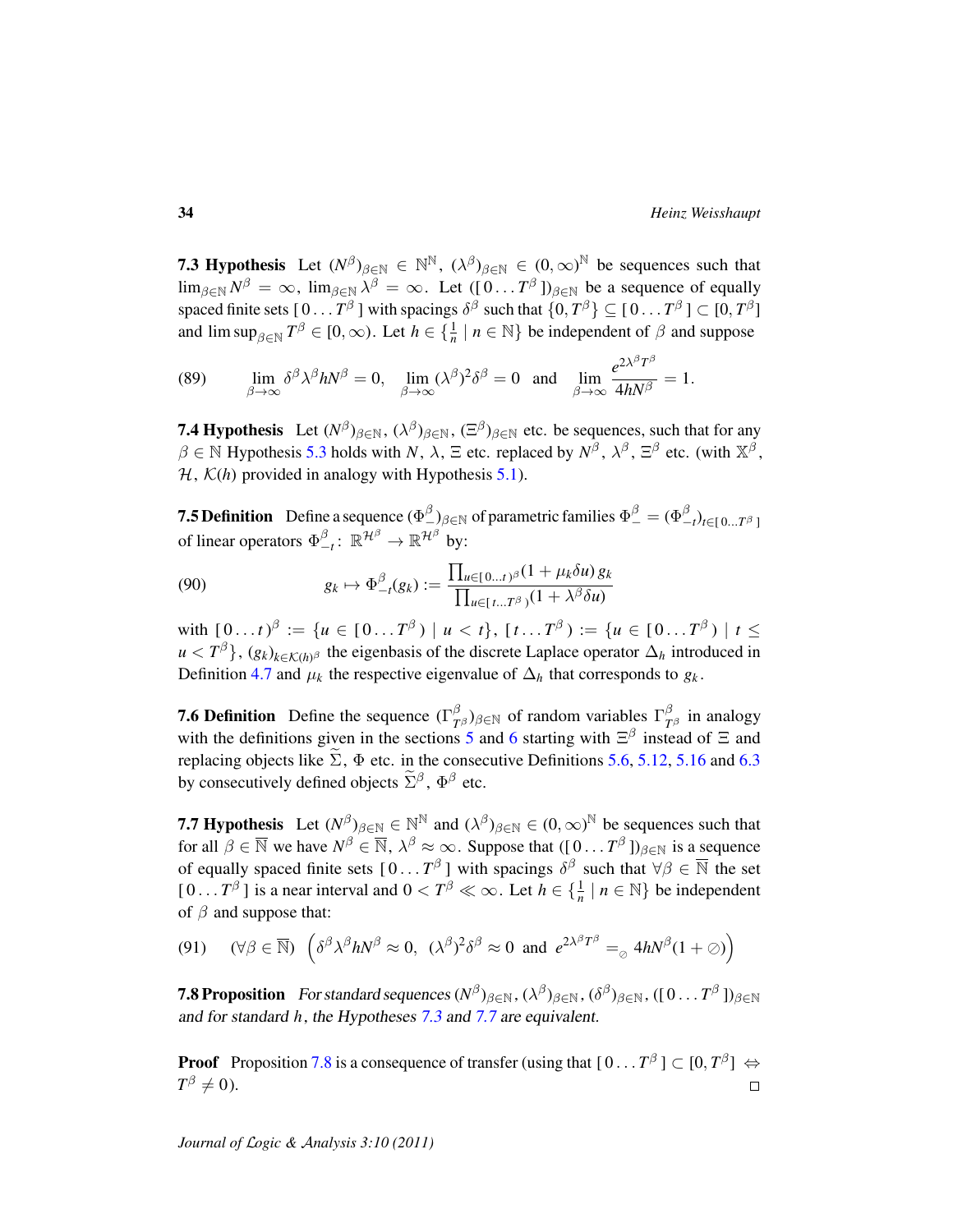### <span id="page-34-0"></span>7.9 Theorem Suppose that the Hypotheses [7.3](#page-33-0) and [7.4](#page-33-3) are fulfilled. Then

$$
(92)
$$

<span id="page-34-5"></span>
$$
\forall f \in \mathcal{C}_b(\mathbb{R}) \quad \forall \psi^* \in \mathbb{S}^*(\mathbb{R}^{\mathcal{K}(h)}) \quad \lim_{\beta \to \infty} \mathbb{E}[f \circ \psi^*(\Gamma_{T^{\beta}}^{\beta})] = \int_{y \in \mathbb{R}} f(y) \frac{\exp(-y^2/2)}{\sqrt{2\pi}} dy.
$$

For any sequence  $(\nu^{\beta})_{\beta \in \mathbb{N}} \in (0, \infty)^{\mathbb{N}}$  with

<span id="page-34-2"></span>(93) 
$$
\lim_{\beta \to \infty} \nu^{\beta} = \infty, \lim_{\beta \to \infty} \nu^{\beta} / \lambda^{\beta} = 0, \quad \nu^{\beta} / \lambda^{\beta} \in (0 \dots T^{\beta})
$$
  
and 
$$
T^{\beta} - \nu^{\beta} / \lambda^{\beta} \in (\nu^{\beta} / \lambda^{\beta} \dots T^{\beta})
$$

we obtain

<span id="page-34-3"></span>(94)  
\n
$$
\forall \varepsilon > 0 \exists b \in \mathbb{N} \ \forall \beta > b \ \forall k \in \mathcal{K}(h)
$$
\n
$$
\mathbb{P}\left(\max_{t \in [\nu^{\beta}/\lambda^{\beta}...T^{\beta}]} \frac{|\Xi_{t,k}^{\beta} - (\Phi_{-t}^{\beta} \circ \Gamma_{T^{\beta}}^{\beta})_k|^2}{|(\Phi_{-t}^{\beta} \circ \Gamma_{T^{\beta}}^{\beta})_k|^2} \geq \frac{4e^{-\nu^{\beta}}}{|\Gamma_{T^{\beta},k}^{\beta}|^2} \ \wedge \ \Gamma_{T^{\beta},k}^{\beta} \neq 0\right) \leq e^{-\nu^{\beta}}(1+\varepsilon)
$$
\nand 
$$
\forall t_0^{\beta} \in [\nu^{\beta}/\lambda^{\beta}...T^{\beta} - \nu^{\beta}/\lambda^{\beta}]
$$
\n(95)\n
$$
\mathbb{P}\left(\max_{t \in [0...t_0^{\beta}]} (\Xi_{t,k}^{\beta})^2 \geq e^{-\lambda^{\beta}(T^{\beta} - t_0^{\beta})}) \leq e^{-\lambda^{\beta}(T^{\beta} - t_0^{\beta})}(1+\varepsilon).
$$

<span id="page-34-4"></span>**Proof** The theorem is a statement of ZFC. By an application of transfer we suppose without loss of generality that all objects named in the theorem (including *h*) are standard. Thus, by Proposition [7.8,](#page-33-2) Hypotheses [7.3](#page-33-0) implies that Hypothesis [7.7](#page-33-1) holds.

The Hypotheses [7.4](#page-33-3) and [7.7](#page-33-1) imply together with standardness of *h* that for any  $\beta \in \overline{\mathbb{N}}$ the hypotheses of Theorem [6.5](#page-25-0) are fulfilled with *N*,  $\lambda$ ,  $\delta$  and  $[0 \dots T]$  replaced by  $N^{\beta}$ ,  $\lambda^{\beta}$ ,  $\delta^{\beta}$  and  $[0 \dots T^{\beta}]$ , respectively. Thus also the conclusions of Theorem [6.5](#page-25-0) are fulfilled with the respective replacements, i.e.,

<span id="page-34-6"></span>(96) 
$$
\forall \beta \in \overline{\mathbb{N}} \quad \Gamma^{\beta}_{T^{\beta}} \sim_{\oslash} N(0, id_{\mathcal{K}(h)})
$$

and for any sequence  $(\nu^{\beta})_{\beta \in \mathbb{N}} \in (0, \infty)^{\mathbb{N}}$  such that

<span id="page-34-1"></span>(97)  
\n
$$
(\forall \beta \in \overline{\mathbb{N}})
$$
  
\n $\nu^{\beta} \in \overline{\mathbb{N}}, \quad \nu^{\beta}/\lambda^{\beta} \approx 0, \quad \nu^{\beta}/\lambda^{\beta} \in (0...T^{\beta}) \text{ and } T^{\beta} - \nu^{\beta}/\lambda^{\beta} \in (\nu^{\beta}/\lambda^{\beta}...T^{\beta})$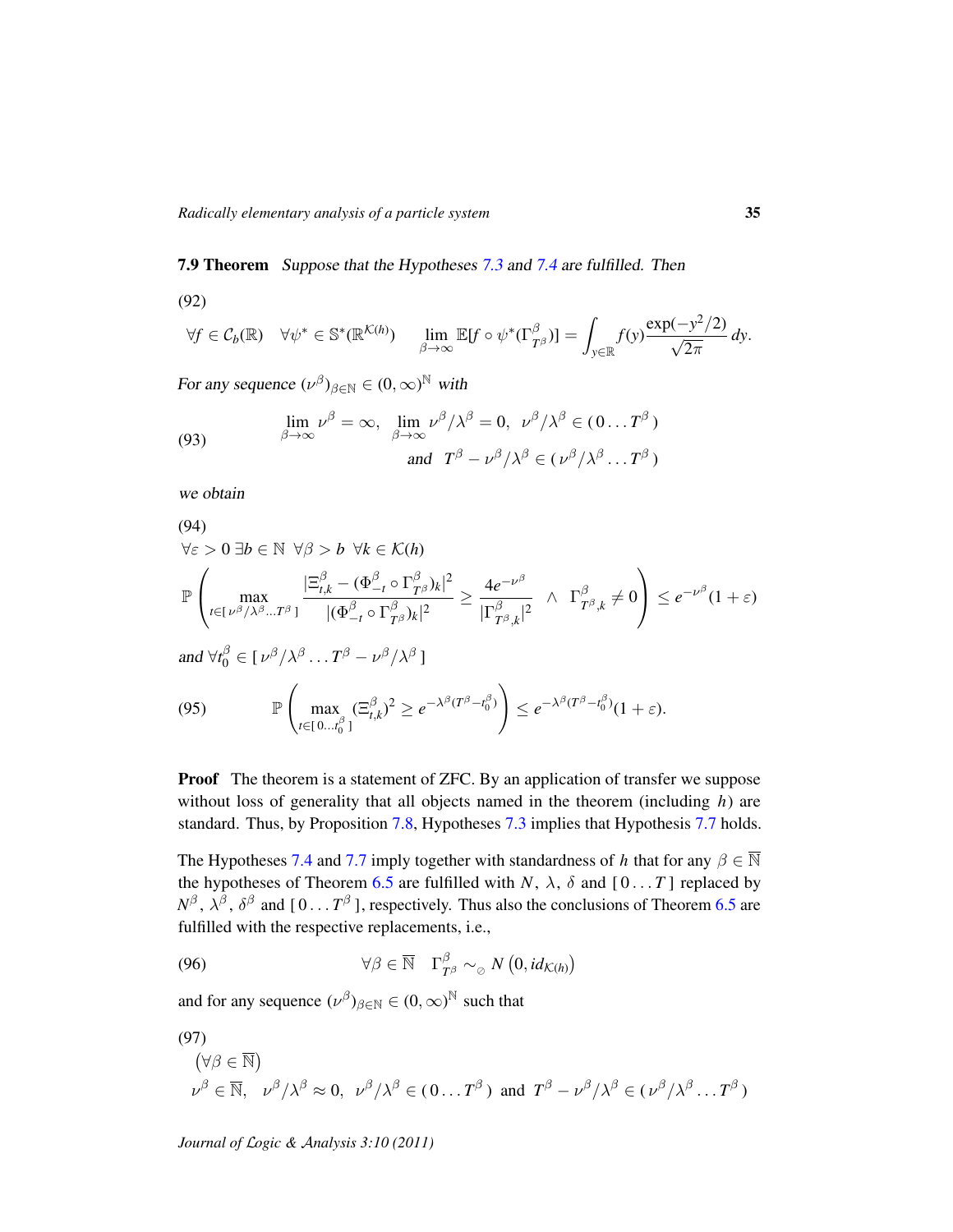36 *Heinz Weisshaupt*

we have

(98)

<span id="page-35-1"></span>
$$
(\forall \beta \in \overline{\mathbb{N}}) \quad \mathbb{P}\left(\max_{t \in [\nu^{\beta}/\lambda^{\beta}...T^{\beta}]} \frac{|\Xi^{\beta}_{t,k} - (\Phi^{\beta}_{-t} \circ \Gamma^{\beta}_{T^{\beta}})_{k}|^{2}}{|(\Phi^{\beta}_{-t} \circ \Gamma^{\beta}_{T^{\beta}})_{k}|^{2}} \geq \frac{4e^{-\nu^{\beta}}}{|\Gamma^{\beta}_{T^{\beta},k}|^{2}} \wedge \Gamma^{\beta}_{T^{\beta},k} \neq 0\right) \leq_{\oslash} e^{-\nu^{\beta}}(1+\oslash),
$$

i.e., [\(97\)](#page-34-1) implies [\(98\)](#page-35-1). Since [\(93\)](#page-34-2) implies [\(97\)](#page-34-1)—by standardness of the involved sequences—and  $(98)$  implies (by the permanence principle)  $(94)$ , the formula  $(94)$  has been derived. The proof of [\(95\)](#page-34-4) is similar to the proof of [\(94\)](#page-34-3) and thus omitted. It remains to prove  $(92)$ . Formula  $(96)$  is by Remark [4.24](#page-16-3) equivalent with

<span id="page-35-3"></span>(99)  
\n
$$
(\forall \beta \in \overline{\mathbb{N}}) \ (\forall^{\text{sf}} \in C_b(\mathbb{R})) \ (\forall \psi^* \in \mathbb{S}^*(\mathbb{R}^{\mathcal{K}(h)}))
$$
\n
$$
\left(\mathbb{E}[f \circ \psi^*(\Gamma_{T^\beta}^\beta)] \approx \int_{y \in \mathbb{R}} f(y) \frac{\exp(-y^2/2)}{\sqrt{2\pi}} dy\right)
$$

which further implies by Definition [4.2,](#page-12-3) Remark [4.3](#page-12-0) and standardness of the sequence  $(\Gamma^{\beta}_{\tau}% )^{2}=(\Gamma^{\beta}_{\tau}% )^{2}+(\Gamma^{\beta}_{\tau}% )^{2}+(\Gamma^{\beta}_{\tau}% )^{2})$  $_{T^{\beta}}^{\rho})_{\beta\in\mathbb{N}}$  that:

<span id="page-35-2"></span>(100)  
\n
$$
(\forall^{st} f \in C_b(\mathbb{R})) (\forall^{st} \psi^* \in \mathbb{S}^*(\mathbb{R}^{\mathcal{K}(h)}))
$$
\n
$$
\left(\lim_{\beta \to \infty} \mathbb{E}[f \circ \psi^*(\Gamma_{T^\beta}^\beta)] = \int_{y \in \mathbb{R}} f(y) \frac{\exp(-y^2/2)}{\sqrt{2\pi}} dy\right)
$$

By transfer and the fact that the sequence  $(\Gamma)^{\beta}_{\tau}$  $(T^{\beta})_{\beta \in \mathbb{N}}$  is standard the formulas [\(100\)](#page-35-2) and [\(92\)](#page-34-5) are equivalent and consequently [\(92\)](#page-34-5) has been proved.  $\Box$ 

7.10 Remark The meaning of the phrase 'converges in distribution' used in Corollary [7.11](#page-35-0) is introduced in Definition [B.2.](#page-42-2)

<span id="page-35-0"></span>**7.11 Corollary** Under the hypotheses of Theorem [7.9](#page-34-0) the sequence  $(\Gamma^{\beta}_{T\beta})_{\beta \in \mathbb{N}}$  of *T* random variables  $\Gamma^{\beta}_{\tau}$ *T* <sup>β</sup> converges in distribution to an *N*(0, *id*) distributed random variable  $\Gamma^{\infty}$  on  $\mathbb{R}^{\mathcal{K}(\bar{h})}$ .

**Proof** Corollary [7.11](#page-35-0) follows by application of Proposition [B.4](#page-42-0) to [\(92\)](#page-34-5). It can also be derived by application of [B.6](#page-42-1) and transfer to the sequence  $(\Gamma_{T^{\beta}})_{\beta \in \mathbb{N}}$ , since for  $\beta \in \overline{\mathbb{N}}$ we have by [\(99\)](#page-35-3) that  $\Gamma_{T^{\beta}} \sim_{\mathcal{O}} N(0, id_{\mathcal{K}(h)})$ .  $\Box$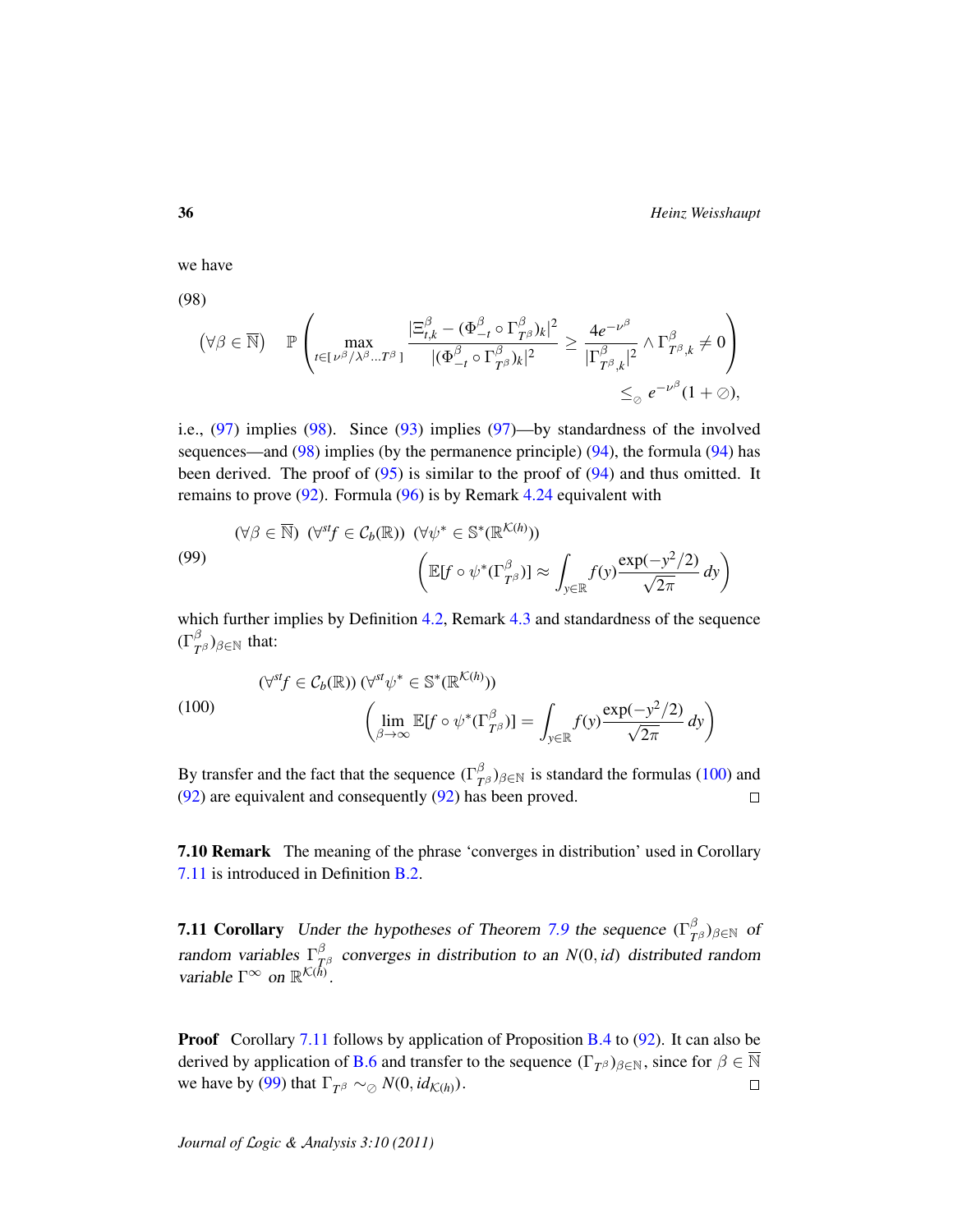### <span id="page-36-0"></span>A An internal central limit theorem

<span id="page-36-6"></span>**A.1 Proposition** (Compare with [\[28,](#page-46-0) Proposition 3.4]) Let  $\sigma \in (0,\infty)$  be limited. A random variable  $Y: \Omega \to \mathbb{R}$  is approximately  $N(0, \sigma^2)$  distributed if and only if:

<span id="page-36-1"></span>(101) 
$$
(\forall^{st} g \in C_b^{\infty}(\mathbb{R})) \left( \mathbb{E}[g \circ Y] \approx \int_{y \in \mathbb{R}} g(y) \frac{\exp(-y^2/(2\sigma^2))}{\sqrt{2\pi}\sigma} dy \right)
$$

**Proof** Since  $C_b^{\infty}(\mathbb{R}) \subseteq C_b(\mathbb{R})$  it is by Definition [4.18](#page-16-1) clear that for an approximately  $N(0, \sigma^2)$  distributed random variable *Y* formula [\(101\)](#page-36-1) holds. To prove the proposition it thus remains to show the converse, i.e., to prove that [\(101\)](#page-36-1) implies [\(15\)](#page-16-4). Let  $f \in C_b(\mathbb{R})$ be an arbitrary standard function and let  $\varepsilon \in (0, \infty)$  be standard but otherwise arbitrarily chosen. Then there exists a standard  $n \in \mathbb{N}$  such that

<span id="page-36-2"></span>(102) 
$$
\int_{y \in \mathbb{R} \setminus [-n+1,n-1]} \frac{\exp(-y^2/(2\sigma^2))}{\sqrt{2\pi}\sigma} dy < \frac{\varepsilon}{6\|f\|}.
$$

Let  $\chi: \mathbb{R} \to [0, 1]$  be a standard  $\mathcal{C}_b^{\infty}(\mathbb{R})$ -functions with  $\chi(y) = 0$  for  $y \in [-n+1, n-1]$ and  $\chi(y) = 1$  for  $y \in \mathbb{R} \setminus [-n, n]$  with  $n \in \mathbb{N}$  arbitrary. We obtain from [\(101\)](#page-36-1) applied with  $g = \chi$  and [\(102\)](#page-36-2) that  $\mathbb{E}(\chi \circ Y) \leq_{\emptyset} \frac{\varepsilon}{6||f||} + \emptyset$  and thus further that

<span id="page-36-3"></span>(103) 
$$
\mathbb{P}(Y \notin [-n, n]) \leq_{\oslash} \frac{\varepsilon}{6||f||} + \oslash.
$$

Application of the theorem of Stone Weierstrass (see Willard [\[29,](#page-46-2) Theorem 44.6] or Segal and Kunze [\[26,](#page-46-3) Theorem 5.1]) and transfer shows the existence of a standard function  $g \in C_b^{\infty}(\mathbb{R})$  such that

<span id="page-36-4"></span>(104) 
$$
\sup_{y\in[-n,n]}|f(y)-g(y)|\leq \frac{\varepsilon}{12n} \text{ and } \|g\|_{\infty}\leq \|f\|_{\infty}.
$$

From  $(101)$ ,  $(102)$ ,  $(103)$  and  $(104)$  we obtain that

<span id="page-36-5"></span>(105) 
$$
\left| \mathbb{E}[f \circ Y] - \int_{y \in \mathbb{R}} f(y) \frac{\exp(-y^2/(2\sigma^2))}{\sqrt{2\pi}\sigma} dy \right| \leq_{\oslash} \varepsilon + \oslash.
$$

Since  $f \in \mathcal{C}_b(\mathbb{R})$  and  $\varepsilon > 0$  are standard but otherwise arbitrarily chosen we conclude [\(15\)](#page-16-4) from [\(105\)](#page-36-5).  $\Box$ 

**A.2 Definition** Given a function  $v: \mathbb{R} \to \mathbb{R}$  we write  $v''(x)$  to denote the second order derivative of *v* at *x*. In doing so we implicitly assume that this derivative exists. In the case that *v* depends additionally on further parameters we use  $\frac{\partial^2}{\partial x^2}$  $\frac{\partial^2}{\partial x^2}$ *v* to denote the second order derivative of *v* with respect to *x*. Given  $u: [0, S] \times \mathbb{R} \to \mathbb{R}$  we write  $u_s(.)$  to denote the function  $u_s: \mathbb{R} \to \mathbb{R}$  given by  $u_s(x) := u(s, x)$ . We further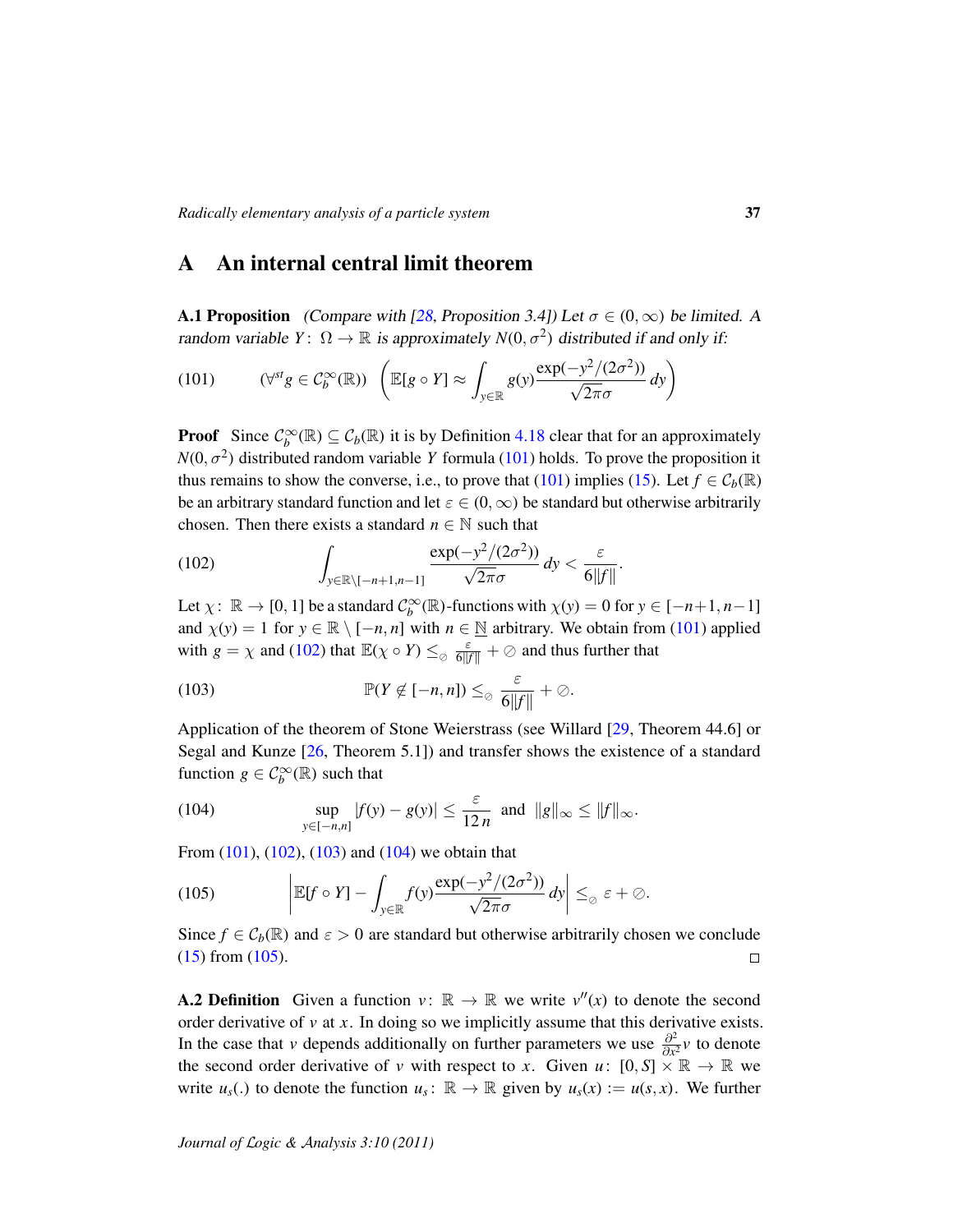write  $\dot{u}_s(.)$  to denote the pointwise derivative of the function  $s \mapsto u_s(.)$ , i.e., we let  $\dot{u}_s(x) := \lim_{r \to 0} \frac{u_{s+r}(x) - u_s(x)}{r}$  $\frac{y - u_s(x)}{r}$ . By displaying  $\dot{u}_s$  we implicitly assume that the pointwise derivative exists.

<span id="page-37-2"></span>**A.3 Proposition** Let  $f \in C_b^2(\mathbb{R})$ . Suppose that  $f''$  is uniformly S-continuous and limited (which is especially the case for standard *f* with uniformly continuous second derivative  $f''$ ). Let  $S \in (0, \infty)$ . A solution  $u: [0, S] \times \mathbb{R} \to \mathbb{R}$  of

<span id="page-37-1"></span>(106) 
$$
\dot{u}_s(x) + \frac{u''_s(x)}{2} = 0 \text{ with } u_s(x) = f(x)
$$

exists and is for  $s \in [0, S)$  given by (107)

<span id="page-37-0"></span>
$$
u_s(x) = [f \star \phi](x) := \int f(y) \phi_s(x-y) \, dy \text{ with } \phi_s(z) := \frac{1}{\sqrt{2\pi(S-s)}} \exp\left(-\frac{z^2}{2(S-s)}\right).
$$

Further  $u''_s = f'' \star \phi_s$  and the functions  $(s, x) \mapsto u''_s(x)$  and  $(s, x) \mapsto u_s(x)$  are uniformly S-continuous and limited on  $[0, S] \times \mathbb{R}$ .

**Proof** That  $(107)$  is a solution of  $(106)$  is well known and easily calculated. That  $u''_s = (f \star \phi_s)' = f'' \star \phi_s$  is an easily calculated special case of a well known result in the theory of generalized functions (see Rudin  $[22,$  Theorem 6.30]). Since  $f''$  is uniformly S-continuous and limited the assertion concerning  $(s, x) \mapsto u''_s(x)$  is obtained from  $u''_s = f'' \star \phi_s$  and the special form of the convolution kernels  $\phi_s$ . (Note that the weak limit  $\lim_{s\to S}\phi_s$  is the Dirac measure at 0 and that  $\lim_{s\to t}\phi_s(z) = \phi_t(z)$  for  $t < S$ .) The assertion concerning  $(s, x) \mapsto u_s(x)$  then follows from [\(106\)](#page-37-1).  $\Box$ 

<span id="page-37-6"></span>**A.4 Lemma** Let  $f \in C_b^2(\mathbb{R})$  be standard with uniformly continuous second derivative. Let  $S \in \mathbb{R}$  be limited. Let  $\Theta$  be an abelian group and let  $\psi^* \colon \Theta \to \mathbb{R}$  be a group homomorphism, i.e., let  $\psi^*(\theta + \vartheta) = \psi^*(\theta) + \psi^*(\vartheta)$ . Let  $(W_s: \Omega \to \Theta)_{s \in [0...S]}$  be a finite Markov chain. Let  $\mathbb{W} := \{(s, \theta) \mid \mathbb{P}(W_s = \theta) > 0\}$ . For  $(s, \theta) \in \mathbb{W}$  let

$$
\delta W_{s,\theta}:=(W_{s+\delta s}-\theta)|_{W_s=\theta}
$$

and suppose that for  $(s, \theta) \in \mathbb{W}$ 

<span id="page-37-3"></span> $(108)$   $\psi^*(\delta W_{s,\theta}) \approx 0$ ,  $\mathbb{E}[\psi^*(\delta W_{s,\theta})] = 0$  and  $\mathbb{E}[(\psi^*)^2(\delta W_{s,\theta})] =_{\oslash} (1+\oslash)\delta s$ . Let  $\hat{u}^{f \circ \psi^*}$ : W  $\to \mathbb{R}$  be recursively defined by ∗ ∗ ∗

<span id="page-37-4"></span>(109) 
$$
\hat{u}^{f \circ \psi^*}(S, \theta) := [f \circ \psi^*](\theta)
$$
 and  $\hat{u}^{f \circ \psi^*}(s, \theta) := \mathbb{E}[\hat{u}^{f \circ \psi^*}(s + \delta s, \theta + \delta W_{s, \theta})]$ 

If *u* is a solution of [\(106\)](#page-37-1) then

<span id="page-37-5"></span>(110) 
$$
\forall s \in [0...S] \quad \max_{\{\theta | (s,\theta) \in \mathbb{W}\}} |\hat{u}_s^{f \circ \psi^*}(\theta) - [u_s \circ \psi^*](\theta)| \approx 0.
$$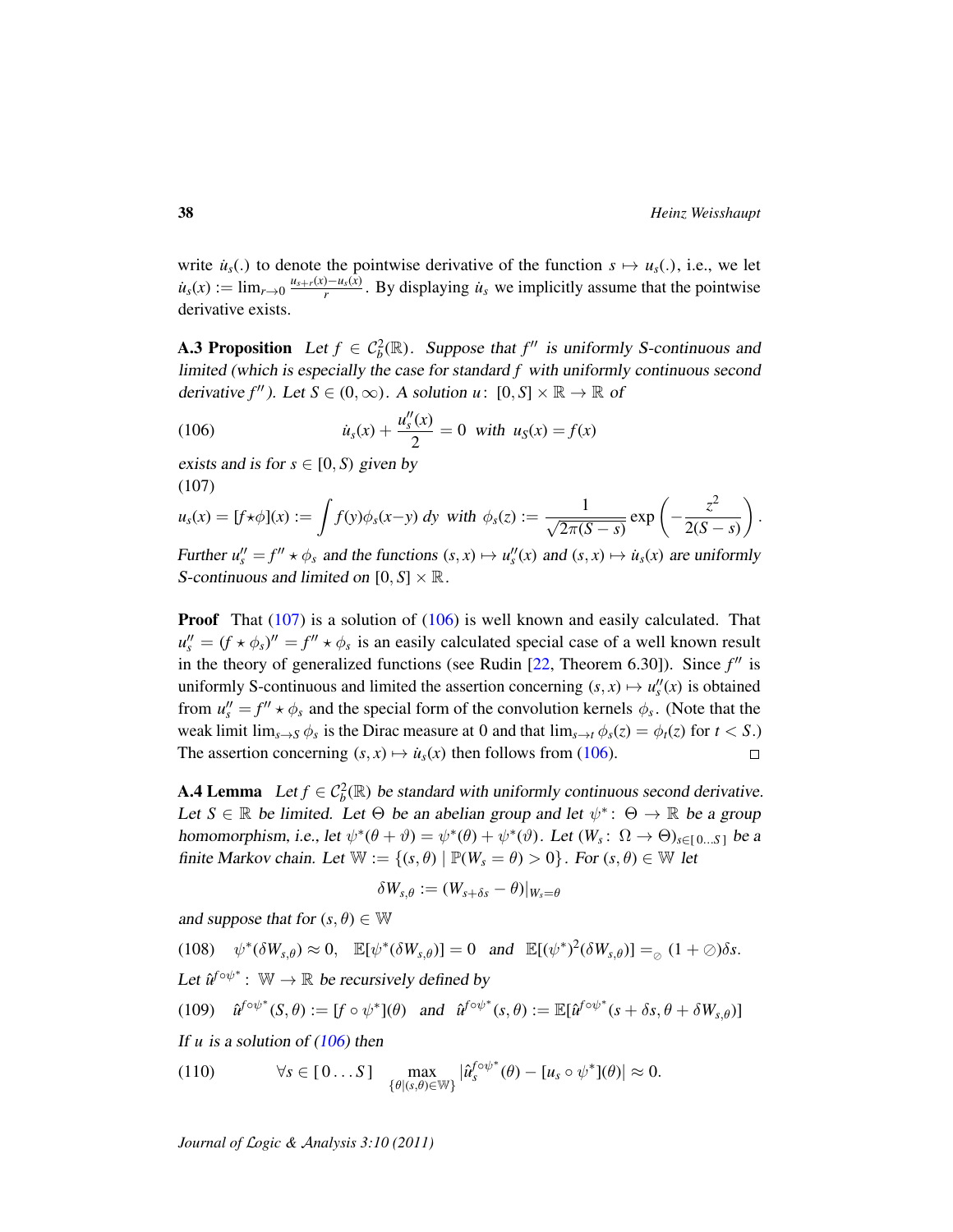**Proof** To simplify notation we let  $\hat{u} := \hat{u}^{f \circ \psi^*}$ . Since  $x \mapsto u''_{s+\delta s}(x)$  is by Proposi-tion [A.3](#page-37-2) uniformly S-continuous and  $\psi^*(\delta W_{s,\theta}) \approx \emptyset$  a second order expansion of  $u(s + \delta s, \psi^*(\theta) + \psi^*(\delta W_{s,\theta}))$  with respect to  $\psi^*(\delta W_{s,\theta})$  gives

$$
(111)
$$

<span id="page-38-0"></span>
$$
u(s + \delta s, \psi^*(\theta) + \psi^*(\delta W_{s,\theta})) - u(s + \delta s, \psi^*(\theta))
$$
  
=<sub>o</sub>  $\psi^*(\delta W_{s,\theta}) \cdot u'(s + \delta s, \psi^*(\theta)) + (\psi^*(\delta W_{s,\theta}))^2 \cdot \left(\frac{u''(s + \delta s, \psi^*(\theta))}{2} + \emptyset\right)$ 

Using the linearity of  $\mathbb{E}[.]$  we calculate

$$
\mathbb{E}[u(s+\delta s,\psi^*(\theta)+\psi^*(\delta W_{s,\theta}))]-u(s+\delta s,\psi^*(\theta))
$$

<span id="page-38-1"></span>(112) 
$$
\stackrel{(a)}{=} \mathbb{E}[(\psi^*(\delta W_{s,\theta}))^2] \cdot \left(\frac{u''(s+\delta s, \psi^*(\theta))}{2} + \emptyset\right)
$$

$$
\stackrel{(b)}{=} \circ - (1+\emptyset)\delta s[\dot{u}(s+\delta s, \psi^*(\theta)) + \emptyset] \stackrel{(c)}{=} \circ -\delta s[\dot{u}(s+\delta s, \psi^*(\theta)) + \emptyset]
$$

with (a) a consequence of  $(111)$  and  $(108)$ , (b) a consequence of  $(106)$  and  $(108)$ , and (c) a consequence of the fact that  $s \mapsto u_{s+\delta s}(\psi^*(\theta))$  is by Proposition [A.3](#page-37-2) limited. By the fact that  $s \mapsto u_{s+\delta s}(\psi^*(\theta))$  is by Proposition [A.3](#page-37-2) uniformly S-continuous a first order expansion of  $u(s + \delta s, \psi^*(\theta))$  with respect to  $-\delta s$  gives

<span id="page-38-2"></span>(113) 
$$
u(s+\delta s,\psi^*(\theta)) - u(s,\psi^*(\theta)) =_{\oslash} \delta s [u(s+\delta s,\psi^*(\theta)) + \oslash].
$$

By adding  $(112)$  and  $(113)$  we obtain that

<span id="page-38-3"></span>(114) 
$$
|\mathbb{E}[u(s+\delta s,\psi^*(\theta)+\psi^*(\delta W_{s,\theta}))]-u(s,\psi^*(\theta))|\leq_{\oslash}\delta s\oslash.
$$

We calculate using that  $\psi^*$  is a group homomorphism

<span id="page-38-4"></span>
$$
|\hat{u}_s(\theta) - [u_s \circ \psi^*](\theta)| \stackrel{(a)}{=} |\mathbb{E}[\hat{u}_{s+\delta s}(\theta + \delta W_{s,\theta})] - [u_s \circ \psi^*](\theta)|
$$
  
\n
$$
\leq |\mathbb{E}[\hat{u}_{s+\delta s}(\theta + \delta W_{s,\theta})] - \mathbb{E}[[u_{s+\delta s} \circ \psi^*](\theta + \delta W_{s,\theta})]|
$$
  
\n
$$
+ |\mathbb{E}[u_{s+\delta s}(\psi^*(\theta) + \psi^*(\delta W_{s,\theta}))] - u_s(\psi^*(\theta))|
$$
  
\n
$$
\stackrel{(b)}{\leq} \max_{\{\vartheta | (s+\delta s,\vartheta) \in \mathbb{W}\}} |\hat{u}_{s+\delta s}(\vartheta) - [u_{s+\delta s} \circ \psi^*](\vartheta)| + \delta s \oslash
$$

with (a) a consequence of  $(109)$  and (b) a consequence of  $(114)$ . From  $(115)$  we obtain that

<span id="page-38-5"></span>(116)

 $\max_{\{\theta|(s,\theta)\in\mathbb{W}\}}|\hat{u}_s(\theta)-[u_s\circ\psi^*](\theta)| \leq_{\oslash} \max_{\{\theta|(s+\delta s,\theta)\in\mathbb{W}\}}|\hat{u}_{s+\delta s}(\theta)-[u_{s+\delta s}\circ\psi^*](\theta)|+\delta s\oslash.$ 

Since by [\(109\)](#page-37-4) and [\(106\)](#page-37-1)

$$
\hat{u}_S(.) = [f \circ \psi^*](.) = [u_S \circ \psi^*](.)
$$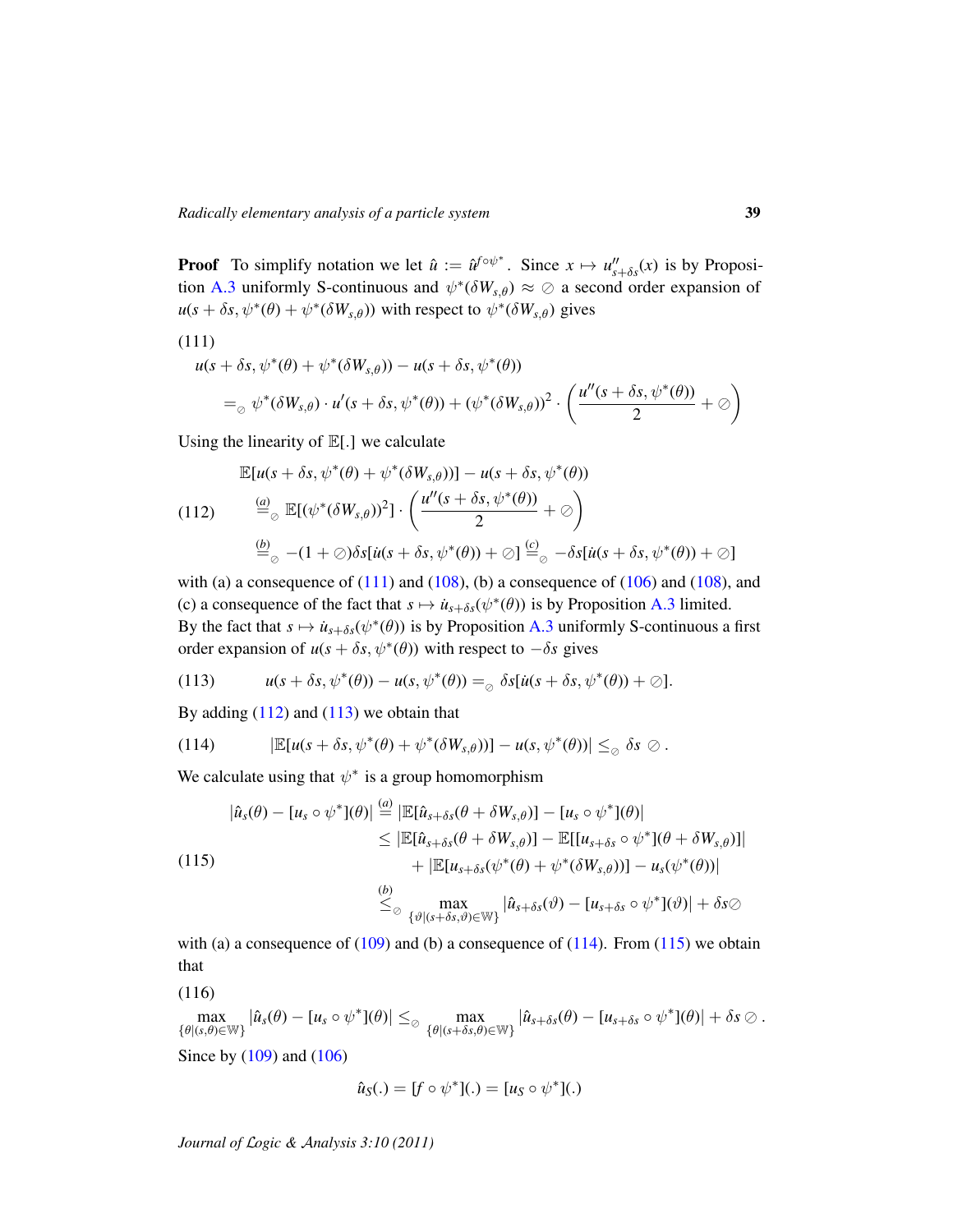we conclude from [\(116\)](#page-38-5) using backward induction and limitedness of *S* that [\(110\)](#page-37-5) holds.  $\Box$ 

<span id="page-39-0"></span>**A.5 Theorem** Let  $\Theta$  be an abelian group and let  $(W_s: \Omega \to \Theta)_{s \in [0...S]}$  be a finite Markov chain. Let  $\mathbb{W} := \{(s, \theta) \mid \mathbb{P}(W_s = \theta) > 0\}$  and for  $(s, \theta) \in \mathbb{W}$  let

<span id="page-39-2"></span>
$$
\delta W_{s,\theta} := (W_{s+\delta s} - \theta)|_{W_s = \theta}.
$$

Suppose that we are given a function  $\hat{f}$ :  $\Theta \to \mathbb{R}$  and that the function  $\hat{u}^{\hat{f}}$ :  $\mathbb{W} \to \mathbb{R}$  is recursively defined by

<span id="page-39-3"></span>(117) 
$$
\hat{u}^{\hat{f}}(S,\theta) = \hat{f}(\theta) \text{ and } \hat{u}^{\hat{f}}(s,\theta) = \mathbb{E}[\hat{u}^{\hat{f}}(s+\delta s,\theta+\delta W_{s,\theta})]
$$

Then for  $(s, \theta) \in \mathbb{W}$  we have that

(118) 
$$
\mathbb{E}[\hat{f} \circ W_S \mid W_s = \theta] = \hat{u}_s^{\hat{f}}(\theta).
$$

Suppose that  $\psi^* \colon \Theta \to \mathbb{R}$  denotes a group homomorphism such that  $\delta W_{s,\theta}$  fulfills [\(108\)](#page-37-3) and suppose that  $W_0 = 0$ . Then  $\psi^* \circ W_S$  is approximately  $N(0, S)$  distributed and

<span id="page-39-1"></span>(119) 
$$
\mathbb{E}[(\psi^*)^2 \circ W_S] =_{\odot} (1 + \oslash)S.
$$

A.6 Remark Note that an approximately *N*(0, 1) distributed random variable does not necessarily posses a second moment. Thus it is necessary to prove [\(119\)](#page-39-1) separately.

**Proof of Theorem [A.5](#page-39-0)** Equation [\(118\)](#page-39-2) is proved by backward induction on  $[0...S]$ . The induction hypothesis is correct for  $t = S$  since by the definition of conditional expectation and by [\(117\)](#page-39-3)

$$
\mathbb{E}[\hat{f} \circ W_S \mid W_S = \theta] = \hat{f}(\theta) = \hat{u}_S^{\hat{f}}(\theta).
$$

Suppose next that the induction hypothesis holds for  $t = s + \delta s$ , i.e., that for  $(s + \delta s, \vartheta) \in$ W

$$
\mathbb{E}[\hat{f} \circ W_S \mid W_{s+\delta s} = \vartheta] = \hat{u}_{s+\delta s}^{\hat{f}}(\vartheta).
$$

Then for  $(s, \theta) \in \mathbb{W}$ 

$$
\mathbb{E}[\hat{f} \circ W_S \mid W_s = \theta] = \sum_{\{\vartheta \mid (s+\delta s, \vartheta) \in \mathbb{W}\}} \mathbb{P}(W_{s+\delta s} = \vartheta \mid W_s = \theta) \cdot \mathbb{E}[\hat{f} \circ W_S \mid W_{s+\delta s} = \vartheta]
$$

$$
= \sum_{\{\vartheta \mid (s+\delta s, \vartheta) \in \mathbb{W}\}} \mathbb{P}(\theta + \delta W_{s,\theta} = \vartheta) \cdot \hat{u}_{s+\delta s}^{\hat{f}}(\vartheta) = \mathbb{E}[\hat{u}_{s+\delta s}^{\hat{f}}(\theta + \delta W_{s,\theta})] \stackrel{(117)}{=} \hat{u}_s^{\hat{f}}(\theta)
$$

i.e.,  $(118)$  holds for  $t = s$ . Thus  $(118)$  has been proved by backward induction.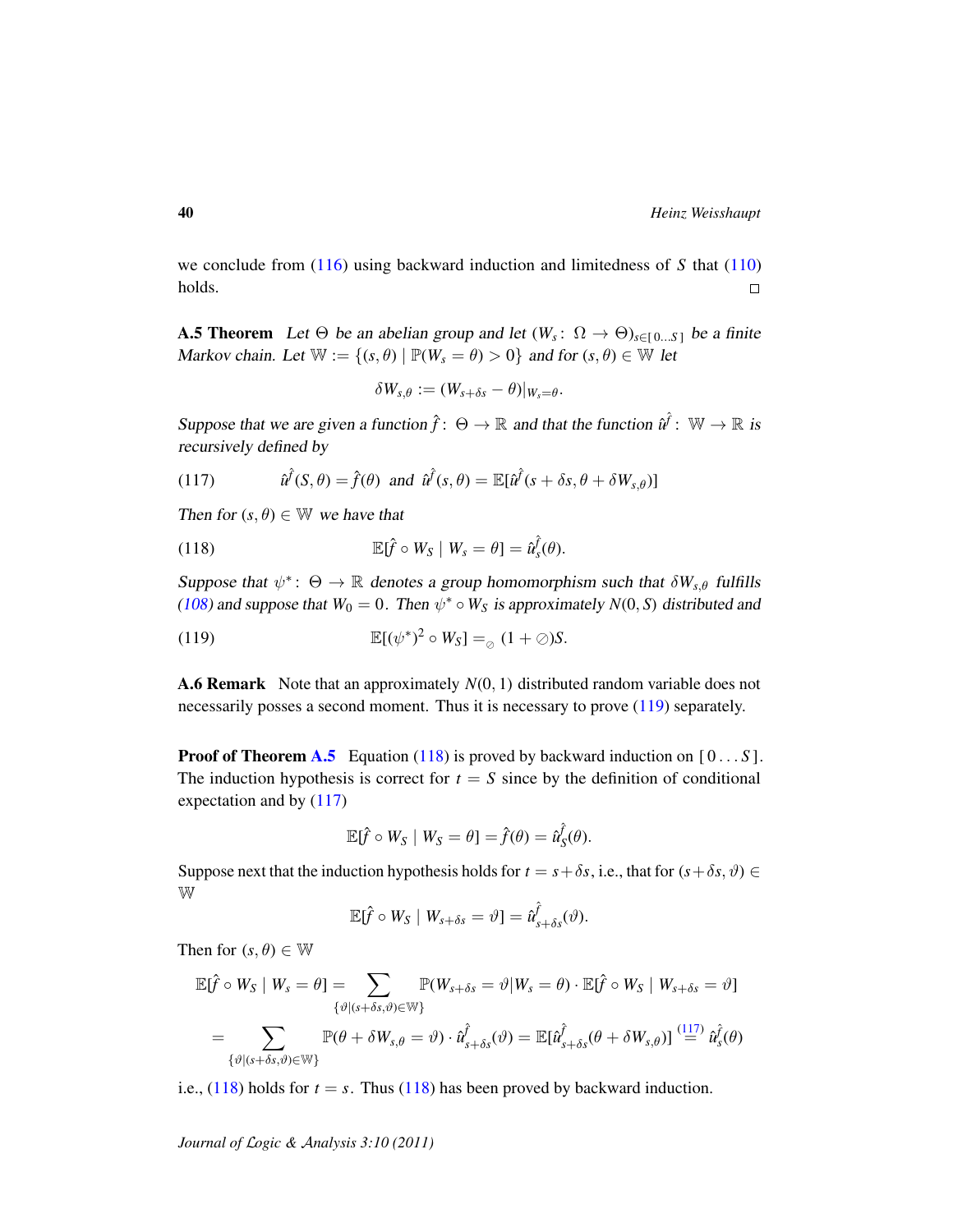We prove next that  $\psi^* \circ W_S$  is approximately  $N(0, S)$  distributed. To do this let  $f \in C_b^{\infty}$ be an arbitrary standard function and let  $\hat{f} = f \circ \psi^*$ . Then the hypotheses of Lemma [A.4](#page-37-6) hold and thus also its conclusion [\(110\)](#page-37-5) is fulfilled. Consequently we calculate (120)

<span id="page-40-1"></span>
$$
\mathbb{E}[f \circ \psi^* \circ W_S] \stackrel{(a)}{=} \mathbb{E}[\hat{f} \circ W_S \mid W_0 = 0] \stackrel{(b)}{=} \hat{u}_0^{\hat{f}}(0) = \hat{u}_0^{f \circ \psi^*}(0)
$$
  

$$
\stackrel{(c)}{\approx} u_0(0) \stackrel{(d)}{=} \int f(y) \frac{1}{\sqrt{2\pi S}} \exp\left(-\frac{y^2}{2S}\right) dy
$$

where (a) follows from the hypothesis  $W_0 = 0$ , (b) is a consequence of [\(118\)](#page-39-2), (c) a consequence of  $(110)$ , and  $(d)$  follows from  $(107)$ . From  $(120)$  and Proposition [A.1](#page-36-6) we obtain that  $\psi^* \circ W_S$  is approximately  $N(0, S)$  distributed.

Finally to show [\(119\)](#page-39-1) we calculate (using that  $\psi^*$  is a group homomorphism) (121)

<span id="page-40-2"></span>
$$
\mathbb{E}[(\psi^*)^2 \circ W_{s+\delta s}] = \sum_{\{\theta|(s,\theta) \in \mathbb{W}\}} \mathbb{E}[(\psi^*(\delta W_{s,\theta} + \theta))^2 | W_s = \theta] \cdot \mathbb{P}(W_s = \theta)
$$
  
\n
$$
= \sum_{\{\theta|(s,\theta) \in \mathbb{W}\}} \mathbb{E}[(\psi^*(\delta W_{s,\theta}))^2 + 2\psi^*(\delta W_{s,\theta}) \cdot \psi^*(\theta) + (\psi^*(\theta))^2] \cdot \mathbb{P}(W_s = \theta)
$$
  
\n
$$
\stackrel{(a)}{=} {}_{\odot} (1 + \oslash) \delta s + \mathbb{E}[(\psi^*)^2 \circ W_s]
$$

with (a) a consequence of [\(108\)](#page-37-3) and the linearity of  $\mathbb{E}[.]$ . From [\(121\)](#page-40-2) we obtain by induction along the near interval  $[0...S)$  and since  $W_0 = 0$  that [\(119\)](#page-39-1) holds.  $\Box$ 

<span id="page-40-0"></span>**A.7 Theorem** Let  $[0...T]$  be a near interval and let  $t_0 \in [0...T]$ . Let  $\Theta$  be an abelian group and let  $\psi^*$ :  $\Theta \to \mathbb{R}$  be a group homomorphism. Let  $(\Gamma_t)_{t \in [0...T]}$  be a Markov process with values in  $\Theta$  such that  $\Gamma_0 = 0$ . Let  $\mathbb{G} := \{(t, \theta) \mid \mathbb{P}(\Gamma_t = \theta) > 0\}$ and for  $(t, \theta) \in \mathbb{G}$  let

$$
\delta\Gamma_{t,\theta} := (\Gamma_{t+\delta t} - \theta)|_{\Gamma_t = \theta}.
$$

Suppose that  $\psi^* \circ \delta \Gamma_{t,\theta} \approx 0$ ,  $\mathbb{E}[\psi^* \circ \delta \Gamma_{t,\theta}] = 0$ ,  $\mathbb{E}[(\psi^*)^2 \circ \delta \Gamma_{t,\theta}] =_{\text{O}} (1 + \text{O})\sigma_t^2$  with  $\sigma_t^2$  infinitesimal and such that  $\sum_{t \in [0...T)} \sigma_t^2$  is limited. Then

<span id="page-40-4"></span><span id="page-40-3"></span>(122) 
$$
\mathbb{E}[(\psi^*)^2 \circ \Gamma_{t_0}] =_{\oslash} \sum_{t \in [0...t_0)} \sigma_t^2 (1 + \oslash), \quad \psi^* \circ \Gamma_{t_0} \sim_{\oslash} N \left(0, \sum_{t \in [0...t_0)} \sigma_t^2\right)
$$

$$
\mathbb{E}[(\psi^*)^2 \circ (\Gamma_T - \Gamma_{t_0})] =_{\oslash} \sum_{t \in [t_0...T)} \sigma_t^2 (1 + \oslash) \text{ and}
$$
  
(123) 
$$
\psi^* \circ (\Gamma_T - \Gamma_{t_0}) \sim_{\oslash} N \left(0, \sum_{t \in [t_0...T)} \sigma_t^2\right).
$$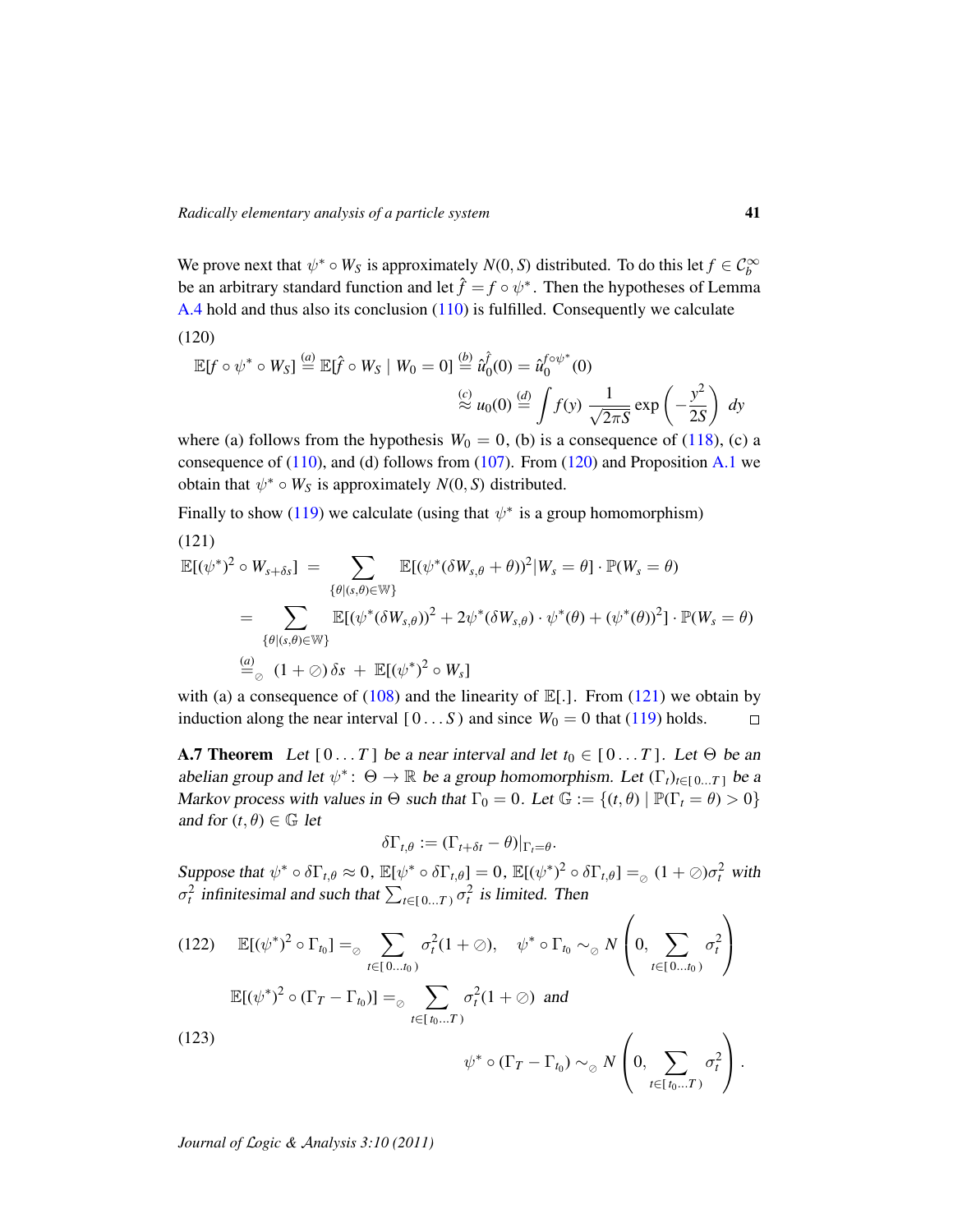**Proof** To prove  $(122)$  we define a function

(124) 
$$
\iota: [0...t_0] \to [0,\infty)
$$
 by  $\iota(t) := \sum_{u \in [0...t)} \sigma_u^2$ 

let  $[0...S] := \{ \iota(t) | t \in [0...t_0] \}$  and note that  $S = \iota(t_0) = \sum_{t \in [0...t_0)} \sigma_t^2$ . Let  $(W_s)_{s \in [0...S]}$  be the Markov process defined by  $W_{\iota(t)} = \Gamma_t$ . Then  $(W_s)_{s \in [0...S]}$  fulfills the hypotheses of Theorem [A.5.](#page-39-0) Thus application of Theorem [A.5](#page-39-0) shows that

$$
\psi^* \circ \Gamma_{t_0} = \psi^* \circ W_S \sim_{\oslash} N(0, S) = N \left( 0, \sum_{t \in [0...t_0)} \sigma_t^2 \right)
$$
  
and 
$$
\mathbb{E}[(\psi^*)^2 \circ \Gamma_{t_0}] = \mathbb{E}[(\psi^*)^2 \circ W_S] =_{\oslash} (1 + \oslash)S =_{\oslash} \sum_{t \in [0...t_0)} \sigma_t^2 (1 + \oslash)
$$

i.e.,  $(122)$  has been proved. To prove  $(123)$  it suffices by <sup>[10](#page-41-1)</sup>

<span id="page-41-3"></span>(125) 
$$
\psi^* \circ (\Gamma_T - \Gamma_{t_0}) = \sum_{\{\gamma \mid (t_0, \gamma) \in \mathbb{G}\}}^{\circ} \psi^* \circ (\Gamma_T - \gamma)|_{\Gamma_{t_0} = \gamma}
$$

to prove that

<span id="page-41-2"></span>(126) 
$$
\mathbb{P}(\Gamma_{t_0} = \gamma) > 0 \Rightarrow \psi^* \circ (\Gamma_T - \gamma)|_{\Gamma_{t_0} = \gamma} \sim_{\oslash} N\left(0, \sum_{t \in [t_0...T)} \sigma_t^2\right)
$$
  
and 
$$
\mathbb{E}[(\psi^*)^2 \circ (\Gamma_T - \gamma)|_{\Gamma_{t_0} = \gamma}] =_{\oslash} \sum_{t \in [t_0...T)} \sigma_t^2(1 + \oslash).
$$

The proof of  $(126)$  is analogous to the proof of  $(122)$ .

 $\Box$ 

## <span id="page-41-0"></span>B Connection to standard mathematics

**B.1 Remark** In this appendix we make use of general measure theoretic probability theory. Probabilities, expectations etc. are defined and used in the sense of standard measure theoretic probability theory (see for example Dudley [\[9\]](#page-45-14)) that coincides in the case of finite probability spaces with our definitions. For a nonstandard characterization of weak convergence relating the subject to Loeb measure theory see Anderson and Rashid [\[2\]](#page-44-7).

<span id="page-41-1"></span><sup>&</sup>lt;sup>10</sup>The symbol  $\sum_{n=1}^{\infty}$  in [\(125\)](#page-41-3) denotes the formation of a disjoint union; note that we identify functions with their graphs.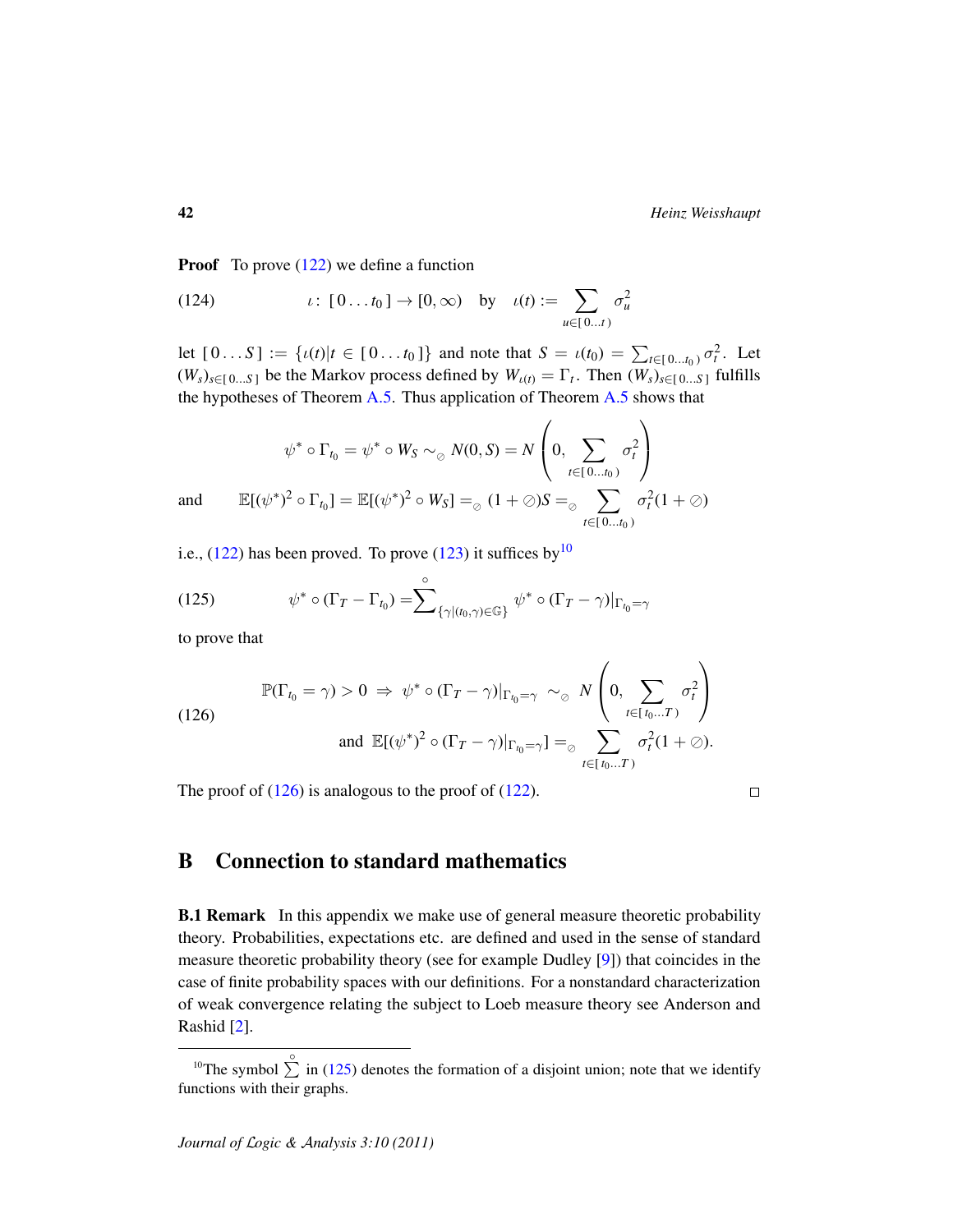<span id="page-42-2"></span>**B.2 Definition** Given a topological space X. We say that a sequence  $(X_n)_{n \in \mathbb{N}}$  of random variables  $X_n: \Omega_n \to \mathcal{X}$  converges in distribution to  $X_\infty$ , if there exists a random variable  $X_{\infty}$ :  $\Omega_{\infty} \to \mathcal{X}$  such that

<span id="page-42-3"></span>(127) 
$$
(\forall f \in C_b(\mathcal{X})) \quad \lim_{n \to \infty} \mathbb{E}[f \circ X_n] = \mathbb{E}[f \circ X_{\infty}]
$$

**B.3 Proposition** Suppose that we are given a standard sequence  $(X_n)_{n\in\mathbb{N}}$  of random variables  $X_n: \Omega_n \to \mathcal{X}$  and a standard random variable  $X_\infty: \Omega_\infty \to \mathcal{X}$ . The sequence  $(X_n)_{n \in \mathbb{N}}$  converges in distribution to  $X_\infty$  if and only if

<span id="page-42-5"></span>(128) 
$$
(\forall^{\mathit{sf}} \in C_b(\mathcal{X})) \ (\forall n \in \overline{\mathbb{N}}) \ \mathbb{E}[f \circ X_n] \approx \mathbb{E}[f \circ X_{\infty}].
$$

**Proof** By transfer and standardness of  $(X_n)_{n \in \mathbb{N}}$  and  $X_\infty$  we obtain that [\(127\)](#page-42-3) is equivalent with

<span id="page-42-4"></span>(129) 
$$
(\forall^{st} f \in C_b(\mathcal{X})) \quad \lim_{n \to \infty} \mathbb{E}[f \circ X_n] = \mathbb{E}[f \circ X_{\infty}]
$$

For standard  $f \in C_b(\mathcal{X})$  the sequence  $(\mathbb{E}[f \circ X_n])_{n \in \mathbb{N}}$  is also standard. Thus by application of Definition [4.2](#page-12-3) and Remark [4.3](#page-12-0) we obtain that [\(129\)](#page-42-4) and [\(128\)](#page-42-5) are equivalent. All together we have proved the equivalence of  $(127)$  and  $(128)$  and conclude the assertion of the proposition from Definition [\(B.2\)](#page-42-2).  $\Box$ 

<span id="page-42-0"></span>**B.4 Proposition** Let  $\mathcal J$  be a finite set. A sequence  $(X_n)_{n \in \mathbb N}$  of random variables  $X_n$ :  $\Omega \to \mathbb{R}^{\mathcal{J}}$  converges in distribution to an *N*(0, *id*) distributed random variable  $X_{\infty}$ if and only if:

$$
(130)
$$

<span id="page-42-7"></span>
$$
(\forall f \in C_b(\mathbb{R})) \ (\forall \psi^* \in \mathbb{S}^*(\mathbb{R}^{\mathcal{J}})) \ \left( \lim_{n \to \infty} \mathbb{E}[f \circ \psi^*(X_n)] = \int_{y \in \mathbb{R}} f(y) \frac{\exp(-y^2/2)}{\sqrt{2\pi}} \, dy \right)
$$

**Proof** The proposition is a consequence of the Cramer-Wold device (see Pollard [[20,](#page-45-16) Chapter 8, Sections 6 and 7] or Van der Vaart  $[27,$  Section 2, before Example 2.18]).  $\square$ 

**B.5 Remark** Definition [4.22](#page-16-0) is justified by the following implication of Proposition [B.4.](#page-42-0)

<span id="page-42-1"></span>**B.6 Proposition** Let  $\mathcal J$  be a standard finite set and let  $(X_n)_{n\in\mathbb N}$  be a standard sequence of random variables  $X_n: \Omega \to \mathbb{R}^{\mathcal{J}}$  such that

<span id="page-42-6"></span>(131) 
$$
(\forall n \in \overline{\mathbb{N}}) \; X_n \sim_{\oslash} N(0, id_{\mathcal{J}}).
$$

Then  $(X_n)_{n \in \mathbb{N}}$  converges in distribution to an  $N(0, id)$  distributed random variable  $X_\infty$ .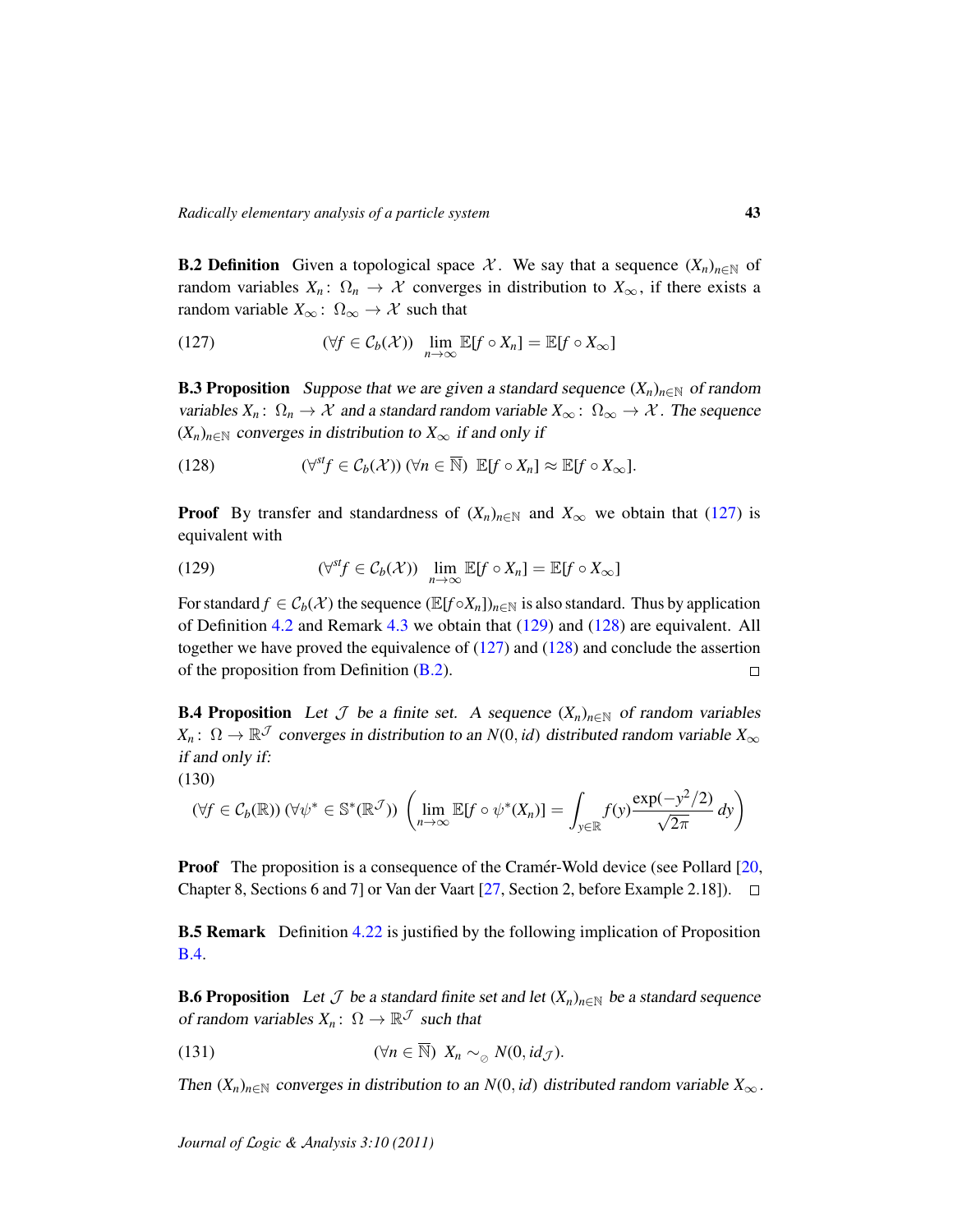Proof Formula [\(131\)](#page-42-6) implies by Remark [4.24](#page-16-3) that: (132)

<span id="page-43-3"></span>
$$
(\forall^{st} f \in C_b(\mathbb{R})) (\forall^{st} \psi^* \in \mathbb{S}^*(\mathbb{R}^{\mathcal{J}})) \left( \mathbb{E}[[f \circ \psi^*](X_n)] \approx \int_{y \in \mathbb{R}} f(y) \frac{\exp(-y^2/2)}{\sqrt{2\pi}} dy \right)
$$

For standard f and  $\psi^*$  we obtain by standardness of  $(X_n)_{n \in \mathbb{N}}$  that the sequence  $(\mathbb{E}([f \circ \psi^*](X_n)))_{n \in \mathbb{N}}$  is standard. Thus by Definition [4.2](#page-12-3) and Remark [4.3](#page-12-0) we obtain that [\(132\)](#page-43-3) is equivalent with:

<span id="page-43-4"></span>(133)  
\n
$$
(\forall^{st} f \in C_b(\mathbb{R})) (\forall^{st} \psi^* \in \mathbb{S}^*(\mathbb{R}^{\mathcal{J}}))
$$
\n
$$
\left(\lim_{n \to \infty} \mathbb{E}[[f \circ \psi^*](X_n)] = \int_{y \in \mathbb{R}} f(y) \frac{\exp(-y^2/2)}{\sqrt{2\pi}} dy\right)
$$

By standardness of  $(X_n)_{n \in \mathbb{N}}$  an application of transfer to [\(133\)](#page-43-4) shows that [\(130\)](#page-42-7) holds. Application of Proposition [B.4](#page-42-0) completes the proof.  $\Box$ 

### <span id="page-43-0"></span>C Miscellaneous Results

<span id="page-43-2"></span>**C.1 Proposition** Suppose that  $\kappa \in \mathbb{R}$ , that  $t \in (0, \infty)$  is limited and that  $\delta \in (0, \infty)$ is infinitesimal. Suppose further that  $\kappa^2 \delta \approx 0$ . Then

$$
(1+\kappa\delta)^{2t/\delta} =_{\varnothing} e^{2\kappa t} (1+\varnothing).
$$

**Proof** Since  $\frac{e^{2\kappa t}}{(1+\kappa\delta)}$  $\frac{e^{2\kappa t}}{(1+\kappa\delta)^{2t/\delta}} = \left(\frac{e^{\kappa\delta}}{1+\kappa\delta}\right)^{2t/\delta}$  the following calculation proves the result:

$$
1 \stackrel{(a)}{\leq} \left(\frac{e^{\kappa \delta}}{1 + \kappa \delta}\right)^{2t/\delta} = \left(1 + \frac{e^{\kappa \delta} - (1 + \kappa \delta)}{(1 + \kappa \delta)}\right)^{2t/\delta}
$$
  

$$
\stackrel{(b)}{=} \frac{(1 + \kappa^2 \delta^2 / (2 + \emptyset))^{2t/\delta}}{\leq} \left(e^{\kappa^2 \delta^2 / (2 + \emptyset)}\right)^{2t/\delta} = e^{2t\kappa^2 \delta / (2 + \emptyset)} \stackrel{(d)}{=} \frac{1}{1 + \emptyset}
$$

Note that (*a*) and (*c*) follow since the exponential function is convex and thus its graph lies strictly above its tangent at 0, (*b*) follows from Taylor series expansion of the exponential function around 0 since  $\kappa \delta \approx 0$ , and finally (*d*) follows from  $t \kappa^2 \delta \approx 0$ , the S-continuity of the exponential function around 0 and that  $(1 + \oslash) =_{\oslash} \frac{1}{1 + \oslash}$ .

<span id="page-43-1"></span>**C.2 Proposition** Let  $\widetilde{\eta}$ :  $[x, x+h] \to \mathbb{R}$  be differentiable and denote by  $\widetilde{\eta}'$  its derivative. Then

$$
\left(\frac{\widetilde{\eta}(x+h)-\widetilde{\eta}(x)}{h}\right)^2 \leq \frac{1}{h} \int_x^{x+h} (\widetilde{\eta}')^2(y) \, dy
$$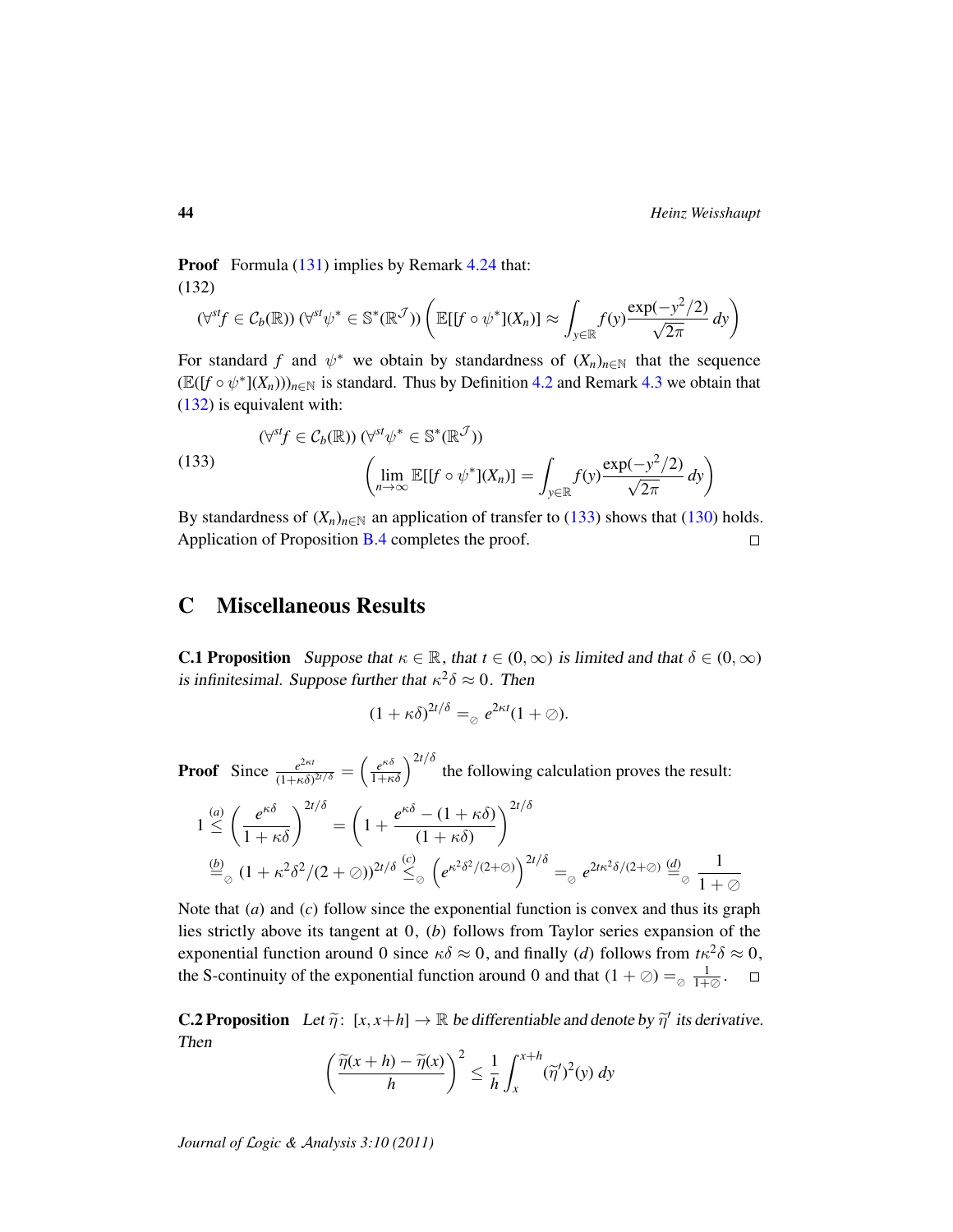*Radically elementary analysis of a particle system* 45

Proof

$$
\frac{\widetilde{\eta}(x+h)-\widetilde{\eta}(x)}{h}=\int_0^1\widetilde{\eta}'(x+s\cdot h)\,ds.
$$

Thus by Jensen's inequality

$$
\left(\frac{\widetilde{\eta}(x+h)-\widetilde{\eta}(x)}{h}\right)^2 \leq \int_0^1 (\widetilde{\eta}')^2(x+s\cdot h)\,ds = \frac{1}{h}\int_x^{x+h} (\widetilde{\eta}')^2(y)\,dy. \qquad \Box
$$

<span id="page-44-2"></span>**C.3 Proposition** (Doob inequality) Let  $(Z_t)_{t \in [t_0...T]}$  be a martingale with  $Z_{t_0} = 0$ . Then

(134) 
$$
\mathbb{P}\left(\max_{t\in[t_0...T]}Z_t^2\geq\varepsilon>0\right)\leq\frac{1}{\varepsilon}\mathbb{E}[Z_T^2].
$$

**Proof** The Doob inequality can bee found in many textbooks on probability theory. See for example Nelson [\[19,](#page-45-11) Theorem 11.4].  $\Box$ 

Acknowledgement: I would like to thank the referees for their remarks, that helped to improve the readability of the article.

## References

- <span id="page-44-0"></span>[1] S Albeverio, J E Fenstad, R Høegh-Krohn, T Lindstrøm, *Nonstandard Methods in Stochastic Analysis and Mathematical Physics,* Academic Press, New York, 1986.
- <span id="page-44-7"></span>[2] R M Anderson, S Rashid, *A nonstandard characterization of weak convergence,* Proc. Am. Math. Soc. 69(1978), 327-332; doi[:10.2307/2042621.](http://dx.doi.org/10.2307/2042621)
- <span id="page-44-5"></span>[3] A G Angel, M R Evans, E Levine, D Mukamel, *Criticality and condensation in a non-conserving zero-range process,* J. Stat. Mech. P08017(2007); doi[:10.1088/1742-](http://dx.doi.org/10.1088/1742-5468/2007/08/P08017) [5468/2007/08/P08017.](http://dx.doi.org/10.1088/1742-5468/2007/08/P08017)
- <span id="page-44-3"></span>[4] R. Bhattacharya, M. Majumdar, *Random Dynamical Systems: Theory and Applications,* Cambridge University Press, 2007.
- <span id="page-44-6"></span>[5] I van den Berg, *Nonstandard Asymptotic Analysis,* Lecture Notes in Mathematics 1249, Springer-Verlag, 1987.
- <span id="page-44-4"></span>[6] C Boldrighini, A De Masi, A Pellegrinotti, *Nonequilibrium fluctuations in particle systems modelling reaction-diffusion equations*, Stochastic Processes Appl. 42, No.1(1992), 1-30; doi[:10.1016/0304-4149\(92\)90023-J.](http://dx.doi.org/10.1016/0304-4149(92)90023-J)
- <span id="page-44-1"></span>[7] M.-F. Chen, *From Markov Chains to Non-equilibrium Particle Systems (2nd ed.)* World Scientific, River Edge, NJ, 2004.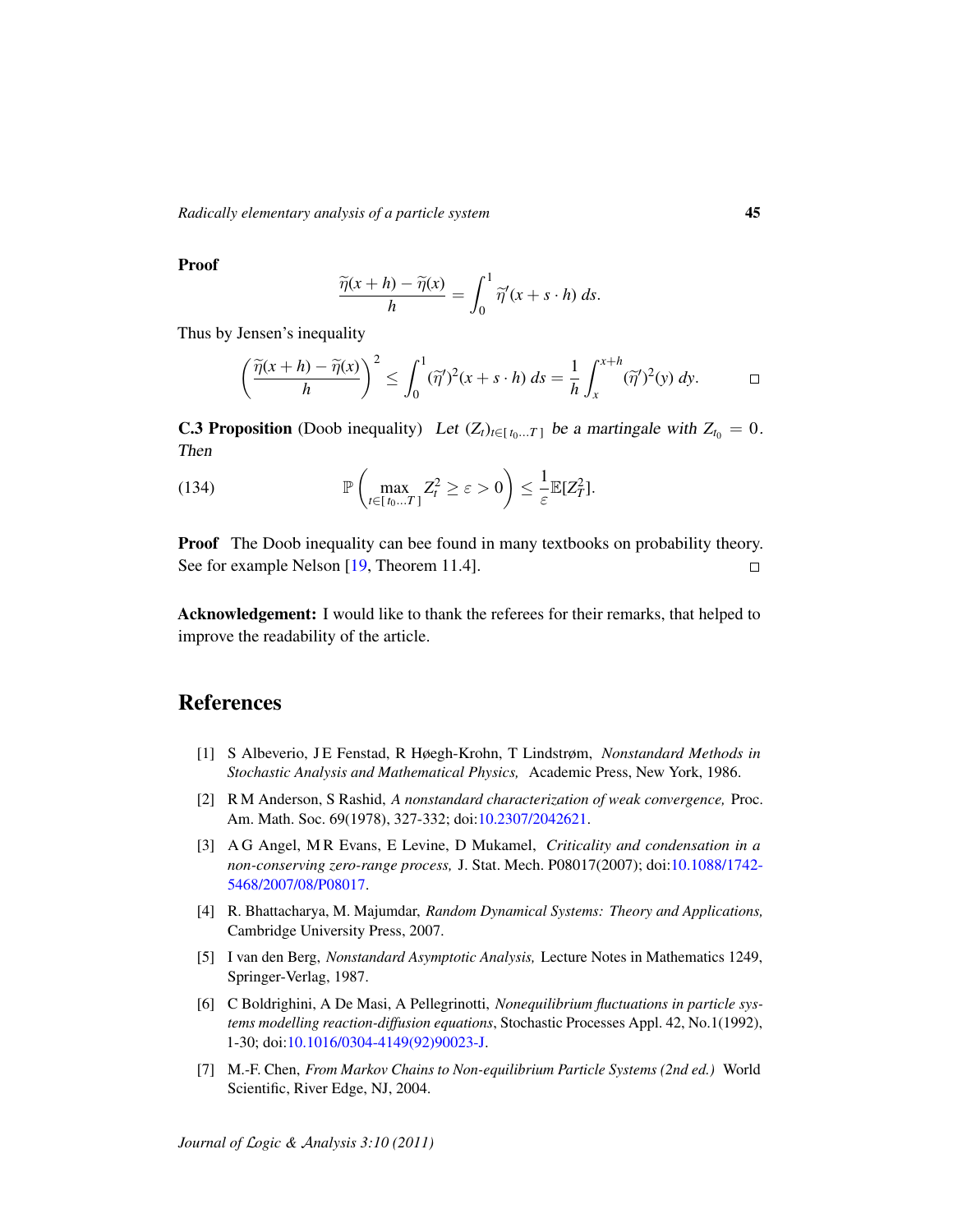- <span id="page-45-6"></span>[8] F Diener, M Diener, *Tutorial,* in Nonstandard Analysis in Practice (eds. F Diener, M Diener), Universitext, Springer-Verlag, Berlin, 1995.
- <span id="page-45-14"></span>[9] R M Dudley, *Real Analysis and Probability,* Cambridge Studies in Advanced Mathematics 74, Cambridge University Press, 2002.
- <span id="page-45-3"></span>[10] M R Evans, T Hanney, *Nonequilibrium statistical mechanics of the zero-range process and related models,* J. Phys. A, Math. Gen. 38, No. 19(2005), R195-R240; doi[:10.1088/0305-4470/38/19/R01.](http://dx.doi.org/10.1088/0305-4470/38/19/R01)
- <span id="page-45-0"></span>[11] D Griffeath, *Additive and Cancellative Interacting Particle Systems,* Lecture Notes in Mathematics 724, Springer-Verlag, Berlin-Heidelberg-New York, 1979.
- <span id="page-45-2"></span>[12] L L Helms, P A Loeb, *Applications of nonstandard analysis to spin models,* J. Math. Anal. Appl. 69(1979), 341-352; doi[:10.1016/0022-247X\(79\)90147-1.](http://dx.doi.org/10.1016/0022-247X(79)90147-1)
- <span id="page-45-7"></span>[13] V Kanovei, M Reeken, *Nonstandard Analysis, Axiomatically,* Springer Monographs in Mathematics, Springer, Berlin, 2004.
- <span id="page-45-12"></span>[14] F Koudjeti, I van den Berg, *Neutrices, external numbers, and external calculus,* in Nonstandard Analysis in Practice (eds. F Diener, M Diener), Universitext, Springer-Verlag, Berlin, 1995.
- <span id="page-45-1"></span>[15] T M Liggett, *Interacting Particle Systems,* Reprint of 1985 edition with a new postface, Classics in Mathematics, Springer, New York, 2005.
- <span id="page-45-10"></span>[16] T Lindstrøm, *An invitation to nonstandard analysis,* in Nonstandard Analysis and its Applications (ed. N J Cutland), Lond. Math. Soc. Stud. Texts 10, Cambridge University Press, 1988, 1-105.
- <span id="page-45-13"></span>[17] Luong, Bao, *Fourier Analysis on Finite Abelian Groups,* Applied and Numerical Harmonic Analysis, Birkhäuser, Boston, MA, 2009.
- <span id="page-45-5"></span>[18] E Nelson, *Internal set theory: A new approach to nonstandard analysis,* Bull. Am. Math. Soc. 83(1977), 1165-1198 ; doi[:10.1090/S0002-9904-1977-14398-X.](http://dx.doi.org/10.1090/S0002-9904-1977-14398-X)
- <span id="page-45-11"></span>[19] E Nelson, *Radically Elementary Probability Theory,* Annals of Mathematics Studies, No.117, Princeton University Press, Princeton, New Jersey, 1987.
- <span id="page-45-16"></span>[20] D Pollard, *A User's Guide to Measure Theoretic Probability,* Cambridge Series in Statistical and Probabilistic Mathematics 8, Cambridge University Press, 2002.
- <span id="page-45-8"></span>[21] A Robinson, *Non-standard Analysis*, reprinted by Princeton Univ. Press, Princeton, NJ, 1996.
- <span id="page-45-15"></span>[22] W Rudin, *Functional Analysis*, 2nd ed., International Series in Pure and Applied Mathematics, McGraw-Hill, New York, 1991.
- <span id="page-45-4"></span>[23] F Sagues, J M Sancho, J Garcia-Ojalvo, *Spatiotemporal order out of noise,* Rev. Mod. Phys., 79(3)(2007), 829-882; doi[:10.1103/RevModPhys.79.829.](http://dx.doi.org/10.1103/RevModPhys.79.829)
- <span id="page-45-9"></span>[24] K Stroyan, J Bayod, *Foundations of Infinitesimal Stochastic Analysis,* Studies in Logic and the Foundations of Mathematics, Vol. 119, North-Holland, Amsterdam-New York-Oxford, 1986.